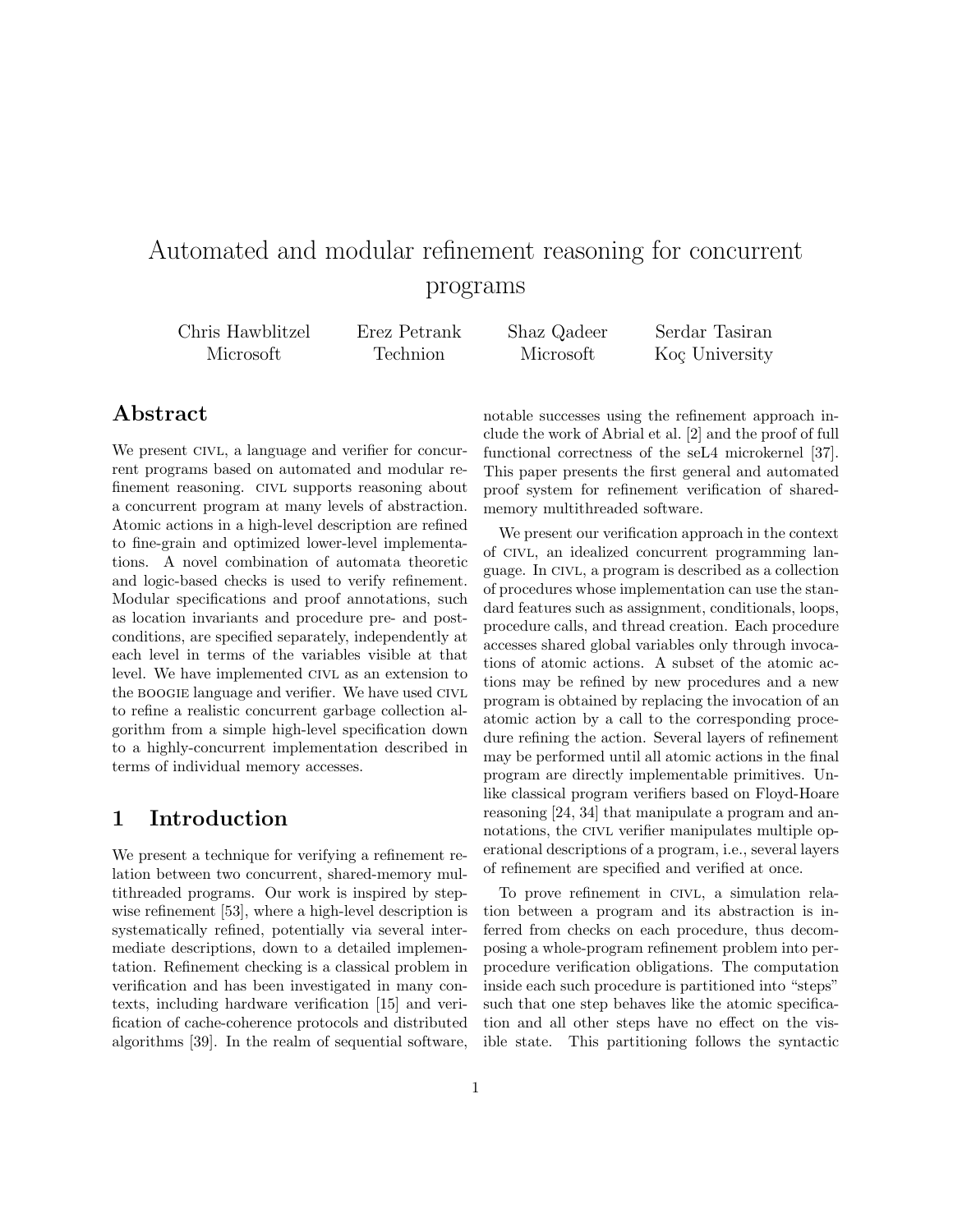structure of the code in a way similar in spirit to Floyd-Hoare reasoning. To be able to express the per-procedure verification obligation in terms of a collection of per-step verification tasks, the CIVL verifier needs to address two issues. First, the notion of a "step" in the implementation must be defined. The definition of a step can deeply affect the number of checks that need to be performed and the number of user annotations. Second, it is typically not possible to show the correctness of a step from an arbitrary state. A precondition for the step in terms of shared variables must be supplied by the programmer and mechanically checked by the verifier.

To address the first problem, CIVL lets the programmer define the granularity of a step, allowing the user to specify a semantics with larger atomic actions. A *cooperative* semantics for the program is explicitly introduced by the programmer through the use of a new primitive *yield* statement; in this semantics a thread can be scheduled out only when it is about to execute a yield statement. The *preemptive* semantics of the program is sequentially consistent execution; all threads are imagined to execute on a single processor and preemption, which causes a thread to be scheduled out and a nondeterministically chosen thread to be scheduled in, may occur before any instruction.<sup>1</sup> Given a program  $P$ , CIVL verifies that the safety of the cooperative semantics of *P* implies the safety of the preemptive semantics of *P*. This verification is done by computing an automata-theoretic simulation check [30] on an abstraction of *P* in which each atomic action of *P* is represented by only its mover type [43, 21]. The mover types themselves are verified separately and automatically using an automated theorem prover [10].

To address the second problem that refinement verification for each step requires invariants about the program execution, CIVL allows the programmer to specify location invariants, attached either to a yield statement or to a procedure as its pre- or postcondition. Each location invariant must be correct for all executions and must continue to hold in spite of potential interference from concurrently executing threads. We build upon classical work [48, 36] on reasoning about non-interference with two distinct innovations. First, we do not require the annotations to be strong enough to prove program correctness but only strong enough to provide the context for refinement checking. Program correctness is established via a sequence of refinement layers from an abstract program that cannot fail. Second, to establish a postcondition of a procedure, we do not need to propagate a precondition through all the yield annotations in the procedure body. The correctness of an atomic action specification gives us a simple frame rule—the precondition only needs to be propagated across the atomic action specification. CIVL further simplifies the manual annotations required for logical non-interference checking by providing a linear type system [52] that enables logical encoding of thread identifiers, permissions [8], and disjoint memory [38].

Finally, CIVL provides a simple module system. Modules can be verified separately, in parallel or at different times, since the module system soundly does away with checks that pertain to cross-module interactions. This feature is significant since commutativity checks and non-interference checks for location invariants are quadratic, whole program checks involving all pairs of yield locations and atomic blocks, or all pairs of actions from a program. Using the module system, the number of checks is reduced; they become quadratic in the number of yields and atomic blocks within each module rather than the entire program.

We have implemented CIVL as a conservative extension of the boogie verifier. We have used it to verify a collection of microbenchmarks and benchmarks from the literature [7, 17, 18, 19, 23, 33]. The most challenging case study with CIVL was carried out concurrently with CIVL's development and served as a design driver. We verified a concurrent garbage collector, through six layers of refinement, down to atomic actions corresponding to individual memory accesses. The level of granularity of the lowest-level implementation distinguishes this verification effort from previous attempts in the literature.

In conclusion, CIVL is the first automated verifier for shared-memory multithreaded programs that provides the capability to establish a multi-layered refinement proof. This novel capability is enabled by

<sup>&</sup>lt;sup>1</sup>In this paper, we focus our attention on sequential consistency and leave consideration of weak memory models to future work.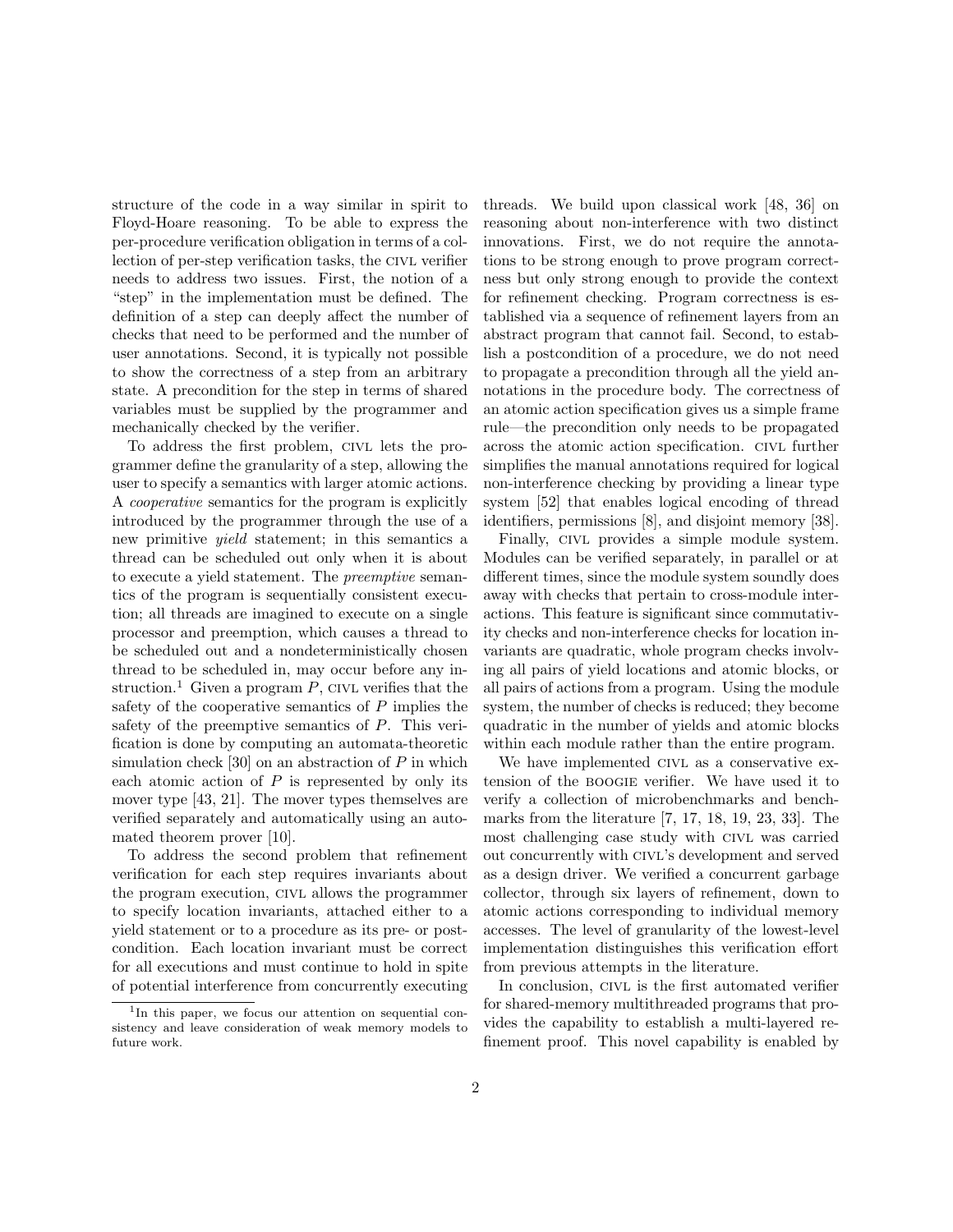two important innovations in core verification techniques for reducing the complexity of invariants supplied by the programmer and the verification conditions solved by the prover.

- *•* Reasoning about preemptive semantics is replaced by simpler reasoning about cooperative operational semantics by exploiting automatatheoretic simulation checking. We are not aware of any other verifier that combines automatabased and logic-based reasoning in this style.
- *•* A linear type system establishes invariants about disjointness of permission sets associated with values contained in program variables. These invariants, communicated to the prover as free assumptions, significantly reduce the overhead of program annotations. We are not aware of any other verifier that combines type-based and logic-based reasoning in this style.

### 2 Overview

We present an overview of our approach to refinement on the program in Figure 1, a simplified version of the write barrier in a concurrent garbage collector (GC). In a concurrent GC, a color (either WHITE, GRAY, or BLACK) is associated with each object on the heap. Before writing to an address addr, a mutator executes a write barrier. It checks addr has color WHITE and sets it to GRAY, indicating that the object at addr and objects reachable from it should not be garbage collected.

Procedure WB implements the write barrier. To simplify exposition, we consider a single object whose color is stored in the shared variable Color. WB first reads Color without holding a lock, to avoid, when possible, the cost of acquiring and releasing a lock for each address encountered by a mutator. If Color is WHITE, it calls the more expensive procedure WBSlow to re-examines and possibly update Color while holding the lock. CIVL simplifies reasoning about WB and WBSlow by allowing us to compactly express their specification as the following atomic action:

```
var Color: int; // WHITE=1, GRAY=2, BLACK=3
procedure WB(linear tid:Tid)
atomic [if (Color == WHITE) Color := GRAY];
{
  var cNoLock:int;
  cNoLock := GetColorNoLock(tid);
  yield Color >= cNoLock;
  if (cNoLock == WHITE)
    call WBSlow(tid);
}
procedure WBSlow(linear tid:Tid)
atomic [if (Color == WHITE) Color := GRAY];
{
  var cLock:int;
  call AcquireLock(tid);
  cLock := GetColorLocked(tid);
  if (cLock == WHITE)
    call SetColorLocked(tid, GRAY);
  call ReleaseLock(tid);
}
procedure GetColorNoLock(linear tid:Tid)
  returns (cl:int) atomic [...];
procedure AcquireLock(linear tid:Tid)
  right [...];
procedure ReleaseLock(linear tid:Tid)
  left [...];
procedure GetColorLocked(linear tid:Tid)
  returns (cl:int) both [...];
procedure SetColorLocked(linear tid:Tid,
  cl: int) atomic [...];
```




Figure 2: Abstraction of WBSlow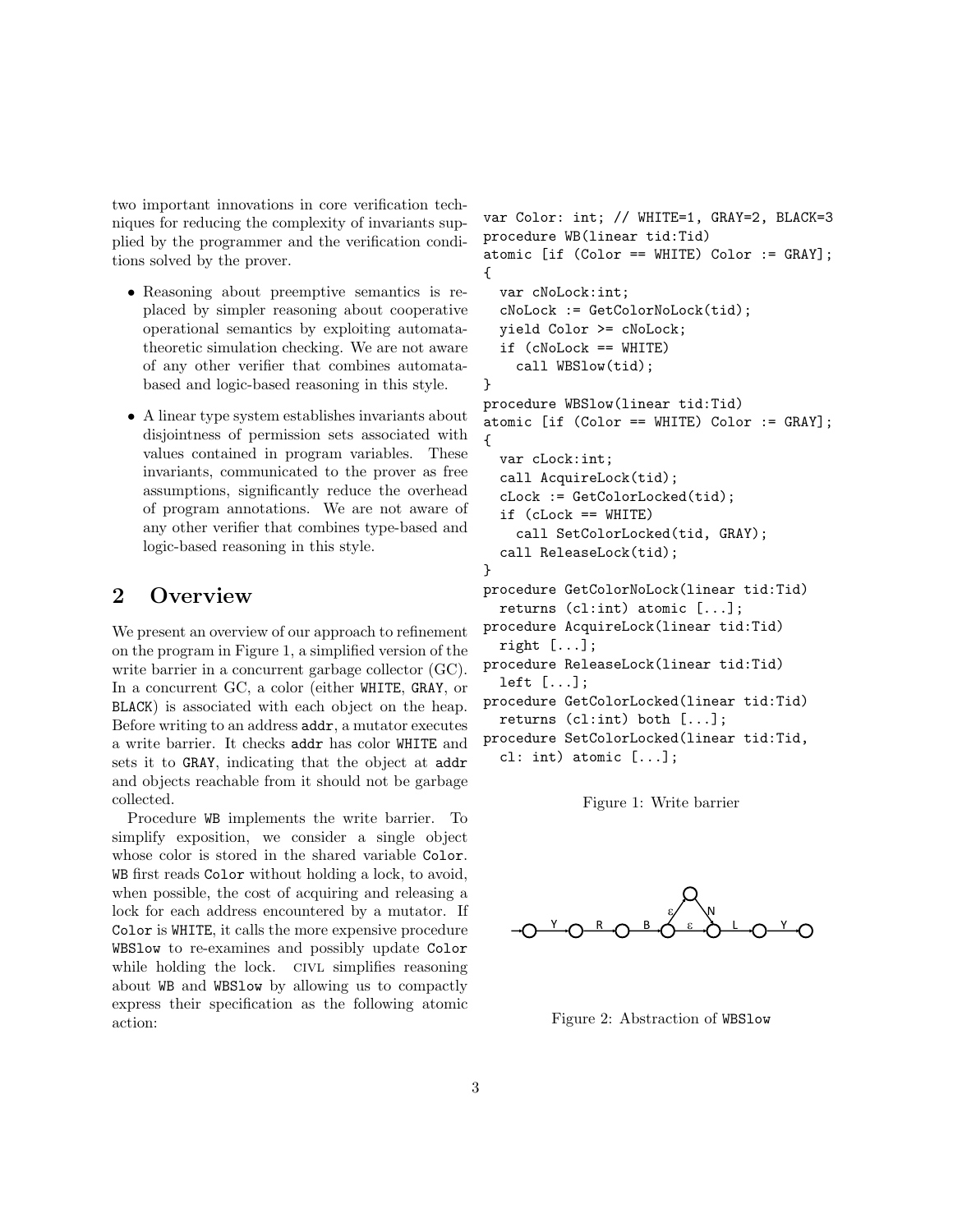

Figure 3: Yield sufficiency automaton (*YSA*)

#### [if (Color == WHITE) Color := GRAY]

This specification indicates that regardless of the different implementations of WB and WBSlow and regardless of how the environment interferes with their execution, to their respective callers it appears as if they atomically execute the above code.

Per-procedure simulation, non-interference via invariants. The correctness of WB is not obvious, and its verification requires a combination of techniques as discussed next. Consider the following potential scenario. WB, not holding a lock, reads Color and sets cNoLock to GRAY and then yields. Another thread sets Color to WHITE. WB resumes, but does nothing and exits, because the procedurelocal variable cNoLock is GRAY. In this scenario, the atomic action specification of WB would not be satisfied. However, in the GC this scenario is not possible. The yield predicate (location invariant) expresses the fact that other threads in the environment of the thread running WB can only modify Color to a higher (darker) value  $-$  CIVL verifies the correctness of this location invariant. Using this location invariant, CIVL then verifies atomicity refinement for WB by verifying the existence of a particular simulationrelation: for every control path through WB, exactly one yield-to-yield execution fragment is simulated by the atomic action specification and other fragments do not modify global state. This proof requires both correct modeling of environment interference in the yield predicate and the atomic action specification for the called procedure WBSlow. The civl verifier automatically computes a logical verification condition capturing these proof obligations from the body and specification of WB.

Just as the verification of WB builds on the speci-

fication of WBSlow, the verification of WBSlow builds on other refinement proofs (not shown) of the procedures called in WBSlow; these procedures are shown at the bottom of the figure. This example shows only one procedure at this layer. In programs with many procedures with atomic specifications at each layer, civl combines the per-procedure refinement proofs soundly into a whole-program refinement proof.

Reduction, preemptive vs collaborative semantics. The verification of WBSlow highlights reduction-related features in CIVL. Refinement checking is performed on cooperative semantics in which a yield-to-yield execution fragment of code is executed atomically. However, in a real execution, control can switch between threads at any point in the code. A naive modeling of a real execution would put a yield statement before every instruction in the code. The absence of a yield statement before every instruction is justified by reasoning about mover types [21]. The procedures called in WBSlow have the mover types claimed in their declarations and verified by civl. For example, the mover type of Acquirelock is right which indicates that it commutes later in time against concurrently executing environment actions. These mover types are checked by constructing verification conditions from each pair of atomic actions.

The use of movers is entirely optional in CIVL, but very beneficial in our experience. One can avoid mover and commutativity reasoning, simply annotating atomic action specifications with the mover type atomic. However, without mover reasoning, a yield statement and an accompanying predicate must be inserted before every invocation of an atomic action. It has been demonstrated in work in the literature that mover reasoning simplifies many proofs [17]. In our experience with CIVL, we have observed that using more yield predicates rather than mover reasoning can make proofs difficult in two ways. First, the annotation burden goes up because sophisticated ghost variables may need to be introduced in the program semantics.<sup>2</sup> Second, the computational cost of the pairwise mover reasoning is replaced by

<sup>2</sup>Well-scoped location invariants that cannot refer to the state of other threads are known to be incomplete, both in theory and in practice.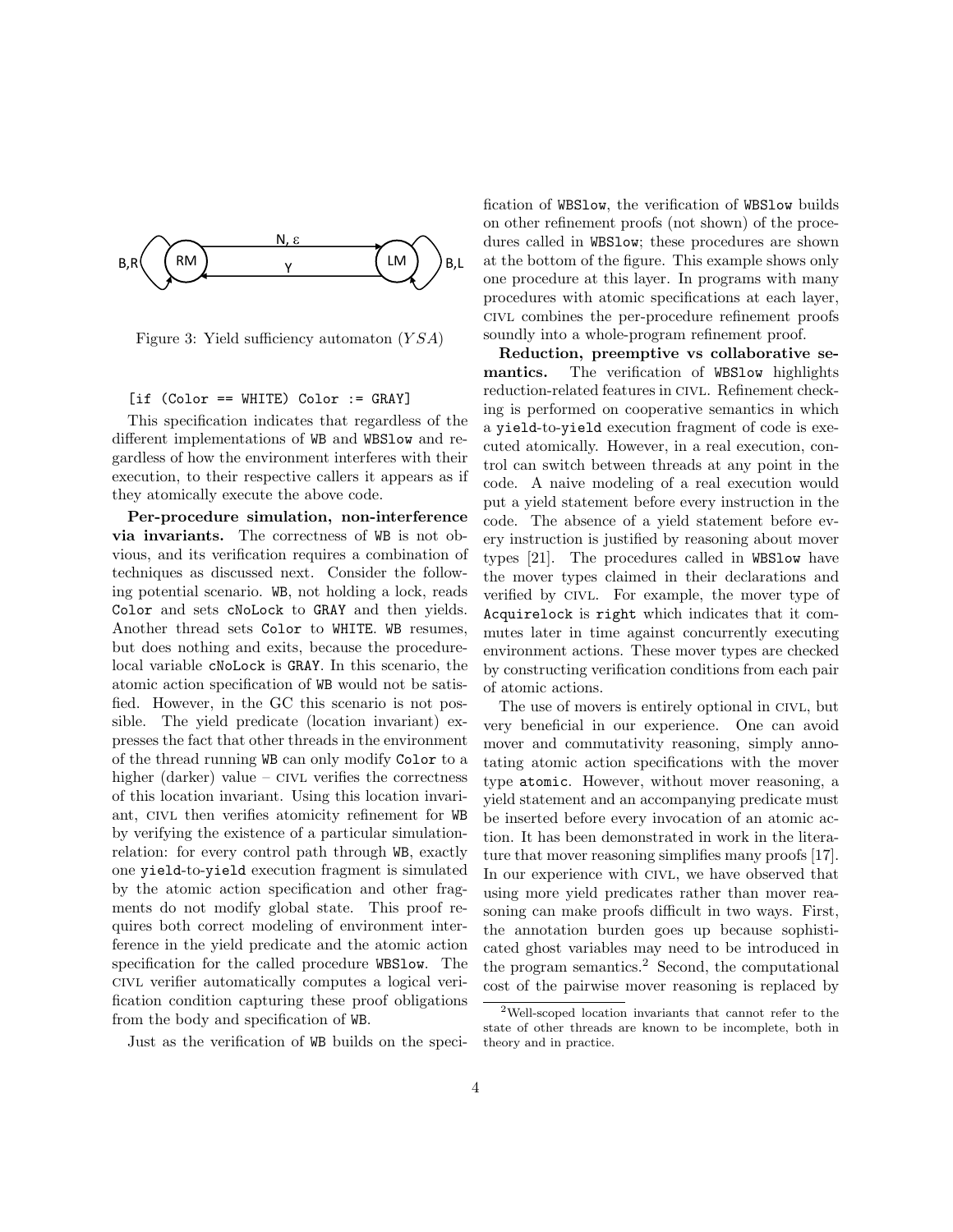the cost of pairwise non-interference checks between yield predicates and concurrently executing atomic actions. civl does not force the use of mover reasoning but provides automation for this important verification feature and its use in conjunction with other techniques illustrated in this section.

Given verified mover types for actions, CIVL verifies reduction, i.e., the correctness of the placement of yields using a novel approach. A *Yield Suciency Automaton* (*YSA* in Figure 3) encodes all sequences of atomic actions and yields for which safety of cooperative semantics is sufficient for safety of preemptive semantics. Each "transaction" starts with a sequence of right movers (or both movers) and ends with a sequence of left movers (or both movers). In the middle, it can have at most one non mover. Transactions must be separated by yields. CIVL then interprets the control-flow graph of each procedure as an automaton with mover types as edge labels. This abstraction for WBS1ow is shown in Figure 2. CIVL verifies that this automaton is simulated by the yieldsufficiency automaton using an existing algorithm for computing simulation relations [30].

Linear variables. In Figure 1, thread identifier (tid) variables are declared linear to indicate that two threads cannot possess the same thread identifier simultaneously. To enforce unique ownership of linear resources, the CIVL type checker prohibits duplication of linear resources [52]. Interference checking and commutativity checking leverage this linearity by automatically inserting assumptions about disjointness of linear resources into verification conditions, making it easier to prove non-interference and commutativity. Linearity is general enough to support much more than just fixed thread identifiers: CIVL also uses it to express separation of memory (in the style of separation logic [49]; see [38]) and to express permissions [8] that may be transferred but not duplicated between threads. Our verified GC, for example, expresses mutual exclusion during initialization and root scanning by temporarily transferring permissions from mutator threads to the GC thread.

Variable hiding. The atomic action specification of WBSlow makes no reference to the lock variable, although its implementation involves a lock. When verifying refinement for WBSlow, the lock variable has

```
g \in Global \subseteq AllVar<br>
tl \in ThreadLocal \subseteq AllVarl \in Local \subseteq AllVar<br>
x, y \in Var = Global \cupy \in Var = Global \cup ThreadLocal \cup Local<br>v \in Value\begin{array}{rcl} v & \in & Value \\ \sigma & \in & Store \end{array}\sigma \in Store = Var \rightarrow Value<br>
G \in GStore = Global \rightarrow VG \in GStore = Global \rightarrow Value<br>
TL \in TLStore = ThreadLocal -TL \in TLStore = ThreadLocal \rightarrow Value<br>L \in LStore = Local \rightarrow ValueLStore = Local \rightarrow Value<br>Expr = 2^{Store}\begin{array}{rcl} e,\phi,\psi,\rho, \,le\; &\in\\ \alpha,\beta \end{array}\beta \in TransExpr = 2^{(Store,Store)}<br>
P \in ProcP \in Proc<br>A \in Actio
                    A \in Action<br>
m \in Moverm \in Mover = {B, R, L, N}<br>
as \in Action \rightarrow (Expr, Tranas \in Action \rightarrow (Expr, TransExpr, Mover)<br>
ps \in Proc \rightarrow (Expr, 2<sup>ThreadLocal</sup>, Expr, Stmt)
                      \lambda \in LinearVar = 2^{\text{Global} \cup \text{ThreadLocal}}ls \in (Action \cup Proc) \rightarrow (LinearVar, LinearVar)<br>
a \in InsideABlock ::= a^{+} | a^{-}a \in InsideABlock ::= a^+ | a^-<br>RS \in Proc \rightarrow ActionRS 2 Proc * Action
                H V \in 2^{Global}<br>
HA \in 2^{Action}HA \in 2^{Action}HP \in 2^{Proc}\textit{Perm} \in Value \rightarrow 2^{\textit{Value}}
```
Figure 4: Definitions

been hidden. CIVL allows the programmer to both introduce and hide variables in each refinement step, thereby providing the capability to perform data refinement. The ability to introduce and hide variables and write yield predicates specific to each refinement step facilitates proofs spanning a large range of abstraction.

## 3 A concurrent programming language

In this paper, we will formalize our verification method on a core concurrent programming language, civl. In this section, we present the syntax and operational semantics of our language. Figure 4 contains basic definitions. Figure 5 uses these definitions to define the syntax of a CIVL program. Informally, a civl program is comprised of threads each of which has a stack, global variables shared across threads, thread-local variables that are shared across procedures, and local variables inside a procedure. Thus, a program contains all information to represent not only the static program written by the programmer but also the dynamic state of the program as it ex-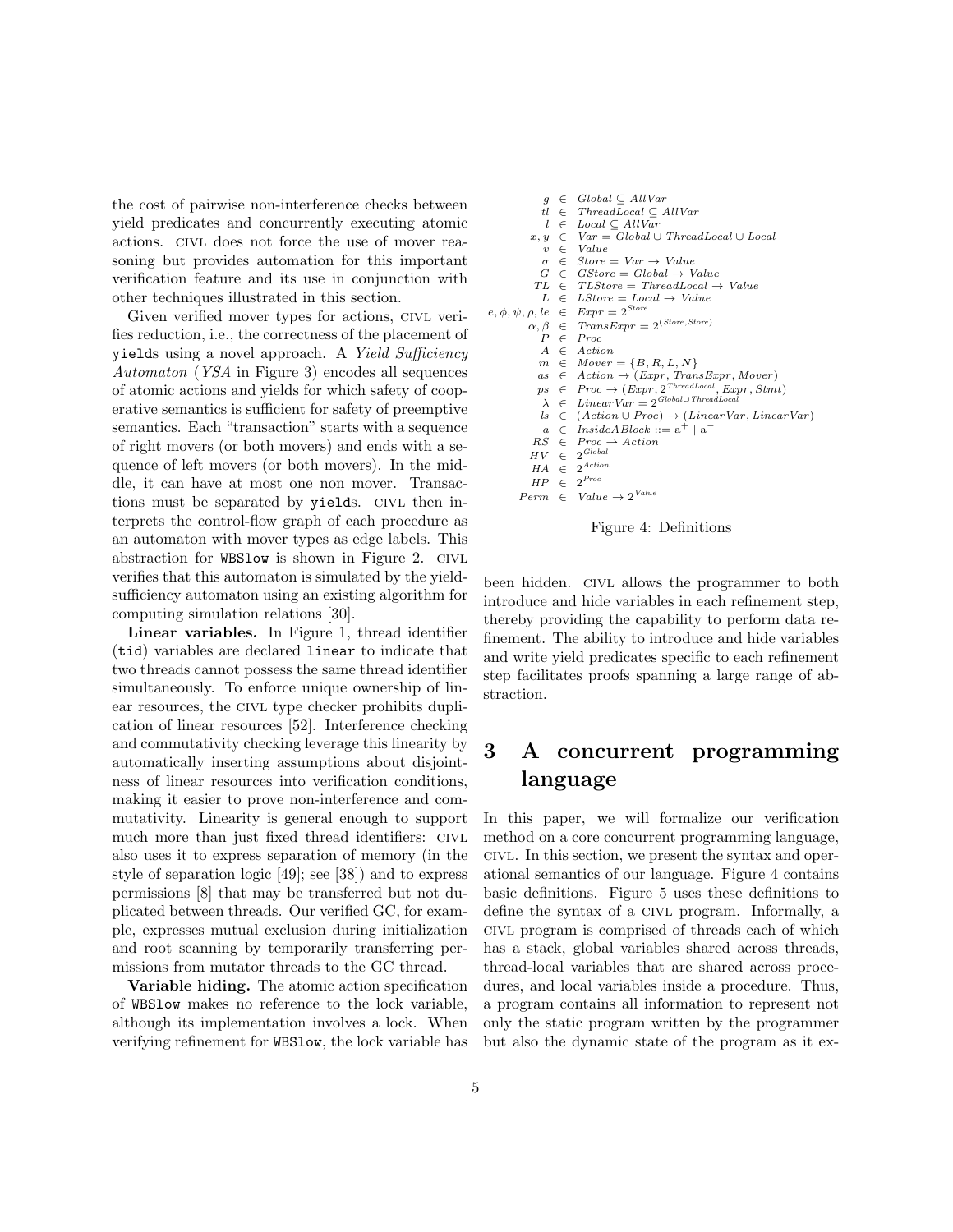$$
\frac{as(A) = (\rho, \alpha, m) \qquad \sigma \notin \rho}{as \vdash (\sigma, call \ A) \longrightarrow error} \tag{Aromic-FAISE}
$$

$$
\frac{as(A) = (\rho, \alpha, m) \qquad \sigma \in \rho \qquad (\sigma, \sigma') \in \alpha}{as \vdash (\sigma, call \ A) \longrightarrow (\sigma', skip)} \tag{ATOMIC-TRUE}
$$

$$
\overline{as \vdash (\sigma, yield \ e, \lambda) \longrightarrow (\sigma, skip)}
$$
 (YIELD)

$$
\overline{as \vdash (\sigma, \text{ \textit{block} \{e, \lambda\} \ s) \longrightarrow (\sigma, s) }} \tag{AromicBlock}
$$

$$
\overline{as \vdash (\sigma, skip; s) \longrightarrow (\sigma, s)}
$$
 (Seq)

$$
\sigma \notin le
$$
  
as  $\vdash (\sigma, if \text{ } le \text{ } then \text{ } s_1 \text{ } else \text{ } s_2) \longrightarrow (\sigma, s_2)$  (IF-FALSE)

$$
\sigma \in le
$$
  
as  $\vdash (\sigma, if \text{ } le \text{ then } s_1 \text{ } else \text{ } s_2) \longrightarrow (\sigma, s_1)$  (IF-TRUE)

$$
\overline{as \vdash (\sigma, \text{while } \{e, \alpha\} \text{ le } do s) \rightarrow (\sigma, \text{skip})}
$$
 (WHILE-FALES)  
\n
$$
\underline{\sigma \in le \quad s' = \text{while } \{e, \alpha\} \text{ le } do s}
$$
 (WHILE-TRUE)  
\n
$$
\underline{as \vdash (\sigma, s') \rightarrow (\sigma, s; s')}
$$
 (WHILE-TRUE)

 $as \vdash (\sigma, s') \longrightarrow (\sigma, s; s')$ 

 $\sigma \not\in \mathit{le}$ 

#### Figure 7: Operational semantics for statements

ecutes. The sets *Global*, *ThreadLocal*, and *Local* are the names of global, thread-local, and procedure-local variables respectively. These sets are mutually disjoint and *Var* denotes their union. There is an uninterpreted set *Value* of values that may be stored in these variables. *Store*, *GStore*, *TLStore*, and *LStore* are all sets of maps into *Value* from *Var*, *Global*, *ThreadLocal*, and *Local* respectively. We denote elements of *Store*, *GStore*, *TLStore*, and *LStore* by  $\sigma$ , *G*, *TL*, and *L* respectively. Formally, a CIVL program is a tuple  $(ps, as, ls, G, \overrightarrow{T})$  with the following components.

**Procedures.** *ps* maps a procedure name  $P \in Proc$ to a tuple  $(\phi, M, \psi, s)$ , where  $\phi$  is the precondition of *P*, *M* is the set of thread-local variables potentially modified by  $P$ ,  $\psi$  is the postcondition of  $P$ , and  $s$  is the body of *P*. The predicates  $\phi$  and  $\psi$  cannot refer to procedure-local variables. Procedures do not have parameters, but parameters may be modeled using thread-local variables.

Actions. *as* maps an action name  $A \in Action$  to a tuple  $(\rho, \alpha, m)$ . Actions are used inside procedure bodies to access global and thread-local vari-

$$
s \in Stmt \ ::= \ skip \mid yield \ e, \lambda \mid call \ A \mid call \ P \mid
$$
  
\n
$$
async \ P \mid ablock \{e, \lambda\} \ s \mid s; \ s \mid
$$
  
\nif  $le$  then  $s$  else  $s \mid while \{e, \alpha\} \ le \ do \ s$   
\n
$$
F \in Frame \ ::= \ (P, L, s)
$$
  
\n
$$
T \in Thread \ ::= \ (TL, \overrightarrow{F})
$$
  
\n
$$
SC \in StmtCtxt \ ::= \ [Stmt \mid SC; \ s
$$
  
\n
$$
FC \in FrameCtxt \ ::= \ [P, []_{LStore}, SC)
$$
  
\n
$$
TC \in ThreadCtxt \ ::= \ [0, \ s, s, ls, []_{GStore}, \overrightarrow{T} \cdot TC \cdot \overrightarrow{T})
$$
  
\n
$$
PC \in Program \ ::= \ PC[G][TL][L][s]
$$
  
\n
$$
YT \in YieldingThread \ ::= \ (TL, (P, L, SC[yield \ e, \lambda]) \cdot \overrightarrow{F}) \ |
$$
  
\n
$$
::= (TL, (P, L, SC[call \ P')] \cdot \overrightarrow{F})
$$
  
\n
$$
::= (TL, (P, L, skip) \cdot \overrightarrow{F})
$$
  
\n
$$
YProgram \ ::= \ (ps, as, ls, G, \overrightarrow{YT} \cdot \overrightarrow{VT})
$$
  
\n
$$
CProgram \ ::= \ (ps, as, ls, G, \overrightarrow{YT})
$$



$$
PC[G][TL][L][s] = (., as, -, -, -),
$$
  
\n
$$
as \vdash (G \cdot TL \cdot L, s) \longrightarrow (G' \cdot TL' \cdot L', s')
$$
  
\n
$$
PC[G][TL][L][s] \longrightarrow PC[G'][TL'][s']
$$
  
\n
$$
PC[G][TL][L][s] = (., as, -, -, -)
$$
  
\n
$$
as \vdash (G \cdot TL \cdot L, s) \longrightarrow error
$$
  
\n
$$
PC[G][TL][L][s]) \longrightarrow error
$$
  
\n(FAIL)

$$
ps(P) = (\phi, M, \psi, s)
$$
  
\n
$$
ls(P) = (\lambda, \lambda') \qquad T' = (TL, (P, L, yield \phi, \lambda; s))
$$
  
\n
$$
\overrightarrow{T} = \overrightarrow{T_1} \cdot TC[TL][L][async \ P] \cdot \overrightarrow{T_2}
$$
  
\n
$$
\overrightarrow{T'} = \overrightarrow{T_1} \cdot TC[TL][L][skip] \cdot \overrightarrow{T_2}
$$
  
\n
$$
(ps, as, ls, G, \overrightarrow{T}) \longrightarrow (ps, as, ls, G, \overrightarrow{T'} \cdot T')
$$
\n(AsvNC)

$$
T = (TL, \epsilon)
$$
\n
$$
\rightarrow \qquad \qquad (END)
$$
\n
$$
(END)
$$

$$
\overrightarrow{(ps, as, ls, G, \overrightarrow{T} \cdot T \cdot \overrightarrow{T'})} \longrightarrow (ps, as, ls, G, \overrightarrow{T} \cdot \overrightarrow{T'})}
$$

$$
ls(P) = (\lambda, \lambda') \qquad T = (TL, (P', L, SC[call P]) \cdot \vec{F})
$$
  
\n
$$
T' = (TL, (P, L, s) \cdot (P', L, SC[skill \cdot \vec{F})
$$
  
\n
$$
(ps, as, ls, G, \vec{T} \cdot T \cdot \vec{T'}) \rightarrow (ps, as, ls, G, \vec{T} \cdot T' \cdot \vec{T'})
$$
 (CALL)

$$
\frac{T = (TL, (P, L, skip) \cdot \overrightarrow{F}) \qquad T' = (TL, \overrightarrow{F})}{(ps, as, ls, G, \overrightarrow{T} \cdot T \cdot \overrightarrow{T'}) \longrightarrow (ps, as, ls, G, \overrightarrow{T} \cdot T' \cdot \overrightarrow{T'})}
$$
(RETURN)

Figure 6: Operational semantics for program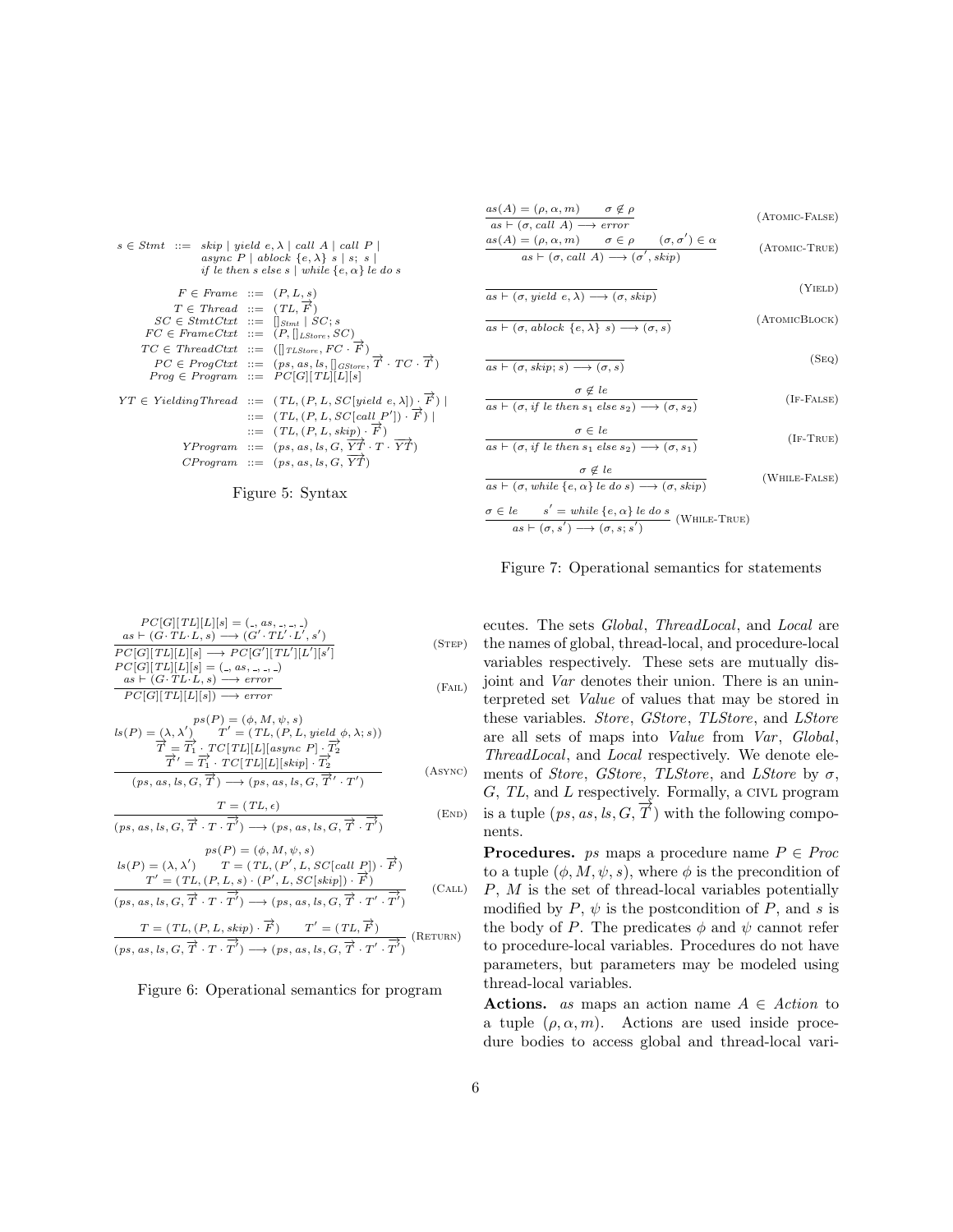ables. The predicate  $\rho$  over *Store* is the gate and the predicate  $\alpha$  over *Store*  $\times$  *Store* is the transition relation of A. If the gate  $\rho$  does not hold on the current state, the program fails; otherwise, the program makes progress by executing the action *A* based on the transition relation  $\alpha$ . Finally, *m* is one of four values in  $\{B, R, L, N\}$ ; it denotes the commutativity type of the action, *B* for both mover, *R* for right mover, *L* for left mover, and *N* for non mover [21].

Linear interfaces. *ls* maps each procedure and action name in  $Proc \cup Action$  to a linear interface [52]  $(\lambda, \lambda')$ , where each of  $\lambda$  and  $\lambda'$  is a set comprising global and thread-local variables. To exploit linearity during verification, the programmer provides a function *Perm* from *Value* to  $2^{Value}$ . The set *Perm* $(v)$ is the set of *permissions* associated with a value  $v \in Value$ . The CIVL type checker (Section 4.1) computes a set of *available* linear variables at each control location such that the multiset union of the permissions associated with the available variables is guaranteed to be a set, i.e., permissions are never duplicated among linear variables. The linear interface  $(\lambda, \lambda')$  of a procedure (or action) indicates the available sets at its beginning  $(\lambda)$  and end  $(\lambda')$ , respectively. Linear interfaces allow CIVL to reason about each procedure separately.

Global store. *G* is the global store of the program. **Threads.**  $\overrightarrow{T}$  is a sequence of threads. Each thread *T* in  $\overrightarrow{T}$  is a pair  $(TL, \overrightarrow{F})$  where *TL* is the threadlocal store and  $\vec{F}$  is a stack of frames comprising the continuation of *T*. Each frame  $(P, L, s)$  in  $\vec{F}$ comprises a procedure *P*, its procedure-local store *L*, and a statement *s*.

### 3.1 Operational semantics

Figures 6 and 7 together present the operational semantics as a relation  $\longrightarrow$  between a pair of programs. The rules for the relation extend the syntax of statements with an embedded context [54]. A statement context *SC* is either a context  $\left[\right]_{Stmt}$  or the sequential composition of a statement context and a statement. Thus, each statement context has a unique context []*Stmt* inside it; this context encodes the current position of the execution of a thread. The result of substituting a statement *s* inside the statement context *SC* is another statement and is denoted by *SC* [*s*]. Similarly, we define a frame context *FC* with two contexts embedded inside it, []*LStore* for substituting a procedure-local store and []*Stmt* for substituting a statement. The result of substituting a procedurelocal store *L* and a statement *s* inside *FC* is a frame and is denoted by  $FC[L][s]$ ; here, *L* is the procedurelocal store for the procedure containing the currently executed statement *s*. A thread context *TC* has three contexts embedded inside it, []*TLStore* for substituting a thread-local store, []*LStore* for substituting a procedure-local store, and []*Stmt* for substituting a statement. The result of substituting a thread-local store *TL*, a procedure-local store *L*, and a statement *s* inside  $TC$  is a thread and is denoted by  $TC[TL][L][s]$ . Finally, the result of substituting a global store *G*, a thread-local store *TL*, a procedure-local store *L*, and a statement *s* inside *PC* is a program and is denoted by  $PC[G][TL][L][s]$ .

The operational semantics use the notation *G·TL· L* to denote the concatenation of the stores *G*, *TL*, and *L*. Rule STEP in Figure 6 allows the program  $PC[G][TL][L][s]$  to move to  $PC[G'][TL'][L'][s']$  if  $(G \cdot )$  $TL \cdot L$ , *s*) can move to  $(G' \cdot TL' \cdot L'$ , *s*) according to any rule in Figure 7 except for rule Atomic-False. Similarly, rule FAIL allows  $PC[G][TL][L][s]$  to fail if  $(G \cdot TL \cdot L, s)$  fails according to rule ATOMIC-FALSE. Rule Async describes the creation of a thread via *async P*. The new thread is added to the sequence of threads in the program. Rule END describes the termination of a thread; the terminating thread is removed from the sequence of threads in the program. Rules CALL and RETURN describe the call and return of a procedure via *call P*.

The rules in Figure 7 provide the operational semantics for the statements in CIVL. The statement *skip* has no side effect and is used as a marker in the formal operational semantics. The statement *yield*  $e, \lambda$  contains a predicate  $e$  and the linear permissions  $\lambda$ . The yield predicate *e* is expected to be established by the executing thread and preserved by other threads; the linear permissions  $\lambda$  are expected to be available as long as the control of the thread is at the yield statement. The yield statement is the mechanism by which the programmer speci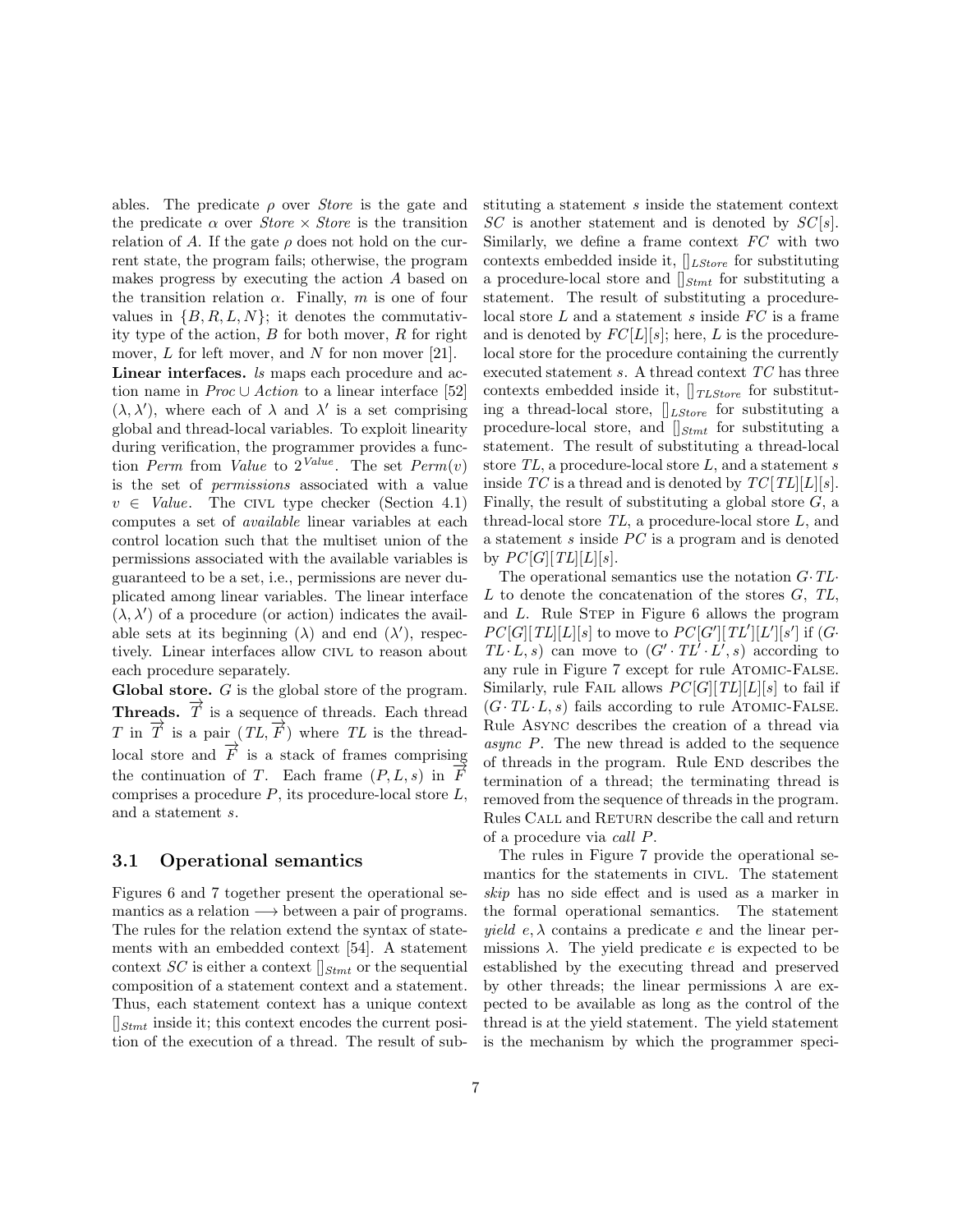fies the cooperative semantics over which the refinement check is performed. The statement *call A* invokes the action *A*. Suppose  $as(A)=(\rho,\alpha,m)$  and  $ls(A) = (\lambda, \lambda')$ . If  $\rho$  does not hold, the statement *call A* fails, otherwise the store is updated according to the transition relation  $\alpha$ . The permissions in  $\lambda$ are expected to be available at the beginning and the permissions in  $\lambda'$  are guaranteed to be available at the end. The statement *call P* invokes the procedure *P*. Suppose  $ps(P) = (\phi, M, \psi, s)$  and  $ls(P) = (\lambda, \lambda')$ . It is expected that the precondition  $\phi$  holds and the permissions  $\lambda$  are available at the beginning. Then, the statement *s* executes. When *s* terminates, the postcondition  $\psi$  holds and the permissions  $\lambda'$  are available. The predicates  $\phi$  and  $\psi$  are expected to be preserved by other threads in the environment. The statement *async P* creates a new thread that begins by invoking the procedure *P*. The statement *ablock*  $\{e, \lambda\}$  *s* is useful only for compactly encoding non-interference checks (Section 4.2.2); the predicate  $e$  is expected to hold and the permissions  $\lambda$  expected to be available at the beginning of *s*. In CIVL, yield predicates, preconditions, and postconditions are the three sources of location invariants [48].

Finally, we have the standard primitives for sequencing, conditional execution, and looping. The statement  $s_1$ ;  $s_2$  executes  $s_1$  followed by  $s_2$ . The statement *if le then*  $s_1$  *else*  $s_2$  executes  $s_1$  if *le* is true and otherwise executes  $s_2$ . The statement *while*  $\{e, \alpha\}$  *le do s* executes *s* repeatedly until *le* becomes false. The expression *e* is a loop invariant and the expression  $\alpha$  is a summary for failure-free executions of the loop that do not go through a yield statement (Section 4.2.2). The conditional expression *le* in *if* and *while* statements cannot refer to global variables.

We formalize the preemptive operational semantics of CIVL as a relation  $\longrightarrow$  with domain *Program* and codomain *Program* [*{error}*. We use four contexts— *SC*, *FC*, *TC*, and *PC*—to formalize  $\longrightarrow$  as a structured operational semantics [54]. In this semantics, a thread is chosen nondeterministically to execute a single statement. The statement *skip* has no side effect. The statement *yield*  $e, \lambda$  contains a predicate  $e$ and a set  $\lambda$  comprising global and thread-local variables. The yield predicate *e* is expected to be established by the executing thread and preserved by other threads; the variables  $\lambda$  are expected to be available at the yield statement. The yield statement is the mechanism by which the programmer specifies the cooperative semantics (described later) over which the refinement check is performed. In civl, yield predicates, preconditions, and postconditions are the three sources of location invariants [48]. The statement *call A* invokes the action *A*. Suppose  $as(A)=(\rho,\alpha,m)$ . If  $\rho$  does not hold, the statement *call A* fails and the program evolves to *error* , otherwise the store is updated according to the transition relation  $\alpha$ . The statement *call P* invokes the procedure *P*. Suppose  $ps(P) = (\phi, M, \psi, s)$ . It is expected that the precondition  $\phi$  holds, then statement *s* executes, and finally the postcondition  $\psi$  holds. The predicates  $\phi$  and  $\psi$  are expected to be preserved by other threads in the environment. The statement *async P* creates a new thread that begins by invoking the procedure P. The statement *ablock*  $\{e, \lambda\}$  *s* is useful only for compactly encoding non-interference checks; the predicate *e* is expected to hold and the set  $\lambda$  is expected to be available at the beginning of *s*. Finally, we have the standard primitives for sequencing, conditional execution, and looping.

We now define the cooperative operational semantics induced by the presence of yield statements in the program. A *yielding thread* (*YieldingThread* in Figure 5) is one that is waiting to execute at a yield statement, a call, or a return from a call. A program in *YProgram* is one in which all threads except at most one thread are yielding threads. A program in *CProgram* is one in which all threads are yielding threads. Thus, we have  $CProgram \subseteq YProgram \subseteq$ *Program*. Let  $\hookrightarrow$  be the relation obtained by restricting the domain and codomain of  $\longrightarrow$  to *YProgram*. In a  $\rightarrow$ -execution, the one (possibly) non-yielding thread is the only one allowed to execute until it reaches a yield statement and becomes a yielding thread; at that point, all threads are yielding and any one can be picked for execution. We define the relation  $\longmapsto$  with domain *CProgram* and codomain *CProgram*  $\cup$  {*error*} as follows:

1. *Prog*  $\rightarrow$  *Prog'* if there is a  $\rightarrow$ -execution from *Prog* to *Prog*<sup>'</sup> such that every program on the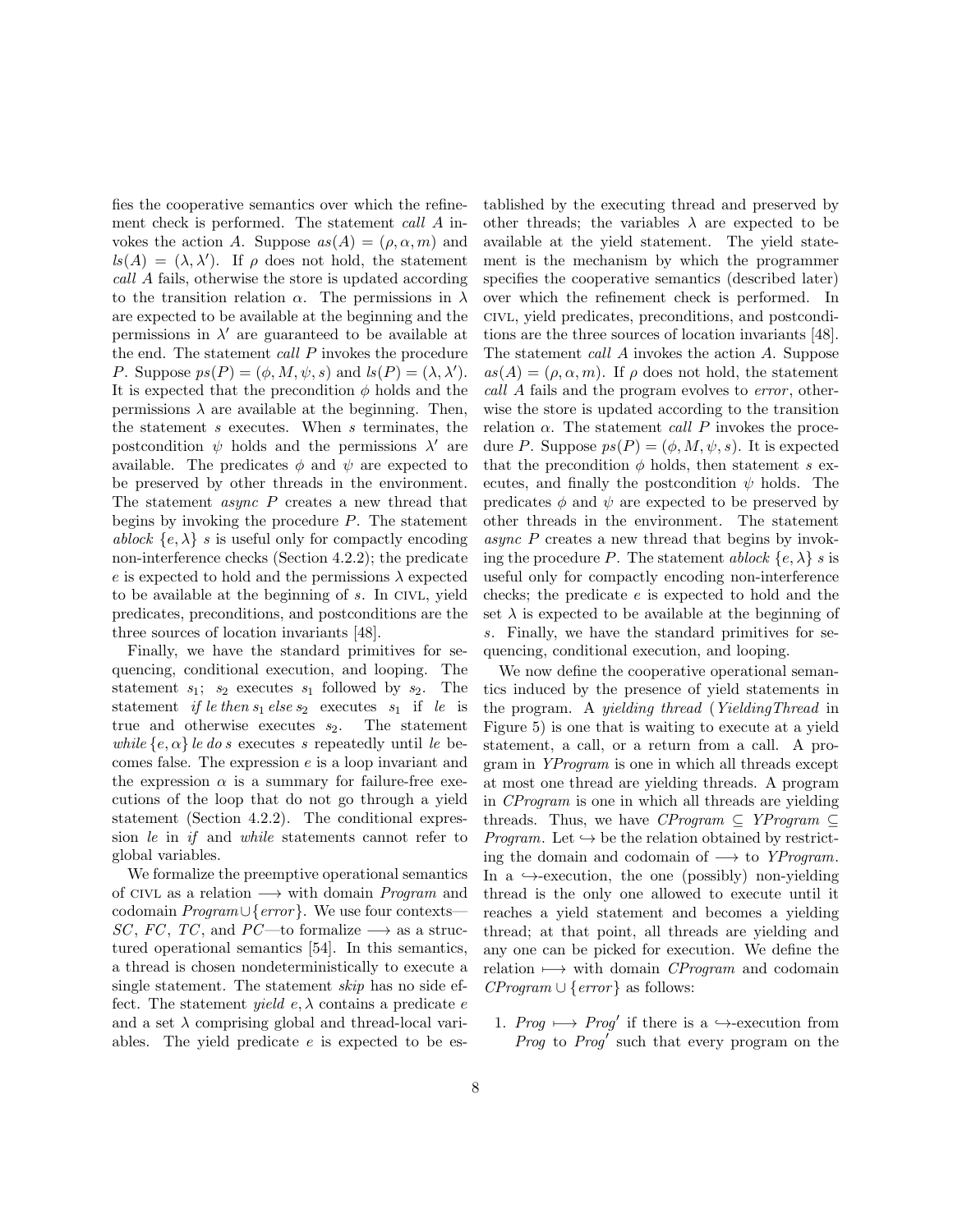execution except for *Prog* and *Prog*<sup>'</sup> is not in *CProgram*.

2. *Prog*  $\mapsto$  *error* if there is a  $\hookrightarrow$ -execution from *Prog* to *error* such that every program on the execution except for *Prog* is not in *CProgram*.

Consider a program  $Prog \in CProgram$ . We write  $Safe(Prog)$  if it is not the case that  $Prog$ *error*. We write  $Safe^*(Prog)$  if  $Safe(Prog')$  for all *Prog*<sup> $\rightarrow$ </sup> such that *Prog*  $\rightarrow$ <sup>\*</sup> *Prog*<sup> $\prime$ </sup>. We write  $CSafe(Prog)$  if it is not the case that  $Prog \mapsto$ *error*. We write  $CSafe^*(Prog)$  if  $CSafe(Prog')$  for all *Prog'* such that  $Prog \mapsto^* Prog'$ . We write *Cooperative*(*Prog*) if for each infinite  $\rightarrow$ -execution  $Prog \hookrightarrow \text{Prog}_0 \hookrightarrow \text{Prog}_1 \hookrightarrow \cdots$  starting from *Prog*, there is some  $i \geq 0$  such that  $Prog_i \in CProgram$ . We write *Cooperative*<sup>\*</sup>(*Prog*) if *Cooperative*(*Prog'*) for all  $Prog' \in CProgram$  such that  $Prog \mapsto^* Prog'.$ 

### 3.2 Definitions

We conclude this section by presenting a few definitions of concepts that are used in Section 4 to formalize our verification method. A predicate  $\rho$  is *independent* of a variable  $x \in Var$  if for all  $\sigma \in Store$  and  $v \in Value$ , if  $\sigma \in \rho$  then  $\sigma[x \to v] \in \rho$ . A transition relation  $\alpha$  is *independent* of a variable  $x \in Var$  if for all  $\sigma, \sigma' \in \text{Store}$  and  $v, v' \in \text{Value}$ , if  $(\sigma, \sigma') \in \alpha$  then  $(\sigma[x \to v], \sigma(x \to v')) \in \alpha$ . We define  $Acc(\rho)$  to be the smallest set  $X \subseteq Var$  such that  $\rho$  is independent of *x* for all  $x \in Var \setminus X$ . We also define  $Acc(\alpha)$  similarly. For any transition relation  $\alpha$ , let  $\exists$ Local.  $\alpha$  be the transition relation

$$
\{(GTLL, G'TL'L') \mid \exists L_1, L_2. (GTLL_1, G'TL'L_2) \in \alpha\}.
$$

For any  $X \subseteq Var$ , let  $Havoc(X)$ , be the transition relation  $\{(\sigma, \sigma') \mid \forall x \in Var \setminus X \cdot \sigma(x) = \sigma'(x)\}.$ 

Given  $\rho_1, \rho_2 \in \text{Expr}$ , we write  $\rho_1 \vee \rho_2$  for the union of  $\rho_1$  and  $\rho_2$ ,  $\rho_1 \wedge \rho_2$  for the intersection of  $\rho_1$  and  $\rho_2$ , and  $\neg \rho_1$  for  $Expr \setminus \rho_1$ . Similarly, given  $\alpha_1, \alpha_2 \in$ *TransExpr*, we write  $\alpha_1 \vee \alpha_2$  for the union of  $\alpha_1$  and  $\alpha_2$ ,  $\alpha_1 \wedge \alpha_2$  for the intersection of  $\alpha_1$  and  $\alpha_2$ , and  $\neg \alpha_1$  for *TransExpr*  $\setminus \alpha_1$ . We denote the relational composition of  $\alpha_1$  and  $\alpha_2$  by  $\alpha_1 \circ \alpha_2$ . Given  $\rho \in \mathit{Expr}$ and  $\alpha \in \text{TransExpr}$ , we denote by  $\rho \to \alpha$  the set

 $\{(\sigma, \sigma') \mid \sigma \in \rho \Rightarrow (\sigma, \sigma') \in \alpha\}.$  We let  $\rho \circ \alpha$  denote the relation obtained by restricting the domain of  $\alpha$  to  $\rho$ . Similarly, we let  $\alpha \circ \rho$  denote the relation obtained by restricting the codomain of  $\alpha$  to  $\rho$ . We also sometimes use *false* to represent the empty set of states or the empty set of transitions. Given a relation *R* (over a pair of sets), we denote the domain of  $R$  by  $dom(R)$ and the codomain of *R* by *cod*(*R*).

It is often convenient to collect the permissions in a set of available variables. To that end, we define the function *Collect*. Given a partial map  $\pi$  from *AllVar* to *Value* and a set  $X \subseteq AllVar$ , let  $Collect(\pi, X)$  be the multiset  $\bigcup \{Perm(\pi(x)) \mid x \in X \wedge dom(\pi)\}\.$  For any multiset  $\Lambda$  over *Value*, we also define  $IsSet(\Lambda)$  be true iff  $\Lambda$  is a set.

## 4 Verification

Suppose a program *Prog*<sup>'</sup> has been proved to be safe. However, it is implemented using atomic actions that are too coarse to be directly implementable. To carry over the safety of  $Prog'$  to a realizable implementation *Prog*, these coarse atomic actions must be refined down to lower-level actions. During this refinement, an invocation *call A* of a high-level atomic action *A* is transformed into an invocation *call P* of a procedure that is implemented using low-level actions. The main contribution of this paper is a verification method that allows us to safely refine program *Prog*<sup>'</sup> to another program *Prog* (or abstract *Prog* to *Prog'*) so that safety properties proved on *Prog*<sup>'</sup> continue to hold on *Prog* as well.

The safety of the program *Prog*, defined in Section 3 as  $Safe^*(Prog)$ , depends on the preemptive semantics of *Prog*. Our overall goal is to conclude  $Safe^*(Prog)$  from  $Safe^*(Prog')$ ; we decompose this goal into two sub-goals:

- 1. We establish a simulation relation from the cooperative semantics of *Prog* to the preemptive semantics of *Prog'*, which ensures that  $Safe^*(Prog')$  is sufficient for  $CSafe^*(Prog)$ .
- 2. We exploit commutativity reasoning to compute a simulation relation from *Prog* to *YSA* (Fig-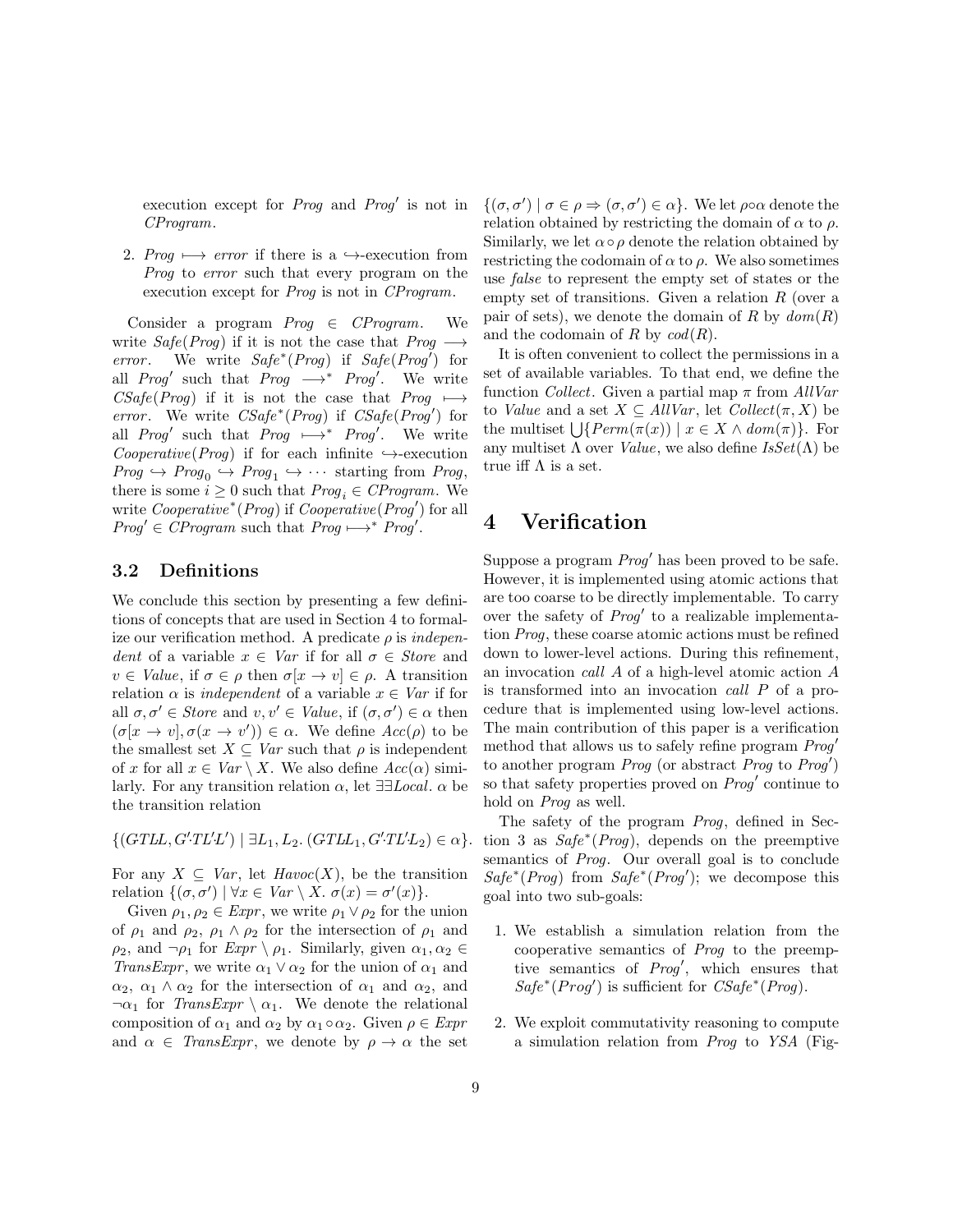| (SKIP)<br>$\lambda \vdash_l skip : \lambda$                                                                                                           | $\frac{ls(A) = (\lambda, \lambda')}{\lambda \vdash_l \text{call } A : \lambda'}$  | $\lambda_y \subseteq \lambda$<br>$\lambda \vdash_l y$ ield $e, \lambda_y : \lambda$<br>$\lambda \vdash_l ablock \{e, \lambda_a\} s : \lambda'$                                                                                                                                                                                                                                                         |                       | $\lambda \vdash_l s : \lambda' \quad \quad \lambda_a \subseteq \lambda$                                                                      | $\frac{ls(P) = (\lambda, \lambda')}{\lambda \vdash_l \text{call } P : \lambda'}$                                         |
|-------------------------------------------------------------------------------------------------------------------------------------------------------|-----------------------------------------------------------------------------------|--------------------------------------------------------------------------------------------------------------------------------------------------------------------------------------------------------------------------------------------------------------------------------------------------------------------------------------------------------------------------------------------------------|-----------------------|----------------------------------------------------------------------------------------------------------------------------------------------|--------------------------------------------------------------------------------------------------------------------------|
| (ASYNC)<br>$\lambda_G \subseteq Global$                                                                                                               | $\lambda_G$ , $\lambda$ , $\lambda_P$ $\vdash_l$ async $P: \lambda_G$ , $\lambda$ | $\lambda \cup \lambda_P \cup \lambda'_P \subseteq ThreadLocal$ $ls(P) = ((\lambda_G, \lambda_P), (\lambda_G, \lambda'_P))$                                                                                                                                                                                                                                                                             |                       | (SEQ)                                                                                                                                        | $\frac{\lambda \vdash_l s_1 : \lambda' \qquad \lambda' \vdash_l s_2 : \lambda''}{\lambda \vdash_l s_1, s_2 : \lambda''}$ |
| (TTE)<br>$\lambda \vdash_l s_1 : \lambda'$ $\lambda \vdash_l s_2 : \lambda'$<br>$\overline{\lambda\vdash_l\textit{if le then s_1 else s_2}:\lambda'}$ |                                                                                   | (WHILE)<br>$\lambda \vdash_l s : \lambda$<br>$\lambda \vdash_l \text{while } \{e, \alpha\} \text{ le do } s : \lambda$                                                                                                                                                                                                                                                                                 | (PROCEDURE)           | $ls(P) = (\lambda, \lambda')$ $ps(P) = (\phi, M, \psi, s)$ $\lambda \vdash_l s : \lambda'$<br>$\overline{\vdash$ <sub>r</sub> $\overline{P}$ |                                                                                                                          |
| (ACTION)                                                                                                                                              | $\vdash_l A$                                                                      | $ls(A) = (\lambda, \lambda') \qquad \lambda \cap Global = \lambda' \cap Global \qquad as(A) = (\rho, \alpha, m)$<br>$\forall (\sigma, \sigma') \in \rho \circ \alpha. \ \, Collect(\sigma', \lambda') \subseteq Collect(\sigma, \lambda)$ $\lambda \vdash_l s : \lambda' \qquad \forall 1 \leq i \leq n. \ \lambda_i \vdash_l F_i : \lambda_{i+1}$                                                     | (STACKFRAME) (THREAD) | $\lambda \vdash_l (P, L, s) : \lambda'$ $\lambda_1 \vdash_l (TL, F_1 \ldots F_n)$                                                            |                                                                                                                          |
| $(P_{ROGRAM})$                                                                                                                                        |                                                                                   | $\forall P \in Proc. \vdash_l P \qquad \forall A \in Action. \vdash_l A \qquad \lambda_G \subseteq Global \qquad \forall 1 \leq i \leq n. \lambda_i \subseteq ThreadLocal$<br>$\forall 1 \leq i \leq n. \ \lambda_G, \lambda_i \vdash_l T_i \qquad \forall 1 \leq i \leq n. \ T_i = (TL_i, \ldots) \qquad \textit{IssSet}(\cup_{1 \leq i \leq n} Collect(TL_i, \lambda_i) \cup Collect(G, \lambda_G))$ |                       |                                                                                                                                              |                                                                                                                          |

(Ablock)

(Call)



(Yield)



ure 3), which ensures that  $CSafe^*(Proq)$  is sufficient for *Safe*⇤(*Prog*)

(Atomic)

Both sub-goals depend on the auxiliary judgment  $\nvdash_l$  *Prog* for checking that *Prog* uses linear variables appropriately. This judgment computes available linear variables at each program location; this information is encoded logically as free disjointness assumptions that increase precision of non-interference and commutativity reasoning at low annotatation overhead.

The first sub-goal is discharged by the judgments  $RS; HP;HV;HA;\overrightarrow{b}$  $\begin{array}{l} b' \\ \vdash_r \end{array}$  *Prog* ;  $Proq'$ ,  $RS$ ; *HP*; *HV*;  $\overrightarrow{b}$  $\overrightarrow{b}$   $\vdash_r$  *Prog*, and *InterferenceSafe*(*Prog*). The first judgment performs a rewrite of *Prog* to *Prog'*; the second judgment checks each procedure separately against location invariants and atomic action specifications; the third judgment checks that the location invariants are stable against interference from concurrently-executing threads. The map  $RS \in Proc \rightarrow Action$  indicates for a procedure  $P \in dom(RS)$  the action  $RS(P)$  that

abstracts it; in *Prog'*, every occurrence of *call P* is replaced by *call RS(P)*. The sets  $HP \in 2^{Proc}$ ,  $HV \in 2^{Global}$ , and  $HA \in 2^{Action}$  are, respectively, the procedure, the global variables, and atomic actions that are introduced for refining *Prog*<sup>'</sup> to *Prog*; we can also think that these entities are hidden in the abstract program *Prog'*. The set *HP* includes *dom*(*RS*) but may also contain other procedures whose invocations are replaced by *skip* in *Prog'*. The vector  $\overrightarrow{b}$  contains a *Boolean* value  $b_i$  for each thread  $T_i$  in *Prog*. If  $b_i$  is true, it indicates that there is a partially executed procedure on the stack of *T<sup>i</sup>* such that  $P \in dom(RS)$  but the code inside *P* that corresponds to the execution of the atomic action  $RS(P)$  has yet to be executed. The value of  $b_i$  is used to rewrite the stack of  $T_i$  while transforming *Prog* to *Prog'*.

The validity of the transformation from *Prog* to *Prog*<sup> $\prime$ </sup> depends on establishing a simulation relation between them. The base case of the simulation must check that *CSafe*(*Prog*); The inductive case must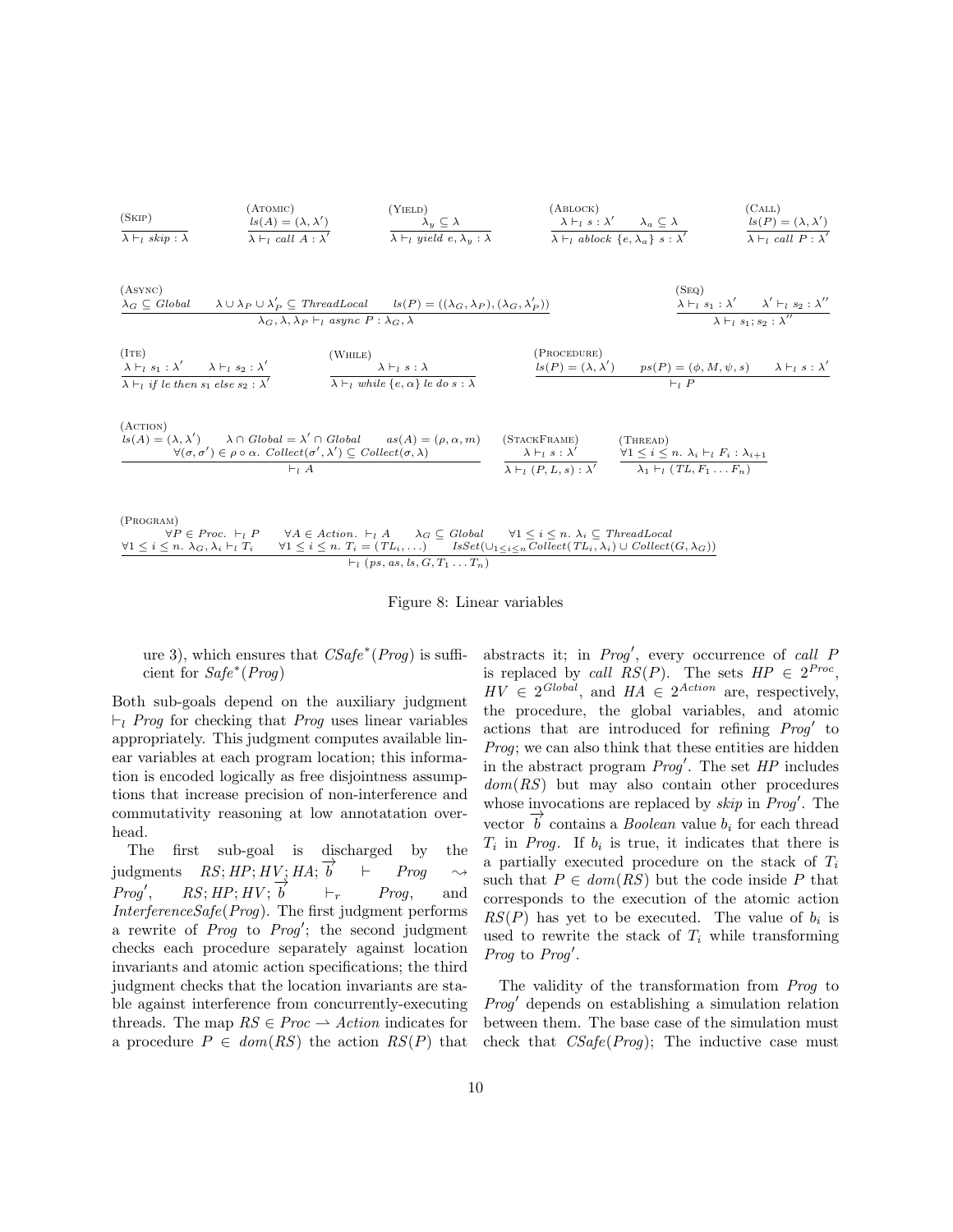check that if *Prog* can evolve to *Prog*<sub>1</sub> (via cooperative semantics) by executing from the current yield statement to the next yield statement, then there is  $Prog'_1$  and  $b_1$  such that  $Prog'$  can evolve in zero or more steps to  $Prog'_1$  and  $RS; HP;HV; HA;\overrightarrow{b_1} \vdash$  $Prog_1 \rightsquigarrow Prog'_1$ . The judgments  $RS; HP; HV; \overrightarrow{b} \vdash_r$ *Prog* and *InterferenceSafe*(*Prog*) establish this property via a collection of verification conditions, one for each procedure and one for each pair of yield statement and atomic block in the program.

The second sub-goal is discharged by the two judgments  $RS \vdash_{y}$  *Prog* and *CommutativitySafe(Prog)*. Suppose  $Prog = (ps, as, ls, G, \overrightarrow{T})$ . To justify that  $CSafe^*(Prog)$  is sufficient for  $Safe^*(Prog)$ , we exploit commutativity information available from the mover types of atomic actions. The *Yield Sufficiency Automaton* (*YSA*) from Figure 3 encodes all sequences of atomic actions and yields for which reasoning about cooperative semantics is sufficient. For example, the *YSA* automaton indicates that a yield after a right mover or a yield before a left mover is unnecessary. The judgment  $\vdash_y$  *Prog* checks that the code of *Prog* can be simulated by *YSA*; it depends on the judgment *CommutativitySafe*(*Prog*) which checks that all mover annotations are correct.

**Theorem 1** Let  $Prog$ ,  $Prog' \in CProgram$  be such *that Cooperative*<sup>\*</sup>(*Prog*) and  $Safe^*$ (*Prog*<sup> $\prime$ </sup>). Let  $RS \in$  $\text{Proc} \rightarrow \text{Action}, \text{ HP} \in 2^{\text{Proc}}, \text{HV} \in 2^{\text{Global}}, \text{ HA} \in$  $2^{Action}$ , and  $\overrightarrow{b} \in \overrightarrow{Boolean}$  be such that the following *hold:*

- 1.  $\vdash_l$  *Prog.*
- 2.  $RS; HP; HV; H\overrightarrow{A}; \overrightarrow{b} \vdash Prog \rightsquigarrow Prog',$  $RS; HP;HV; \overrightarrow{b} \vdash_r Prog,$ *and InterferenceSafe*(*Prog*)*.*
- 3.  $\vdash_y$  *Prog and CommutativitySafe(Prog)*.

*Then, we have Safe*<sup>\*</sup>(*Prog*).

Theorem 1 is our main soundness theorem; it concludes the safety of *Prog* from the safety of *Prog'*. In general, the correctness proof of a large program is obtained by chaining together multiple instances of this theorem connecting a sequence of programs.

### 4.1 Using linear variables

In this section, we formalize the judgment  $\vdash_l$  *Prog.* The goal of this judgment is to check that linear variables and atomic blocks are used appropriately in *Prog*. The judgment  $\nvdash_l$  *Prog* enforces that linear permissions are never duplicated during the execution of *Prog*. Rule Program checks that the disjointness invariant holds in the initial state of *Prog*. Rule Action checks that each action *A* preserves the disjointness invariant. Consequently, the invariant holds throughout the execution of *Prog*. There are three conditions being checked by rule ACTION. First, the set of global linear permissions does not change. Second, if the disjointness invariant holds for input permissions it also holds for output permissions. Finally, the union of the sets constructed from output permissions is a subset of the union of sets constructed from input permissions. This last condition is important because it allows via local checking to conclude that the disjointness invariant holds globally for linear permissions held by all threads. The rule ASYNC splits the thread-local permissions  $\lambda$  of the caller of *async* P into  $\lambda$  and  $\lambda_P$ , passing  $\lambda_P$  to the new thread and continuing with  $\lambda$ . Note that all global permissions in  $\lambda_G$  are also made available to the new thread; there is no duplication because all threads refer to the same set of global variables.

The following lemma states that if a program is well-typed it remains remains well-typed after executing a step. By induction over execution steps, this lemma indirectly ensures that all programs reaachable from a well-typed program are well-typed.

**Lemma 1** Let  $Prog_1 \in Program \textit{ such that } \vdash_l$ *Prog and Prog*  $\longrightarrow$  *Prog<sub>1</sub>*. *Then, we have*  $\vdash_l$  *Prog<sub>1</sub>*.

*Proof Sketch*: Suppose *Prog* =  $(ps, as, ls, G, T_1 ... T_n), T_i = (TL_i, (P_i, L_i, SC[s]) \cdot \overline{F_i})$ , and thread  $T_i$  takes a step in going from *Prog* to *Prog*<sub>1</sub>. Suppose the judgment  $\vdash_l$  *Prog* used available sets  $\lambda_G$  and  $\lambda_1, \ldots, \lambda_i, \ldots, \lambda_n$  to check *Prog*. To type check *Prog*<sub>1</sub> only the available set  $\lambda_i$  for the thread  $T_i$  that took the step needs to change. To pick  $\lambda_i$ , we perform a case analysis on *s*. Let us consider a few cases. Suppose  $s = \text{call } A$  and  $ls(A) = (\lambda, \lambda').$ By rule ATOMIC, we have  $\lambda = \lambda_i$  and we pick  $\lambda'$  for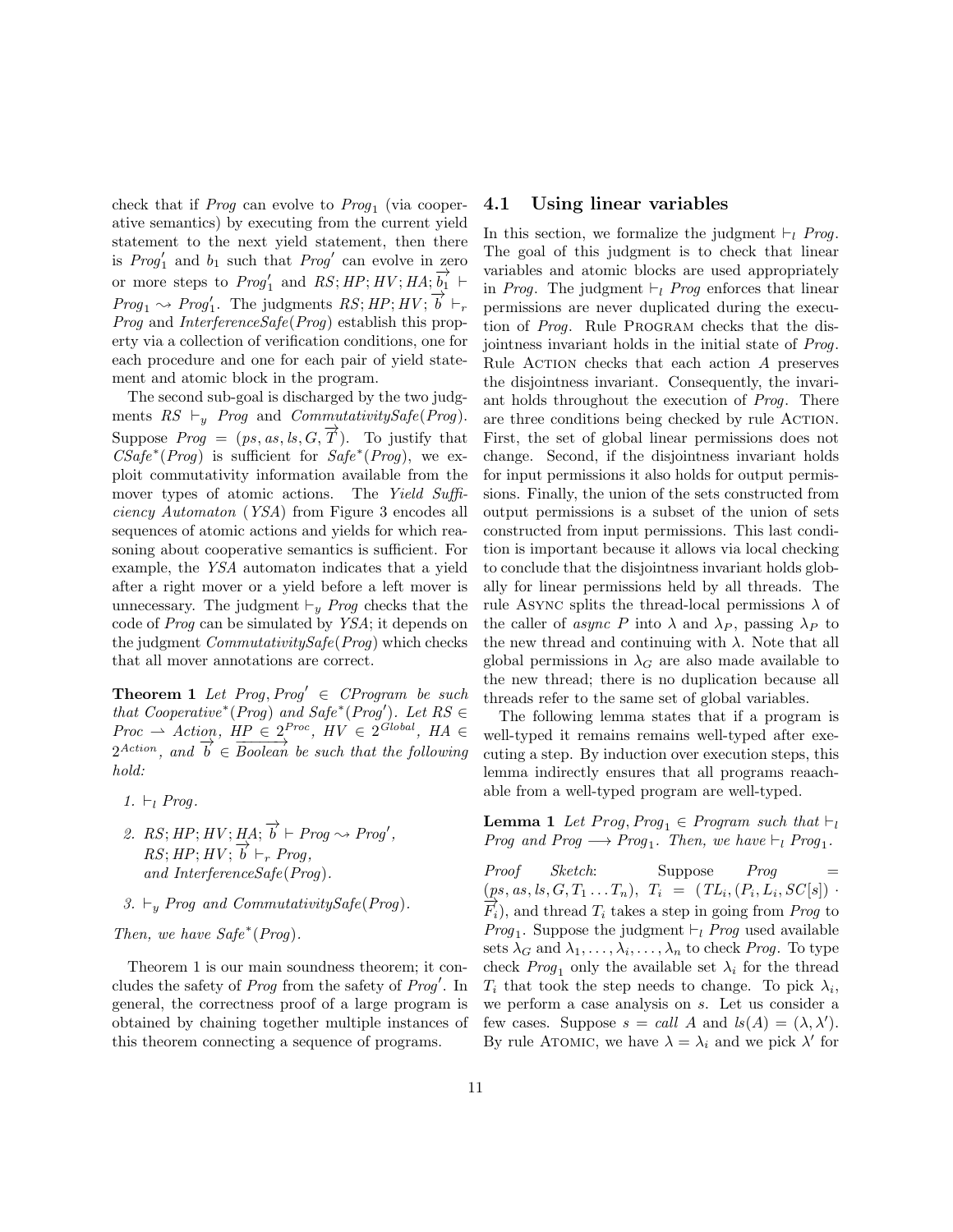typing  $Prog_1$ . Suppose  $s = \text{call } P$ ,  $ls(P) = (\lambda, \lambda')$ , and  $ps(P) = (\phi, M, \psi, s')$ . Then we push the stack frame  $(P, L, yield \phi, \lambda; s')$  onto the stack of  $T_i$ . By rule CALL, we have  $\lambda = \lambda_i$ , We exploit the proof of  $\vdash_l P$  (rule PROCEDURE) to construct the proof for the new stack. Suppose  $s = \text{async } P$ ,  $\text{ls}(P) = (\lambda, \lambda'),$ and  $ps(P) = (\phi, M, \psi, s')$ . Then we create a new thread with a single stack frame  $(P, L, yield \phi, \lambda; s')$ . By rule ASYNC, we have  $\lambda \subseteq \lambda_i$ ; we pick  $\lambda$  for the new thread and  $\lambda_i \setminus \lambda$  for thread  $T_i$ . Other cases are handled similarly.  $\blacksquare$ 

The following lemma states that in a well-typed program that if two different threads are about to execute a yield statement and an atomic block statement, respectively, the available linear variables annotating these statements have disjoint permissions. Together with Lemma 1, this lemma ensures the soundness of the judgment *InterferenceSafe*(*Prog*).

**Lemma 2** Let  $Prog \in Program \textit{such that}$  $\nvdash_l$  *Prog.* Suppose *Prog* = (*ps, as, ls, G, T*<sub>1</sub> ... *T<sub>n</sub>*) and *i*, *j*  $\in$  [1*, n*] such that *T<sub>i</sub>* =  $and$   $i, j \in [1, n]$   $such$   $that$   $T_i$ <br> $(TL_i, (P_i, L_i, SC[ablock \{e_i, \lambda_i\} \}) \cdot \overrightarrow{F_i})$  $(TL_i, (P_i, L_i, SC[ablock \{e_i, \lambda_i\} \ \vert) \cdot \overrightarrow{F_i})$  and  $T_j$  =  $(TL_j, (P_j, L_j, SC[yield \quad e_j, \lambda_j]) \cdot \overrightarrow{F_j}).$ *Then*  $IsSet(Collect(G, \lambda_i) \cup Collect(TL_i, \lambda_i) \cup$  $Collect(TL_i, \lambda_i)).$ 

*Proof Sketch*: The proof follows from rules Pro-GRAM, ABLOCK, and YIELD.  $\blacksquare$ 

The following lemma states that in a well-typed program that if two different threads are each about to execute an atomic action, the available linear variables at the input of these actions have disjoint permissions. Together with Lemma 1, this lemma ensures the soundness of the judgment *CommutativitySafe*(*Prog*).

**Lemma 3** Let  $Prog \in Program \text{such that}$  $\nvdash_l$  *Prog.* Suppose *Prog* = (*ps, as, ls, G*, *T*<sub>1</sub> *... T<sub>n</sub>*) and *i*, *j*  $\in$  [1*, n*] such that *T<sub>i</sub>* =  $\in$  [1, *n*] *such that*  $T_i$  $(TL_i,(P_i,L_i,SC[call A_i]) \cdot \overrightarrow{F_i}), \; ls(A_i) = (\lambda_i, \lambda'_i),$  $T_j$  =  $(TL_j, (P_j, L_j, SC[call \ A_j]) \cdot \overrightarrow{F_j})$ , and  $ls(A_j) = (\lambda_j, \lambda'_j)$ . Then IsSet(*Collect*(*G*,  $\lambda_i$ )  $\cup$  $Collect(TL_i, \lambda_i) \cup Collect(TL_i, \lambda_i)).$ 

*Proof Sketch*: This proof follows from rules Pro-GRAM, ACTION, and ATOMIC.

### 4.2 Reasoning about cooperative semantics

In this section, we attack the first sub-goal discussed earlier. We establish a simulation relation from the cooperative semantics of *Prog* to the preemptive semantics of *Prog'*, which ensures that  $Safe^*(Prog')$  is sufficient for  $CSafe^*(Prog)$ . This verification depends on three judgments. The judgment  $RS; HP;HV;HA; \overrightarrow{b} \vdash Prog \rightsquigarrow Prog' \text{ is discussed}$ in Section 4.2.1. The judgments  $RS$ ;  $HP$ ;  $HV$ ;  $\overrightarrow{b}$   $\vdash$ <sub>r</sub> *Prog* and *InterferenceSafe*(*Prog*) are discussed in Section 4.2.2.

#### 4.2.1 Program transformation

In this section, we take a closer look at the judgment  $RS$ ;  $HP$ ;  $HV$ ;  $HA$ ;  $\overrightarrow{b}$   $\vdash$   $Prog \rightsquigarrow$   $Prog'$ . In this judgment,  $RS \in Proc \rightarrow Action$  is a partial function from procedure names to action names,  $HP \in 2^{Proc}$ is a set of procedure names,  $HV \in 2^{Global}$  is a set of global variables, and  $HA \in 2^{Action}$  is a set of action names. The map *RS* indicates for a procedure  $P \in dom(RS)$  the action  $RS(P)$  that abstracts it; in the abstract program, every occurrence of *call P* is replaced by *call RS*(*P*). The set *HP* contains all procedures that are hidden as a result of the abstraction. This set must include *dom*(*RS*) but can also contain other procedures whose invocations are replaced by *skip* in the abstract program. The sets *HV* and *HA* are the global variables and atomic actions, respectively, that are hidden in the abstract program.<sup>3</sup> The vector  $\overrightarrow{b}$  contains a *Boolean* value  $b_i$  for each thread  $T_i$  in *Prog*. If  $b_i$  is true, it indicates that there is a partially executed procedure on the stack of  $T_i$  such that  $P \in dom(RS)$  but the code inside *P* that corresponds to the execution of the atomic action *RS*(*P*) has yet to be executed. The value of  $b_i$  is used to rewrite the stack of *Ti*.

We now discuss the transformation rules in Figure 9 starting from the bottom. Rule Program first checks sanity conditions involving *RS*, *HP*, *HV* , and

<sup>3</sup>In our formalization, hiding a procedure, global variable, or action simply means that the abstract program is forbidden from using it. Technically, these hidden entities continue to exist since the sets *Proc*, *Global*, and *Action* do not change.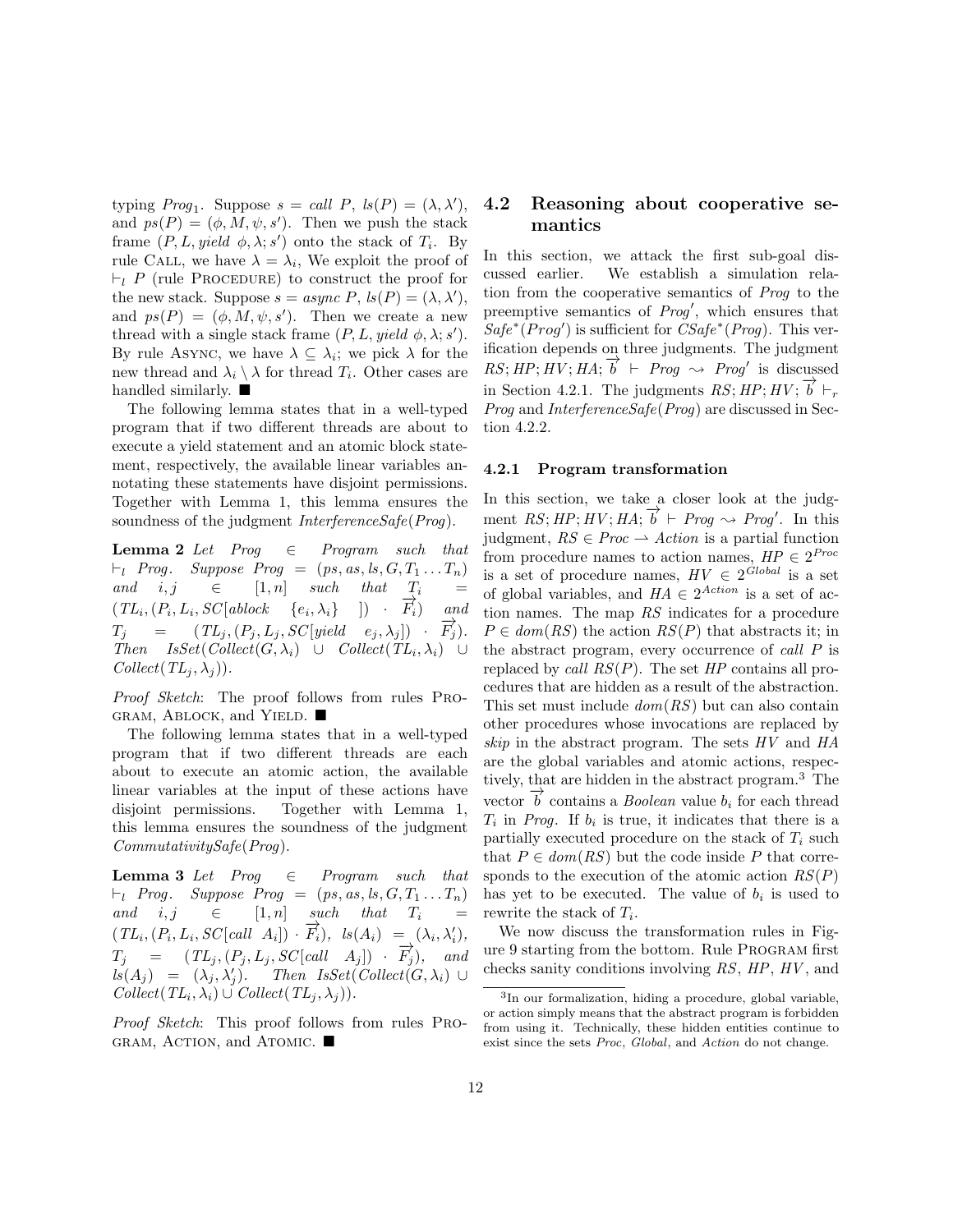| (SKIP)                                                                                                                                                                                                                                                                                                                                                                                                                                                                                                                      | (ATOMIC)<br>$A \notin HA$                                                                                                                                                                                                                                                                                                               | (Y <sub>IED</sub> ) |                                                                                                                                                                                              |
|-----------------------------------------------------------------------------------------------------------------------------------------------------------------------------------------------------------------------------------------------------------------------------------------------------------------------------------------------------------------------------------------------------------------------------------------------------------------------------------------------------------------------------|-----------------------------------------------------------------------------------------------------------------------------------------------------------------------------------------------------------------------------------------------------------------------------------------------------------------------------------------|---------------------|----------------------------------------------------------------------------------------------------------------------------------------------------------------------------------------------|
| $RS$ ; HP; HV; HA $\vdash$ skip $\leadsto$ skip                                                                                                                                                                                                                                                                                                                                                                                                                                                                             | $RS; HP;HV;HA \vdash call A \rightarrow call A$                                                                                                                                                                                                                                                                                         |                     | $RS; HP;HV;HA \vdash yield \ e, \lambda \leadsto yield \ e',\lambda'$                                                                                                                        |
| (ABLOCK1)<br>$\frac{RS; HP;HV;HA \vdash s \leadsto s' \qquad RS;HP;HV;HA \vdash s \leadsto s' \qquad \frac{RS;HP;HV;HA \vdash s \leadsto s' \qquad \frac{RS;HP;HV;HA \vdash s \leadsto s' \qquad \frac{RS;HP;HV;HA \vdash s \leadsto s' \qquad \frac{RS;HP;HV;HA \vdash s \leadsto s' \qquad \frac{RS;HP;HH}{\Box s \rightarrow s \qquad \frac{RS;HP;HH}{\Box s \rightarrow s \qquad \frac{RS;HP;HH}{\Box s \rightarrow s \qquad \frac{RS;HP;HH}{\Box s \rightarrow s \qquad \frac{RS;HP;HH}{\Box s \rightarrow s \qquad \$ | (ABLOCK2)                                                                                                                                                                                                                                                                                                                               |                     |                                                                                                                                                                                              |
|                                                                                                                                                                                                                                                                                                                                                                                                                                                                                                                             |                                                                                                                                                                                                                                                                                                                                         |                     |                                                                                                                                                                                              |
| (CALL1)<br>$P \notin HP$<br>$RS; HP;HV;HA \vdash call P \leadsto call P$ $\overline{RS;HP;HV;HA \vdash call P \leadsto call P}$ $\overline{RS;HP;HV;HA \vdash call P \leadsto skip}$ $\overline{RS;HP;HV;HA \vdash call P \leadsto call RS(P)}$                                                                                                                                                                                                                                                                             | (CALL2)                                                                                                                                                                                                                                                                                                                                 | (CALL3)             |                                                                                                                                                                                              |
|                                                                                                                                                                                                                                                                                                                                                                                                                                                                                                                             |                                                                                                                                                                                                                                                                                                                                         |                     |                                                                                                                                                                                              |
| (AsYNC1)<br>$R\overbrace{RS;HP;HV;HA \vdash \text{async }P \rightsquigarrow \text{async }P}^{P \varphi \text{ H}P} \qquad R\overbrace{RS;HP;HV;HA \vdash \text{async }P \rightsquigarrow \text{skip}}^{P \varphi \text{ H}P}$                                                                                                                                                                                                                                                                                               | (AsYNC2)                                                                                                                                                                                                                                                                                                                                |                     |                                                                                                                                                                                              |
|                                                                                                                                                                                                                                                                                                                                                                                                                                                                                                                             |                                                                                                                                                                                                                                                                                                                                         |                     |                                                                                                                                                                                              |
| (SEQ)<br>$\frac{RS'_1HP_1HV_1HA \vdash s_1 \leadsto s'_1 \qquad RS_1HP_1HV_1HA \vdash s_2 \leadsto s'_2}{RS_1HP_1HV_1HA \vdash s_1, s_2 \leadsto s'_1, s'_2}$                                                                                                                                                                                                                                                                                                                                                               |                                                                                                                                                                                                                                                                                                                                         | (1TE)               | $\frac{RS;HP;HV;HA \vdash s_1 \leadsto s_1' \qquad RS;HP;HV;HA \vdash s_2 \leadsto s_2'}{RS;HP;HV;HA \vdash if let then s_1 \text{ else } s_2 \leadsto if let then s_1' \text{ else } s_2'}$ |
| (WHILE)<br>$\frac{RS;HP;HV;HA \vdash s \leadsto s'}{RS;HP;HV;HA \vdash white\,\{e,\alpha\}\,\textit{le do s} \leadsto \textit{while}\,\{e',\alpha'\}\,\textit{le do s'}}$                                                                                                                                                                                                                                                                                                                                                   |                                                                                                                                                                                                                                                                                                                                         | (PROCEDURE)         | $RS; HP;HV;HA \vdash s \rightsquigarrow s'$<br>RS; HP; HV; HA $\vdash (\phi, M, \psi, s) \rightsquigarrow (\phi', M', \psi', s')$                                                            |
|                                                                                                                                                                                                                                                                                                                                                                                                                                                                                                                             |                                                                                                                                                                                                                                                                                                                                         |                     |                                                                                                                                                                                              |
| (STACKFRAME)<br>$RS; HP;HV;HA \vdash s \leadsto s'$<br>$RS;HP;HV;HA \vdash (P, L, s) \leadsto (P, L, s')$                                                                                                                                                                                                                                                                                                                                                                                                                   |                                                                                                                                                                                                                                                                                                                                         |                     |                                                                                                                                                                                              |
|                                                                                                                                                                                                                                                                                                                                                                                                                                                                                                                             |                                                                                                                                                                                                                                                                                                                                         |                     |                                                                                                                                                                                              |
| (THEAD1)<br>$\frac{\forall 1 \leq j \leq n. \ F_j = (P_j, L_j, s_j) \qquad 1 \leq i \leq n \qquad \forall 1 \leq j \leq n. \ P_j \in HP \Leftrightarrow j \leq i \qquad \forall i < j \leq n. \ RS; HP; HV; HA \vdash F_j \leadsto F_j' \qquad \qquad RS; HP; HV; HA; true \vdash (TL, F_1 \ldots F_{i+1} \ldots F_n) \leadsto (TL, F_{i+1}' \ldots F_n')$                                                                                                                                                                  |                                                                                                                                                                                                                                                                                                                                         |                     |                                                                                                                                                                                              |
|                                                                                                                                                                                                                                                                                                                                                                                                                                                                                                                             |                                                                                                                                                                                                                                                                                                                                         |                     |                                                                                                                                                                                              |
| (THREAD2)<br>$\forall 1 \leq j \leq n. \; F_j = (P_j, L_j, s_j) \qquad 1 < i \leq n \qquad \forall 1 \leq j \leq n. \; P_j \in HP \Leftrightarrow j < i \qquad \forall i < j \leq n. \; RS; HP; HV; HA \vdash F_j \leadsto F'_j \qquad \forall i < j \leq n. \; RF; \; FP; \; TH \vdash F_j \prec F'_j \; \forall F_i \vdash T' \; \forall F_i \vdash T' \; \forall F_i \vdash T' \; \forall F_i \vdash T' \; \forall F_i \vdash T' \; \forall F_i \vdash T' \; \forall F_i \vdash T' \; \forall F_i$                       | $P_{i-1} \in dom(RS)$ $RS; HP;HV;HA \vdash s_i \leadsto s'_i$                                                                                                                                                                                                                                                                           |                     |                                                                                                                                                                                              |
|                                                                                                                                                                                                                                                                                                                                                                                                                                                                                                                             | $RS; HP; HV; HA; false \vdash (TL, F_1 \ldots F_n) \rightsquigarrow (TL, (P_i, L_i, call \, RS(P_{i-1}); s'_i) \cdot F'_{i+1} \ldots F'_n)$                                                                                                                                                                                             |                     |                                                                                                                                                                                              |
| $(P_{ROGRAM})$<br>$\forall A \in Action \setminus HA. \; as(A) = as'(A) \qquad \forall P \notin HP. \; RS; HP; HV; HA \vdash ps(P) \rightsquigarrow ps'(P) \qquad \forall g \in Global \setminus HV. \; G(g) = G'(g)$                                                                                                                                                                                                                                                                                                       | $dom(RS) \subseteq HP$ $cod(RS) \cap HA = \{\}$ $\forall (\rho, \alpha, m) \in cod((Action \setminus HA) \circ as).$ $(Acc(\rho) \cup Acc(\alpha)) \cap HV = \emptyset$<br>$\forall (\rho, \alpha, m) \in cod(RS \circ as). (Acc(\rho) \cap Local = \emptyset) \land (\alpha = ((\exists \exists Local.\ \alpha) \land Sample(Local)))$ |                     |                                                                                                                                                                                              |
|                                                                                                                                                                                                                                                                                                                                                                                                                                                                                                                             | $\forall 1 \leq i \leq n$ . RS; HP; HV; HA; $b_i \vdash T_i \leadsto T'_i$ $T'_1 \ldots T'_n \leadsto T'$                                                                                                                                                                                                                               |                     |                                                                                                                                                                                              |

 $RS; HP; HV; HA; b_1; \ldots; b_n \vdash (ps, as, ls, G, T_1 \ldots T_n) \rightsquigarrow (ps', as', ls', G', \overrightarrow{T})$ 

Figure 9: Program transformation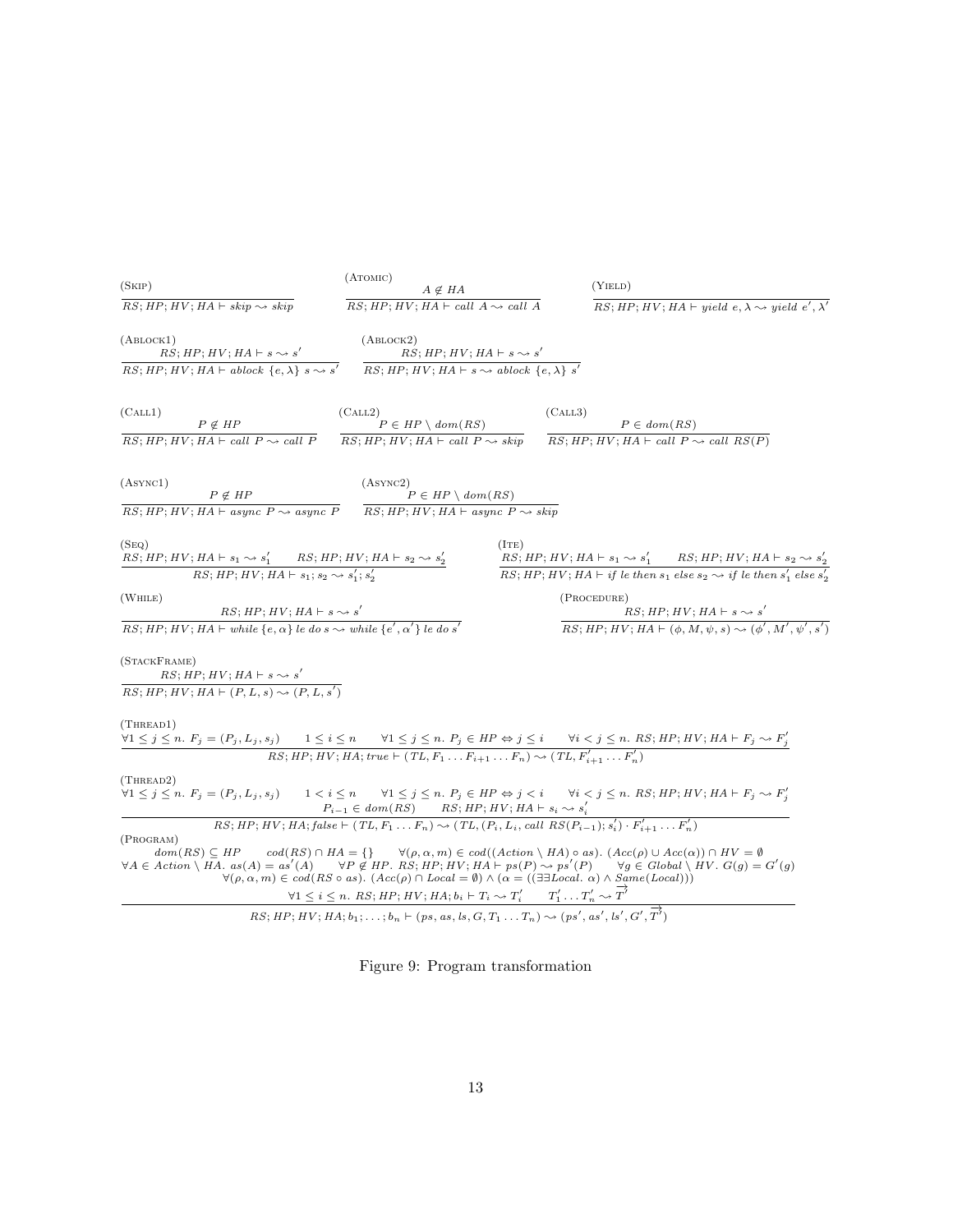*HA*. These include checks that *dom*(*RS*) is a subset of *HP*, *cod*(*RS*) is disjoint from *HA*, and the atomic actions that are available in the abstract program do not access any hidden variable in  $HV$ . Next, it connects actions, procedure bodies, and global state in the concrete and the abstract program; the hidden procedures, global variables, and actions are unconstrained in the abstract program. Next, it checks that every action in *cod*(*RS*) has a gate that is independent of procedure-local variables and a transition relation that leaves procedure-local variables unchanged. This check is meaningful because the action  $RS(P)$  is written from the perspective of the caller of *P*. Since the procedure-local variables of the caller of *P* are distinct from those of *P*, these variables are quantified out from the transition relation of *RS*(*P*) when the body of *P* is being checked (see Section 4.2.2). Finally, this rule rewrites the code of each thread in the program using the auxiliary judgment  $\overrightarrow{T} \sim \overrightarrow{T}'$  that rewrites  $\overrightarrow{T}$  by removing all empty threads from it.

$$
\overrightarrow{f} \leftrightarrow \overrightarrow{f}
$$
\n
$$
\overrightarrow{T} \cdot (TL, \epsilon) \rightarrow \overrightarrow{T}
$$
\n
$$
\overrightarrow{T} \cdot (TL, \overrightarrow{F}) \rightarrow \overrightarrow{T}
$$
\n
$$
\overrightarrow{T} \cdot (TL, \overrightarrow{T}) \rightarrow \overrightarrow{T} \cdot (TL, \overrightarrow{F}) \rightarrow \overrightarrow{T} \cdot (TL, \overrightarrow{F})
$$

Rules THREAD1 and THREAD2 together rewrite a thread using the judgment  $RS$ ;  $HP$ ;  $HV$ ;  $HA$ ;  $b_i$   $\vdash$  $T_i \sim T'_i$ . The verification rules justifying the correctness of the program rewriting transformation, described in Section 4.2.2, guarantee that any stack frames for procedures in *HP* are located contiguously at the top of the stack. Furthermore, this substack at the top either entirely consists of procedures in  $HP \setminus dom(RS)$  or it has exactly one procedure  $P \in dom(RS)$  at its bottom. Both these cases have to be appropriately simulated by the rewritten program. In the former case, there is certainly no pending atomic action in the abstraction. This case is handled by THREAD1 by erasing the sub-stack. In the latter case, if  $b_i$  is false then THREAD1 erases the sub-stack; otherwise, if  $b_i$  is true then THREAD2 replaces the sub-stack with *call RS*(*P*).

We discuss the remainder of the rules starting from the top of the figure. Rule ATOMIC ensures that the abstract program only uses actions not in *HA* but otherwise leaves *call A* unchanged. Rule YIELD allows the annotations associated with the yield statement to be rewritten arbitrarily. Rules ABLOCK1 and Ablock2 together allow atomic blocks in the concrete program to be eliminated and new atomic blocks in the abstract programs to be created. Rules Call1, Call2, and Call3 together handle *call P*, leaving the statement unchanged if  $P \notin HP$ , rewriting to *skip* if  $P \in HP \setminus dom(RS)$ , and rewriting to *call RS*(*P*) if  $P \in dom(RS)$ . Rules Async1 and Async2 together handle *async P* and are similar to rules CALL1 and CALL2 respectively. Rules SEQ, ITE, and WHILE rewrite the statement recursively; the loop annotation in While may be rewritten arbitrarily. Rule PROCEDURE rewrites the body of a procedure recursively and allows the procedure specifications to be rewritten arbitrarily. Rules STACKFRAME rewrites only the statement in the stack frame and leaves other components unchanged.

#### 4.2.2 Refinement

In this section, we formalize the judgments  $RS$ ; *HP*; *HV*;  $\overrightarrow{b}$  <sup>*r*</sup> *r Prog* and *InterferenceSafe*(*Prog*). Together these judgments check that the body of each procedure *P* in *dom*(*RS*) behaves like the atomic action  $RS(P)$ . Our strategy for *P* is to check that along all control paths in its body, there occurs exactly one atomic block *ablock*  $\{e, \lambda\}$  *s* that is simulated by the atomic action *RS*(*P*). All other atomic blocks before or after this unique block are simulated by the transition relation  $Havoc(HV \cup Local)$ which allows procedure-local and hidden global variables to be modified arbitrarily but requires that other global variables and thread-local variables are not modified. In addition, these judgments also check that each atomic block inside a procedure in  $HP \setminus dom(RS)$  is simulated by the transition relation  $Havoc(HV \cup Local)$ . In general, the appropriate simulation check may not be provable by examining only the body *s* of the atomic block. Contextual information such as the predicate *e* that is expected to hold when the atomic block begins execution may also be required. Annotations such as preconditions and postconditions, loop invariants, and yield predicates are leveraged to prove such predicates throughout the program.

The crux of the rules in Figure 10 is the statement-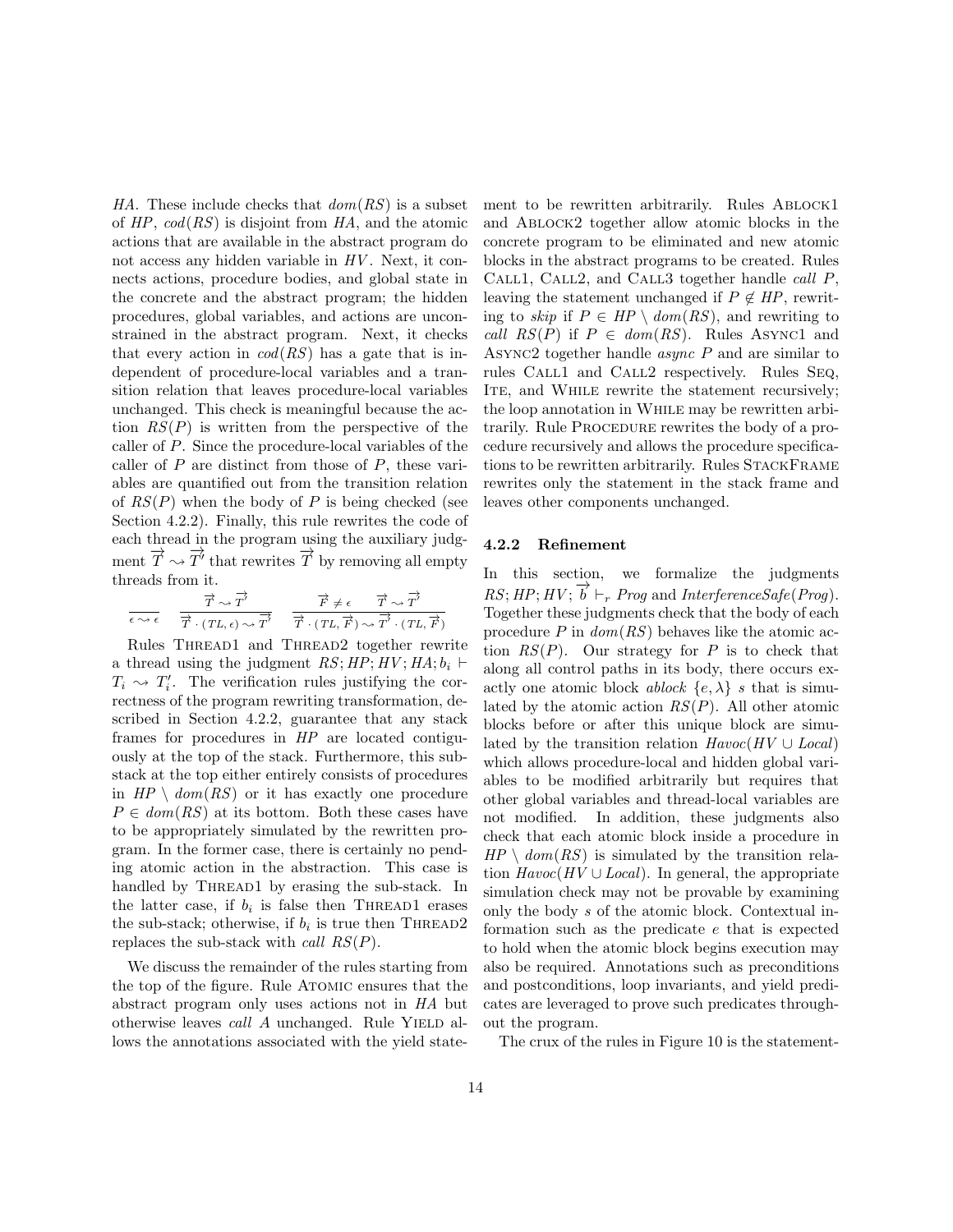| (SKIP)                                                                                                                                                                                                                                                                                                                            | (ATOMIC)<br>$as(A) = (\rho, \alpha, m)$<br>$M \subseteq ThreadLocal \cup Local$ $(\phi \land \rho) \circ \alpha \subseteq Have(Global \cup M)$<br>$P \in HP \Rightarrow \phi \subseteq \rho \qquad cod((\phi \land \rho) \circ \alpha) \subseteq \psi$                                                      |
|-----------------------------------------------------------------------------------------------------------------------------------------------------------------------------------------------------------------------------------------------------------------------------------------------------------------------------------|-------------------------------------------------------------------------------------------------------------------------------------------------------------------------------------------------------------------------------------------------------------------------------------------------------------|
| $RS; HP; HV; ps; as; P; a \vdash_r \{b, \phi\} skip\{b, \phi\}; \{\}$                                                                                                                                                                                                                                                             | RS; HP; HV; ps; as; P; $a^+ \vdash_r \{b, \phi\}$ call $A\{b, \psi\}$ ; M                                                                                                                                                                                                                                   |
| (Y <sub>IED</sub> )                                                                                                                                                                                                                                                                                                               |                                                                                                                                                                                                                                                                                                             |
| $RS; HP; HV; ps; as; P; a^- \vdash_r \{b, e\} yield e, \lambda \{b, e\}; \{\}$                                                                                                                                                                                                                                                    |                                                                                                                                                                                                                                                                                                             |
| (ABLOCK1)                                                                                                                                                                                                                                                                                                                         | (ABLOCK2)                                                                                                                                                                                                                                                                                                   |
| $P \not\in HP$ RS; HP; HV; ps; as; P; a <sup>+</sup> $\vdash_r \{b, \phi_1 \wedge e\} s \{b, \phi_2\}$ ; M                                                                                                                                                                                                                        | $P \in HP$ $[s] \subseteq e \rightarrow Havec(HV \cup Local)$<br>RS; HP; HV; ps; as; P; a <sup>+</sup> $\vdash_r \{b, \phi_1 \wedge e\}$ s $\{b, \phi_2\}$ ; M                                                                                                                                              |
| $RS; HP; HV; ps; as; P; a^- \vdash_r \{b, \phi_1 \wedge e\} ablock \{e, \lambda\} s\{b, \phi_2\}; M$                                                                                                                                                                                                                              | RS; HP; HV; ps; as; P; a <sup>-</sup> $\vdash_r \{b, \phi_1 \wedge e\}$ ablock $\{e, \lambda\}$ s $\{b, \phi_2\}$ ; M                                                                                                                                                                                       |
| (ABLOCK3)                                                                                                                                                                                                                                                                                                                         |                                                                                                                                                                                                                                                                                                             |
| $P \in dom(RS)$                                                                                                                                                                                                                                                                                                                   | $\label{eq:as} \mathit{as}(\mathit{RS}(P)) = (\rho, \alpha, m) \qquad [s] \subseteq e \ {\rightarrow}\ \exists \exists \mathit{Local}.\ \alpha \qquad \mathit{RS}; \mathit{HP}; \mathit{HV}; \mathit{ps}; \mathit{as}; \mathit{P}; \mathit{a^+}\vdash_r \{b, \phi_1 \wedge e\} s \{b, \phi_2\}; \mathit{M}$ |
|                                                                                                                                                                                                                                                                                                                                   | $RS; HP; HV; ps; as; P; a^- \vdash_r \{false, \phi_1 \wedge e\} \{triangle\} \{s\} \{true, \phi_2\}; M$                                                                                                                                                                                                     |
| (CALL)<br>$P \in HP \Rightarrow P' \in HP \setminus dom(RS)$ $ps(P') = (\phi, M, \psi, s)$<br>RS; HP; HV; ps; as; P; a <sup>-</sup> $\vdash$ <sub>r</sub> {b, $\phi$ } call P'{b, $\psi$ }; M                                                                                                                                     | (AsYNC)<br>$P \in HP \Rightarrow P' \in HP \setminus dom(RS)$ $ps(P') = (\phi, M, \psi, s)$<br>RS; HP; HV; ps; as; P; a <sup>-</sup> $\vdash_r \{b, \phi\}$ async $P'\{b, \phi\}$ ; {}                                                                                                                      |
| (SEQ)                                                                                                                                                                                                                                                                                                                             | (TTE)                                                                                                                                                                                                                                                                                                       |
| $RS; HP; HV; ps; as; P; a \vdash_r \{b_1, \phi_1\} s_1 \{b_2, \phi_2\}; M_1$<br>RS; HP; HV; ps; as; P; a $\vdash_r \{b_2, \phi_2\}$ s <sub>2</sub> $\{b_3, \phi_3\}$ ; M <sub>2</sub>                                                                                                                                             | RS; HP; HV; ps; as; P; a $\vdash_r \{b, le \wedge \phi_1\} s_1\{b', \phi_2\}$ ; M <sub>1</sub><br>RS; HP; HV; ps; as; P; a $\vdash_r \{b, \neg le \land \phi_1\}$ s <sub>2</sub> $\{b', \phi_2\}$ ; M <sub>2</sub>                                                                                          |
| $RS; HP; HV; ps; as; P; a \vdash_r \{b_1, \phi_1\} s_1; s_2\{b_3, \phi_3\}; M_1 \cup M_2$                                                                                                                                                                                                                                         | RS; HP; HV; ps; as; P; a $\vdash_r \{b, \phi_1\}$ if let hen $s_1$ else $s_2\{b', \phi_2\}$ ; $M_1 \cup M_2$                                                                                                                                                                                                |
|                                                                                                                                                                                                                                                                                                                                   | (WEAKEN)                                                                                                                                                                                                                                                                                                    |
| (WHILE)<br>$RS; HP; HV; ps; as; P; a \vdash_r \{b, e \wedge le\} s \{b, e\}; M$<br>$RS; HP; HV; ps; as; P; a \vdash_r \{b, e\} while \{e, \alpha\} \leq b \leq b \leq b, e \wedge \neg le\}; M$                                                                                                                                   | $\phi \subseteq \phi'$ $\psi' \subseteq \psi$<br>$\frac{RS;HP;HV;ps;as;P; a \vdash_r \overline{\{b,\phi'\}}s\{b',\psi'\};M}{RS;HP;HV;ps;as;P; a \vdash_r \{b,\phi\}\s{b',\psi\};M}$                                                                                                                         |
|                                                                                                                                                                                                                                                                                                                                   |                                                                                                                                                                                                                                                                                                             |
| (FRAME1)<br>RS; HP; HV; ps; as; P; a $\vdash_r \{b, \phi\} s \{b', \psi\}$ ; M<br>$Acc(\rho) \cap (Global \cup M) = \{\}$                                                                                                                                                                                                         | (FRAME2)<br>RS; HP; HV; ps; as $\vdash_r \{b, \phi\} F\{b', \psi\}$ ; M<br>$Acc(\rho) \cap (Global \cup Local \cup M) = \{\}$                                                                                                                                                                               |
| RS; HP; HV; ps; as; P; a $\vdash_r \{b, \rho \wedge \phi\} s \{b', \rho \wedge \psi\}$ ; M                                                                                                                                                                                                                                        | $RS; HP;HV;ps;as \vdash_r \{b,\rho \wedge \phi\}F\{b',\rho \wedge \psi\};M$                                                                                                                                                                                                                                 |
| (PROCEDURE)<br>$ps(P) = (\phi, M, \psi, s)$ $(Acc(\phi) \cup Acc(\psi)) \cap Local = \{\}$<br>$M' \cap ThreadLocal \subseteq M$<br>$RS; HP; HV; ps; as; P; a^- \vdash_r \{P \notin dom(RS), \phi\} s \{true, \psi\}; M'$<br>$RS$ ; HP; HV; ps; as $\vdash_r P$                                                                    | (STACKFRAME)<br>RS; HP; HV; ps; as; P; a <sup>-</sup> $\vdash_r \{b, \phi'\} s \{b', \psi\}$ ; M<br>$\forall G, TL, L'. G. TL L' \in \phi \Rightarrow G. TL L \in \phi'$<br>$RS; HP;HV;ps;as\vdash_r \{b,\phi\}(P,L,s)\{b',\psi\};M\cap ThreadLocal$                                                        |
| (THEAD)<br>$\forall 1 \leq i \leq n. \text{ Acc}(\phi_i) \cap \text{Local} = \{\} \qquad \forall L'. \text{ } G \cdot TL \cdot L' \in \phi_1$<br>$\forall 1 \leq i \leq n$ . RS; HP; HV; ps; as $\vdash_r \{b_i, \phi_i\} F_i \{b_{i+1}, \phi_{i+1}\}$ ; M <sub>i</sub><br>$RS; HP;HV;ps;as;G; b_1 \vdash_r (TL, F_1 \ldots F_n)$ | (PROGRAM)<br>$\forall P \in Proc. RS; HP; HV; ps; as \vdash_r P$<br>$\forall 1 \leq i \leq n$ . RS; HP; HV; ps; as; G; $b_i \vdash_r T_i$<br>$RS; HP; HV; b_1; \ldots; b_n \vdash_r (ps, as, ls, G, T_1 \ldots T_n)$                                                                                        |

Figure 10: Refinement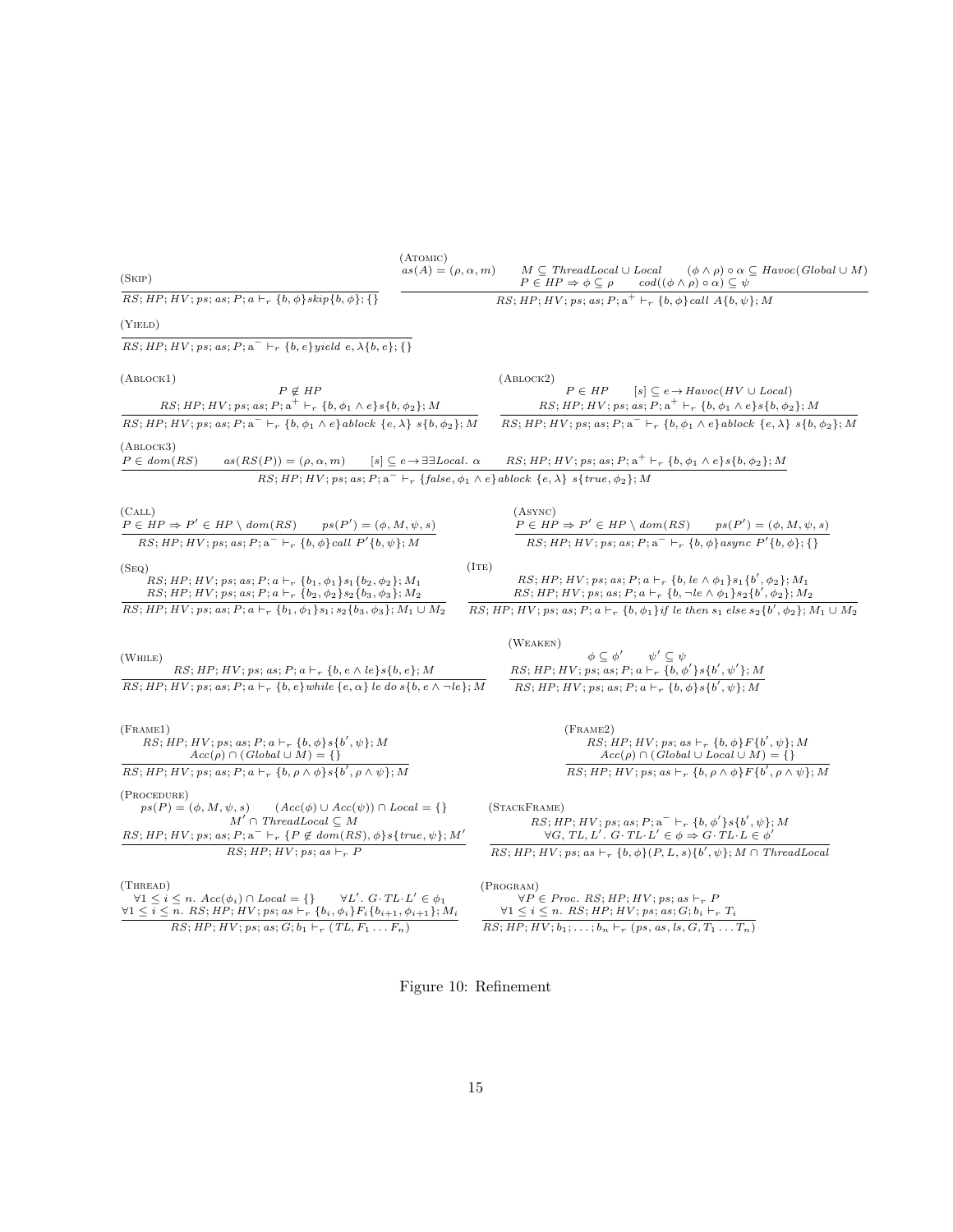level judgment  $RS; HP;HV;ps;as;P; a \rightharpoonup_r$  $\{b, \phi\} s \{b', \psi\}; M$ . In this judgment,  $P$  is the procedure being checked. The argument *a* is either  $a^-$  which indicates that *s* is outside any atomic block or a<sup>+</sup> which indicates that *s* is inside some atomic block. This information enables the verification rules to check two properties. First, each atomic block must not contain any other atomic block, yield, or (ordinary and asynchronous) call statements inside it, ensuring that the computation of each *ablock*  $\{e, \lambda\}$  *s'* can be summarized by a transition relation, denoted by [s']. Second, any invocation of an atomic action (the only computation that can modify the store) must occur inside an atomic block. This check ensures that checking non-interference of a yield predicate against all atomic blocks concurrently executing in the environment will preserve the yield predicate across the entire computation that happens in the environment during a context switch.

On the right side of the judgment, we have a generalization of the Floyd-Hoare triple— $\{b, \phi\} s \{b', \psi\}.$ It indicates that *s* is being verified assuming it executes from a state in  $\phi$  and ensuring it ends in a state satisfying  $\psi$ . The *Boolean* values *b* and *b*<sup> $\theta$ </sup> are used to track refinement checking, which is performed only if  $P \in HP$ . If *b* is *true*, then each atomic block in *s* is expected to be simulated by  $Havoc(HV \cup Local)$  and *b'* remains *true*. A statement in which all atomic blocks refine  $Havoc(HV \cup Local)$ is said to *stutter*. If *b* is *false*, then it must be the case that  $P \in dom(RS)$ , at most one atomic block in *s* is simulated by *RS*(*P*) and all other blocks are simulated by  $Havoc(HV \cup Local)$ . The value of *b*<sup> $\prime$ </sup> is allowed to be *true* if some atomic block in *s* is simulated by  $RS(P)$ . In the discussion below, we will refer to the pair  $(b, \phi)$  as the precondition and  $(b', \psi)$  as the postcondition of *s*, respectively. Finally, the set *M* contains thread-local and procedure-local variables that are potentially modified by *s*; this information is useful in the frame rules, FRAME1 and FRAME<sub>2</sub>, explained later.

We now examine the rules for the the judgment  $RS; HP;HV; \overrightarrow{b} \vdash_r Prog$  in Figure 10, starting from the bottom. In this judgment, the vector  $\overrightarrow{b}$  contains a *Boolean* value  $b_i$  for each thread  $T_i$ . Rule Program checks each thread and each procedure separately. The value  $b_i$  is passed to the judgment for checking a thread. The rule THREAD checks each frame on the stack of a thread modularly using a sequence of  $b_1, \ldots, b_{n+1}$  of *Boolean* values and a sequence  $\phi_1, \ldots, \phi_{n+1}$  of predicates that may not refer to procedure-local variables. The pair  $(b_i, \phi_i)$  acts as the precondition to the *i*-the stack frame (from the top) of the thread. The rule STACKFRAME checks a stack frame (*P, L, s*) by checking *s* recursively. The precondition  $\phi$  of the stack frame may be specialized to the local state *L* to obtain the precondition for *s*. The rule PROCEDURE checks the body of the procedure P with the precondition  $(P \notin dom(RS), \phi)$  and postcondition (*true*,  $\psi$ ), where  $\phi$  and  $\psi$  are the precondition and postconditions of *P* respectively. This check ensures that if *P* has an atomic action specification, the body refines it appropriately. The rule also checks that the body of *P* modifies only those thread-local variables mentioned in the specification of *P* and that the precondition and postcondition of *P* does not refer to procedure-local variables.

The rules Weaken, Frame1, and Frame2 are standard. The rules WHILE, ITE, and SEQ extend the analogous Floyd-Hoare rules with refinement checking. The rule While checks that the body of the loop stutters and concludes that the loop itself stutters. The rule Ite checks that both branches behave in the same way. The rule SEQ for  $s_1$ ;  $s_2$  chains the refinement behavior of  $s_1$  with that of  $s_2$ .

Rules CALL and ASYNC handle procedure calls. Both rules require that if the procedure *P* being checked is in  $dom(RS)$ , then the called procedure  $P'$ must be in  $HP \setminus dom(RS)$ . Thus, the call relation over the set of procedures being introduced during refinement (or hidden during abstraction) must be a subset of  $HP \times (HP \setminus dom(RS))$ . This check is important for ensuring that *call P* can be rewritten either to *call RS*(*P*) if  $P \in dom(RS)$  or to *skip* if  $P \in HP \setminus dom(RS)$ .

Rules Ablock1, Ablock2, and Ablock3 handle an atomic block *ablock*  $\{e, \lambda\}$  *s*. Rule ABLOCK1 considers the case when  $P \notin HP$  and performs only the standard sequential correctness check. Rules Ablock2 and Ablock3 consider the two cases when  $P \in HP$  and handle the refinement of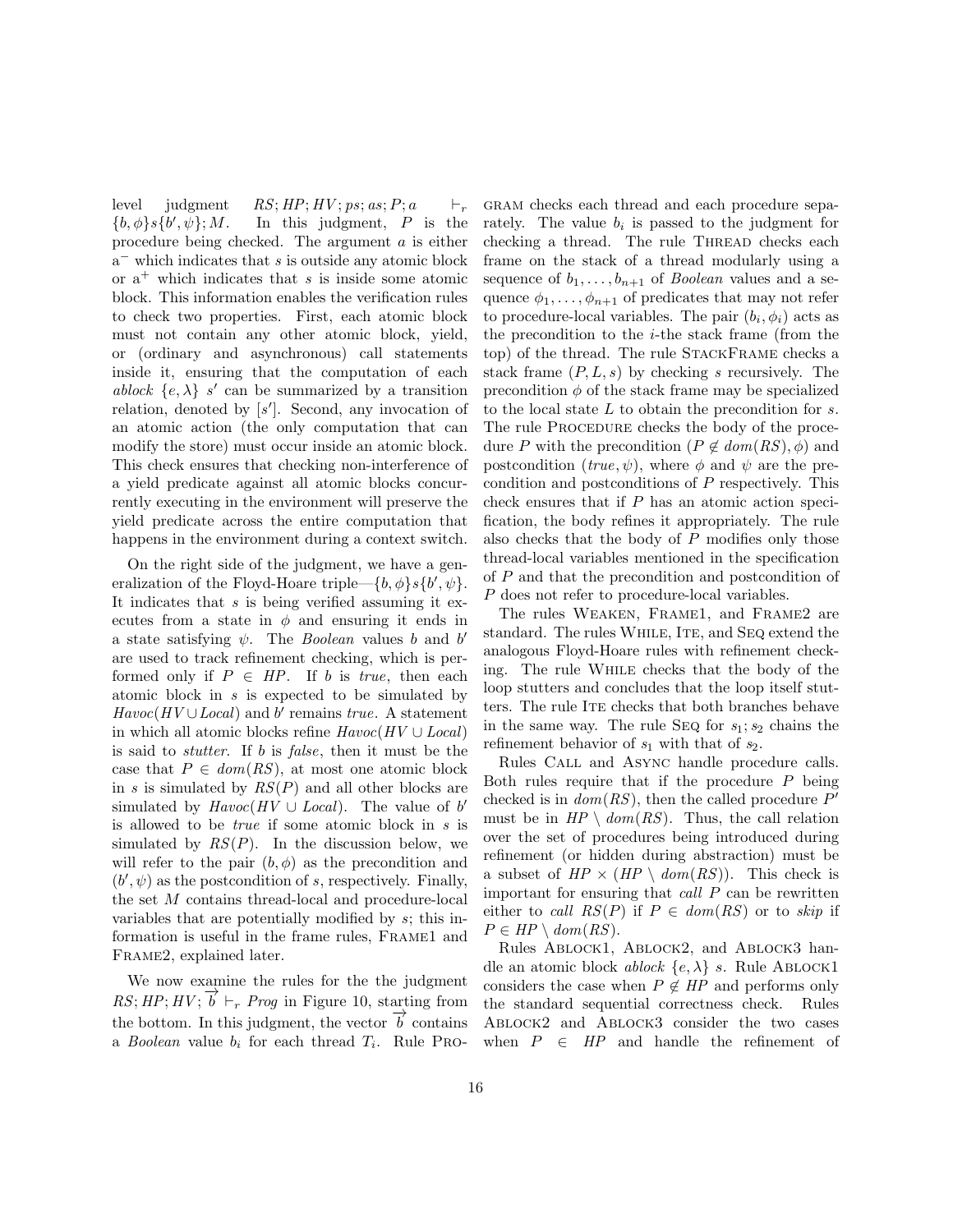*HavocHV*  $\cup$  *Local* and the atomic action *RS*(*P*), respectively. Rule Yield handles the yield statement; only the yield predicate is available in the postcondition of the statement.

Rule Atomic handles the call of an atomic action. It computes in *M* the set of thread-local and procedure-local variables possibly modified by the action. It checks that the gate of the action holds but only when the call occurs inside the body of a procedure in *HP*. In other words, a gate of an atomic action *A*, the only source of safety assertions in our operational semantics, is discharged only when *A* is invoked inside a procedure that is hidden as a result of abstraction. Since we are only interested in proving a simulation relation between the concrete and abstract semantics, it is safe to leave unverified the gates at all other invocations of atomic actions which are present in both the concrete and abstract program. Finally, this rule verifies the postcondition  $\psi$ from the precondition  $\phi$  using the semantics of the atomic action.

We now move on to discuss the judgment *InterferenceSafe(Prog)*, where  $Prog$  $(ps, as, ls, G, \overrightarrow{T})$ . Let *Yields*(*Prog*) be the union of the following sets:

- $\{(\phi, \lambda) \mid \text{yield } \phi, \lambda \text{ appears in } Prog\}.$
- $\{(\phi, \lambda) \mid P \in \text{Proc} \land \text{ps}(P) = (\phi, M, \psi, s) \land$  $ls(P) = (\lambda, \lambda')\}.$
- $\{(\psi, \lambda') \mid P \in \text{Proc} \land \text{ps}(P) = (\phi, M, \psi, s) \land \emptyset\}$  $ls(P) = (\lambda, \lambda')\}.$

Let *Ablocks*(*Prog*) be the set of atomic blocks in *Prog*. The program *Prog* is interference-free, denoted by *InterferenceSafe*(*Prog*), if for each predicate  $(\phi, \lambda_y) \in Yields(Prog)$  and for each atomic block *ablock*  $\{e, \lambda\}$   $s \in \text{Ablocks}(\text{Prog})$ , we have

$$
\begin{array}{l} \forall G,\, TL,\, L,\, G',\, TL',\, L',\, TL_y,\, L_y,\\ let\ \Lambda=\quad \cup\quad \text{Collect}\, (G,\,\lambda)\\ \quad \cup\quad \text{Collect}\, (TL,\,\lambda)\\ \quad \wedge\quad \text{IsSet}(\Lambda)\\ \quad \wedge\quad G\cdot TL\cdot L\in e\\ \quad \, \wedge\quad \ (G\cdot TL\cdot L,\, G'\cdot TL'\cdot L')\in [s]\quad \Rightarrow G'\cdot TL_y\cdot L_y\in \phi.\\ \quad \wedge\quad \ G\cdot TL_y\cdot L_y\in \phi \end{array}
$$

We summarize the contributions of the judgments discussed in this section in Lemma 4 and Lemma 5. Both lemmas talk about *Prog* and its abstraction *Prog*<sup> $\prime$ </sup> and assume that *Prog*<sup> $\prime$ </sup> is safe. Lemma 4 states that *Prog* cannot fail while executing from the current yield point to the next. Lemma 5 states that the yield-to-yield step taken by *Prog* to get to *Prog*<sub>1</sub> can be simulated by zero or more steps taken by *Prog'* to get to  $Prog'_1$  such that  $Prog_1$  is abstracted by  $Prog'_1$ . Together, these lemmas establish the simulation relation between *Prog* and *Prog'*, and allows us to conclude  $CSafe * (Prog)$ .

**Lemma 4** Let  $Prog \in CProgram$ ,  $Prog' \in Program$ ,  $RS \in Proc \rightarrow Action, HP \in 2^{Proc}, HV \in$  $2^{Global}$ ,  $HA \in 2^{Action}$ , and  $\overrightarrow{b} \in \overrightarrow{Boolean}$  be such  $that$   $\vdash_l$   $Prog$ *,*  $Safe^*(Prog')$ *, RS*; *HP*; *HV*; *HA*;  $\overrightarrow{b}$   $\vdash$  $Prog \sim Prog', RS; HP; HV; \overrightarrow{b} \vdash_r Prog, and$ *InterferenceSafe*(*Prog*)*. Then, we have CSafe*(*Prog*)*.*

*Proof idea*: Let us pick an arbitrary thread to execute from *Prog.* Since  $Prog \in CProgram$ , this thread is waiting to execute at a yield point, i.e., yield statement or a call or a return. As it executes from the current yield point to the next yield point, it executes a sequence of atomic blocks, all which must be inside the same procedure, say *P*, by our definition of yield point. Since each invocation of an atomic action must reside inside an atomic block, failure can only occur during the execution of one of these atomic blocks. We need to prove that there is no failure during this execution. If  $P \notin HP$ , the execution in *Prog* can be simulated by an identical execution in *Prog'*. Since  $Safe^*(Prog')$ , we conclude that  $CSafe(Prog)$ . If  $P \in HP$ , we note from rule ATOMIC for *call A* that the gate of *A* is discharged. Therefore, in this case also we conclude that  $CSafe(Prog)$ .

**Lemma 5** Let  $Prog_1 \in CProgram$ ,  $Prog' \in$ *Program, RS*  $\in$  *Proc*  $\rightarrow$  *Action, HP*  $\in$  2<sup>*Proc*</sup>, HV</sup>  $2^{Global}$ *, HA*  $\in$   $2^{Action}$ *, and*  $\overrightarrow{b}$   $\in$   $\overrightarrow{Boolean}$  be such  $that$   $\vdash_l$   $Prog$ *,*  $Safe^*(Prog')$ *, RS*;  $HP^i$ <sub>;</sub>  $HV$ ;  $HA$ ;  $\overrightarrow{b}$   $\vdash$  $\begin{array}{ccc} \mathit{Prog} & \leadsto & \mathit{Prog}', & \mathit{RS}; \mathit{HP}; \mathit{HV}; \overrightarrow{b} & \vdash_r & \mathit{Prog}, \end{array}$ *InterferenceSafe*( $Prog$ ), and  $Prog \rightarrow Prog_1$ . Then, *there exists Prog*<sup>1</sup>  $\in$  *Program and*  $\overrightarrow{b_1} \in$  *Boolean* such that  $RS$ ;  $HP$ ;  $HV$ ;  $HA$ ;  $\overrightarrow{b_1}$   $\vdash$   $Prog_1 \rightsquigarrow$   $Prog'_1$ ,  $RS$ ;  $HP$ ;  $HV$ ;  $\overrightarrow{b_1} \vdash_r Prog_1$ , InterferenceSafe( $Prog_1$ ),  $and Prog' \rightarrow^* Prog'_1.$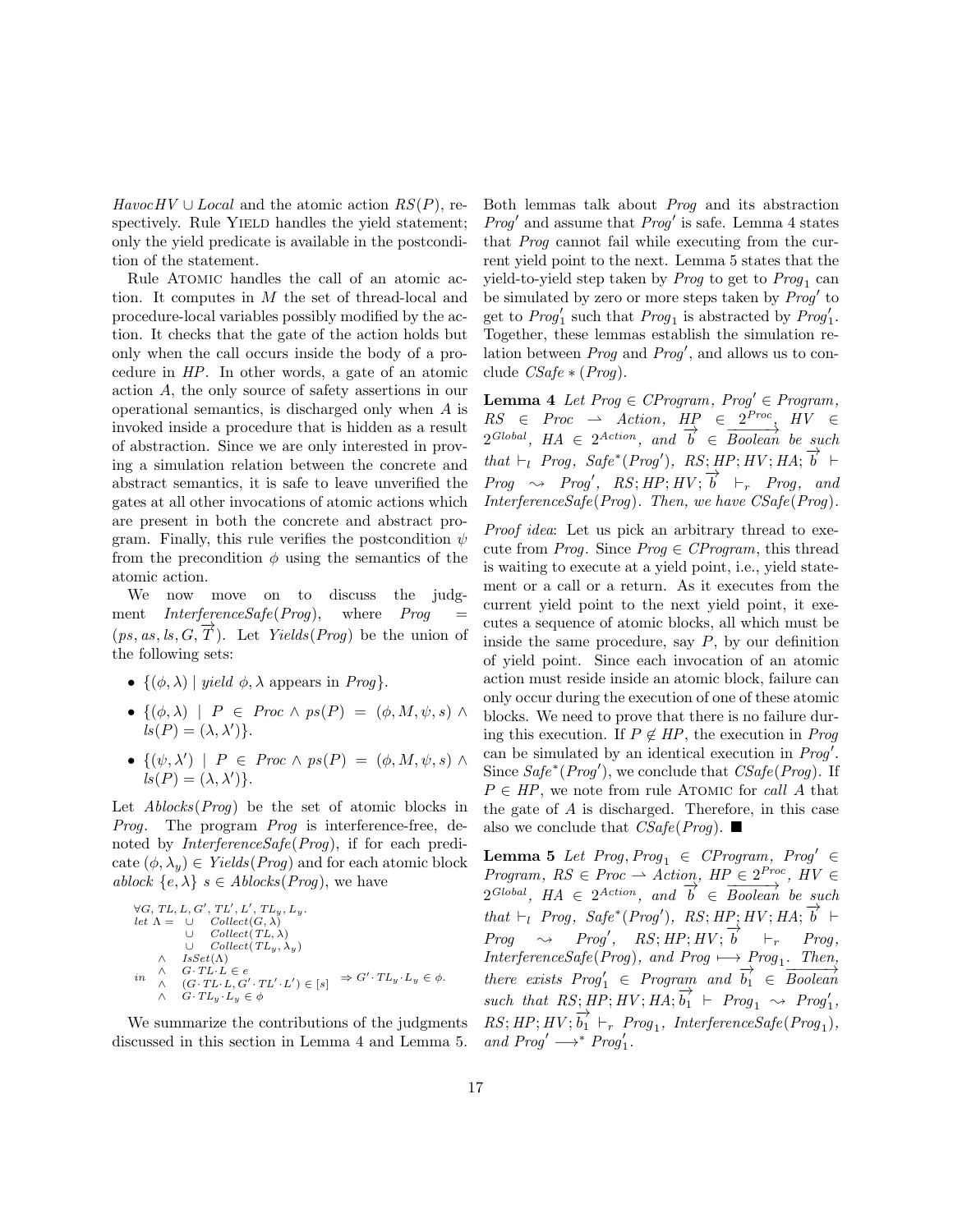*Proof idea*: Suppose thread *i* executed from a yield point to the next yield point in moving from *Prog* to *Prog*1, executing a sequence of atomic blocks all which were in the same procedure, say *P*. We first show how to pick the values  $\overrightarrow{b_1}$ . For threads *j* other than *i*, we pick  $\overline{b}(j)$ . For thread *i*, we perform a case analysis. If the next yield point is a yield statement, we pick the first component of the precondition  $(b, \phi)$  of the yield statement from the proof tree for  $RS; HP; HV; \overrightarrow{b} \vdash_r Prog.$  If the next yield point is *call*  $P'$  and  $P' \in dom(RS)$ , we pick *false*. If the next yield point is *call*  $P'$  and  $P' \notin dom(RS)$ , we pick the first component of the precondition  $(b, \phi)$  of the call statement from the proof tree for  $RS$ ;  $HP$ ;  $HV$ ;  $\overrightarrow{b}$   $\vdash$ <sub>r</sub> *Prog*. If the next yield point is return from a procedure  $P \in dom(RS)$ , we pick *true*. If the next yield point is return from a procedure  $P \notin dom(RS)$ , we pick  $\overline{b}(i)$ .

Next, we show how to simulate the execution from *Prog* to  $Prog_1$  with an execution from  $Prog'$  to  $Prog'_1$ . Suppose  $\overrightarrow{b}(i) = true$ . In this case, rule THREAD1 must have been used. Then it must be the case that in rule Thread, the precondition of all stack frames of thread *i* must have the *Boolean* value *true*. Suppose the topmost stack frame is  $(P, L, s)$ . If  $P \in HP$ , then the execution from *Prog* to *Prog*<sub>1</sub> must not have modified any variables except those in *Local* and *HV* , *Prog*<sup> $\prime$ </sup> does not have to move, and  $Prog' = Prog'_{1}$ . If  $P \notin HP$ , then the stacks of thread *i* in *Prog* and *Prog*<sup>'</sup> look the same except for the subsitution applied to calls; the execution from  $Prog$  to  $Prog_1$  can be simulated by an identical execution from *Prog*<sup>'</sup> to  $Prog'_1.$ 

Suppose  $\overline{b}(i) = false$ . In this case, rule THREAD2 must have been used. Suppose the topmost stack frame is  $(P, L, s)$ ; we know that  $P \in HP$ . If  $P \in$  $HP \cdot dom(RS)$ , then the execution from *Prog* to *Prog*<sub>1</sub> must not have modified any variables except those in *Local* and *HV*, *Prog*<sup> $\prime$ </sup> does not have to move, and  $Prog' = Prog'_1$ . If  $P \in dom(RS)$ , then there are two cases for picking the *Boolean* value for thread *i* (see first paragraph). If we picked *false*, the execution from *Prog* to *Prog*<sub>1</sub> must not have modified any variables except those in *Local* and  $HV$ ,  $Prog'$  does

not have to move, and  $Prog' = Prog'_{1}$ . If we picked *true*, some atomic block in the execution must have behaved like the atomic action  $RS(P)$ . We can simulate this behavior by stepping through *call RS*(*P*) inserted in the stack frame just below the top.  $\blacksquare$ 

### 4.3 From preemptive to cooperative semantics

In this section, we outline the verification required for justifying that it suffices to reason about the cooperative semantics of *Prog*, which ensures that  $CSafe^*(Prog)$  is sufficient for  $Safe^*(Prog)$  Let  $Prog =$  $(ps, as, ls, G, \overline{T})$  be a program. The map *as* maps each atomic action to a triple  $(\rho, \alpha, m)$ , the last component of which denotes type of atomic action—*B* for *both mover*, *R* for *right mover*, *L* for *left mover*, and *N* for *non mover*. Informally, an action labeled *N* does not commute with other concurrent actions, an action labeled *L* commutes to the left (or earlier in time) of other concurrent actions, an action labeled *R* commutes to the right (or later in time) of other concurrent actions, and an action labeled *B* commutes both to the left and the right of other concurrent actions. The *Yield Sufficiency Automaton* (*YSA*) from Figure 3 encodes all sequences of atomic actions and yields for which reasoning about cooperative semantics is sufficient. For example, the *YSA* automaton indicates that a yield after a right mover or a yield before a left mover is unnecessary. The judgment  $\vdash_u$  *Prog* checks that the code of *Prog* can be simulated by *YSA*; it depends on the judgment *CommutativitySafe*(*Prog*) which checks that all mover annotations are correct.

The essence of the rules in Figure 11 is to capture the effect of a computation as a pair  $(x, y)$  where  $x, y \in \{RM, LM\}$ ; the meaning is that to simulate the computation the automaton moves from state *x* to state *y*. Rule Program performs checking for all threads and for all procedures. Rules THREAD, STACKFRAME, and PROCEDURE are straightforward. Rule While checks that the body of the loop leaves the state of the automaton unchanged. Rule ITE checks that the effect both branches is the same. Rule SEQ composes the effect of  $s_1$  with the effect of  $s_2$ .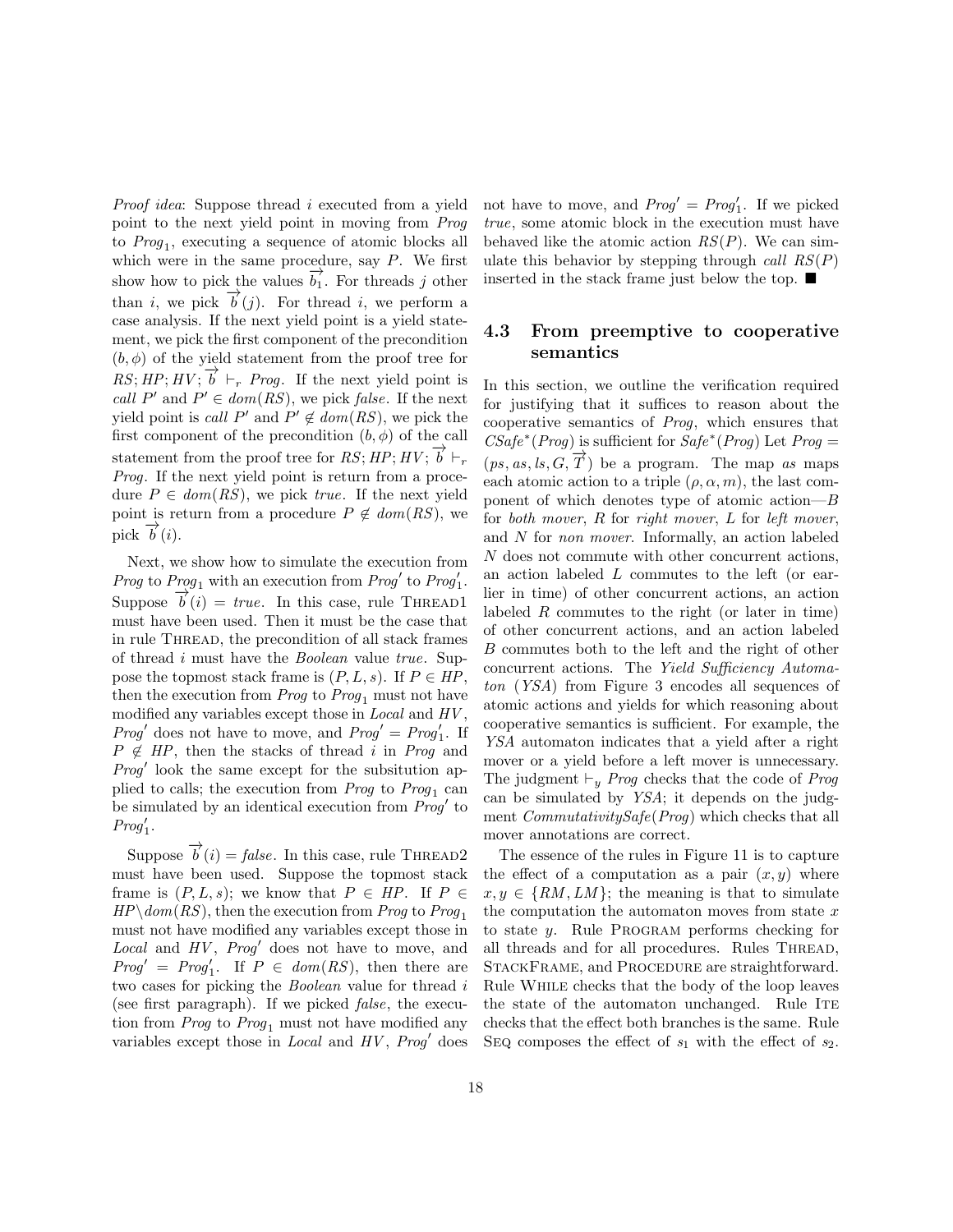

Figure 11: Yield sufficiency

Rule Async is interesting because it treats an asynchronous call as a left mover. Rules YIELD and CALL treat their statements as a yield. Rule Ablock calculates the effect of the body of the block. Rules BOTH, RIGHT, LEFT, and NON essentially examine the available edges in the automaton to validate the statement and calculate its effect. Rule SKIP leave the state of the automaton unchanged.

The judgment  $\vdash_y$  *Prog* is not quite enough to check the sufficiency of yields soundly. Consider the following program with a global variable x and two threads.

 $[x := 0];$  $[$  assert  $x == 0]$ ;  $|| \quad [ x := x + 1 ];$ while (true) ; This program violates the assertion in it. The first thread sets x to 0 in the atomic action indicated [x := 0]; the second thread preempts the first thread and changes x to 1; the first thread preempts the second thread and fails the assert  $x == 0$ . However, the program does not fail if the second thread is executed without preemption, even though the code of the second thread satisfies the yield sufficiency check described earlier. Our verification method is applicable to a program *Prog* only if *Cooperative*⇤(*Prog*) holds, which is false for the program in the example above. Verifying this condition is similar to proving termination and is orthogonal to the contribution of this paper.

Of course, the judgment  $\vdash_y$  *Prog* depends on the mover annotations on the atomic actions being correct. We capture this requirement in the judgmen *CommutativitySafe*(*Prog*). Formally, the program *Prog* is commutativity-safe, denoted by *CommutativitySafe(Prog)*, if for all  $A_1, A_2 \in$ *Action* such that  $as(A_1)=(\rho_1,\alpha_1,m_1), \; as(A_2)$  =  $(\rho_2, \alpha_2, m_2), \, ls(A_1) = (\lambda_1, \lambda'_1), \, \text{and } ls(A_2) = (\lambda_2, \lambda'_2),$ then all of the following conditions are satisfied:

*•* Commutativity. This condition checks that if action  $A_1$  is a right mover or action  $A_2$  is a left mover, then the effect of executing  $A_1$  followed by  $A_2$  in two different threads can be achieved by executing *A*<sup>2</sup> followed by *A*1. Formally, if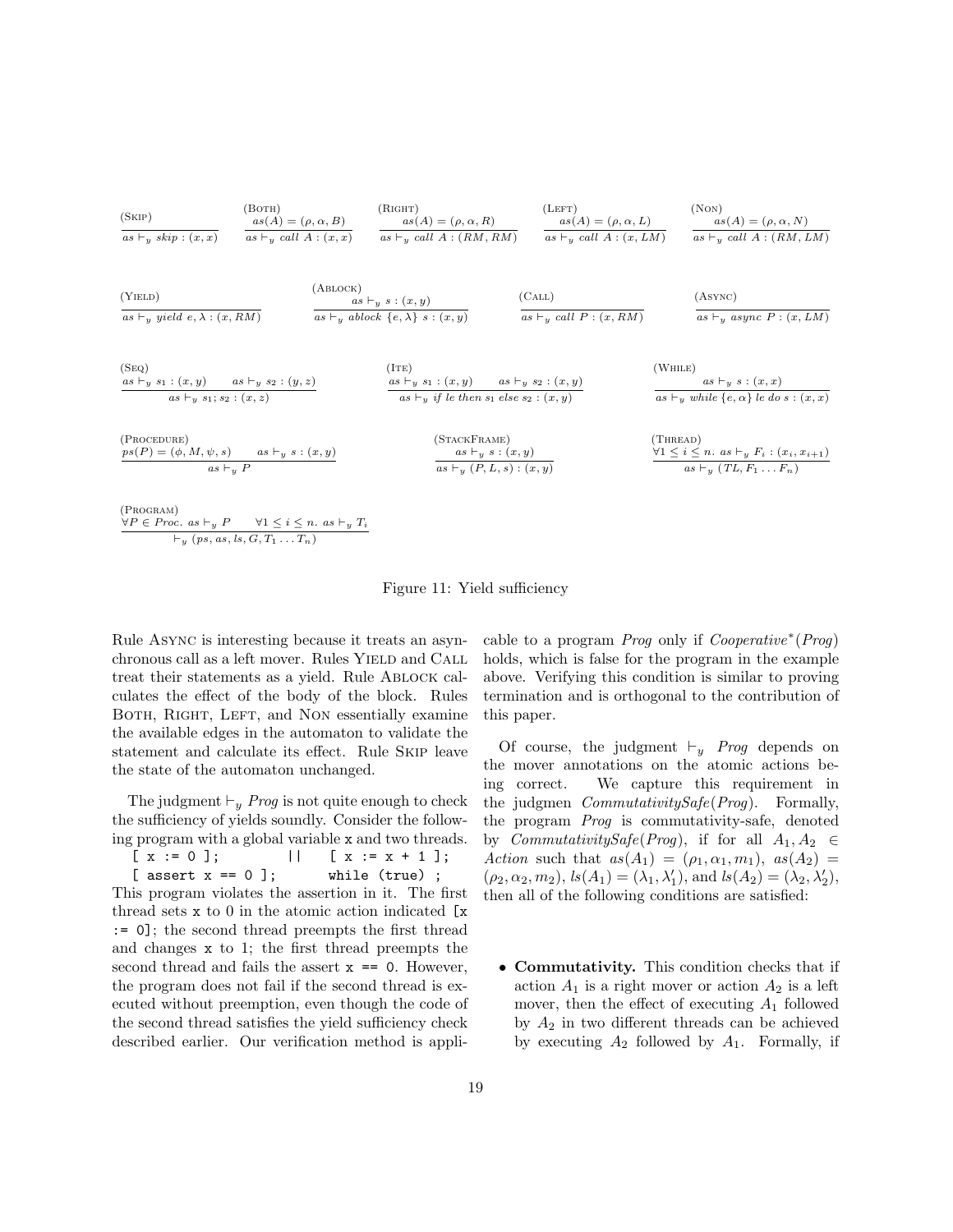$m_1 \in \{B, R\}$  or  $m_2 \in \{B, L\}$ , then

```
\forall G^{-}, G, G^{+}, TL_1, L_1, TL'_1, L'_1, TL_2, L_2, TL'_2, L'_2. \exists G'.let \Lambda = \cup \text{Collect}(G^{-}, \lambda_1)<br>
\cup \text{Collect}(TL_1, \lambda_1)\cup Collect(TL_2, \lambda_2)
in
  \wedge IsSet(\Lambda)<br>\wedge G<sup>-</sup> · TL<sub>1</sub>
  \wedge G^- \cdot TL_1 \cdot L_1 \in \rho_1<br>\wedge G^- \cdot TL_2 \cdot L_2 \in \rho_2\wedge G^- \cdot TL_2 \cdot L_2 \in \rho_2\wedge (G^- \cdot TL_1 \cdot L_1, G \cdot TL_1' \cdot L_1') \in \alpha_1\wedge (G \cdot TL_2 \cdot L_2, G^+ \cdot TL'_2 \cdot L'_2) \in \alpha_2\Rightarrow\wedge (G^- \cdot TL_2 \cdot L_2, G' \cdot TL_2' \cdot L_2') \in \alpha_2<br>\wedge (G' \cdot TL_1 \cdot L_1, G^+ \cdot TL_1' \cdot L_1') \in \alpha_1
```
• Forward preservation. This condition checks that if  $A_1$  is a right mover or  $A_2$  is a left mover, the failure of  $A_2$  immediately after the execution of  $A_1$  is sufficient to imply that  $A_2$  must also fail before the exection of  $A_1$ . This condition is equivalent to forward preservation of the gate of  $A_2$  by the execution of  $A_1$ . Formally, if  $m_1 \in$  ${B, R}$  or  $m_2 \in {B, L}$ , then

 $\forall G, G', TL_1, L_1, TL'_1, L'_1, TL_2, L_2.$ *let*  $\Lambda = \bigcup_{\bigcup} Collect(G, \lambda_1)$ <br>*Collect*(*TL*<sub>1</sub>,  $\lambda$  $\cup$  *Collect*(*TL*<sub>1</sub>*,*  $\lambda$ <sub>1</sub>)<br> $\cup$  *Collect*(*TL*<sub>2</sub>*,*  $\lambda$ <sub>2</sub>)  $Collect(TL_2, \lambda_2)$ *in*  $\wedge$  *IsSet*( $\Lambda$ )<br> $\wedge$  *G*·*TL*<sub>1</sub>·*I*  $\wedge$   $G \cdot TL_1 \cdot L_1 \in \rho_1$  $\wedge$   $(G \cdot TL_1 \cdot L_1, G' \cdot TL'_1 \cdot L'_1) \in \alpha_1$  $\wedge$   $G \cdot TL_2 \cdot L_2 \in \rho_2$  $\Rightarrow$   $G' \cdot TL_2 \cdot L_2 \in \rho_2$ 

• Backward preservation. This condition checks that if  $A_1$  is a left mover and  $A_2$  is an arbitrary action, then the failure of  $A_2$  immediately before the execution of  $A_1$  is sufficient to imply that *A*<sup>2</sup> must also fail immediately after the execution of  $A_1$ . This condition is equivalent to backward preservation of the gate of *A*<sup>2</sup> by the execution of  $A_1$ . Formally, if  $m_1 \in \{B, L\}$ , then

$$
\forall G, G', TL_1, L_1, TL'_1, L'_1, TL_2, L_2.
$$
\nlet  $\Lambda = \bigcup_{U} \text{Collect}(G, \lambda_1)$   
\n $\cup \text{ Collect}(TL_1, \lambda_1)$   
\n $\vdots$   
\n $\land \text{ ISSet}(\Lambda)$   
\n $\land \text{ G} \cdot TL_1 \cdot L_1 \in \rho_1$   
\n $\land \text{ G} \cdot TL_1 \cdot L_1 \in \rho_1$   
\n $\land \text{ G} \cdot TL_1 \cdot L_1, G' \cdot TL'_1 \cdot L'_1) \in \alpha_1 \Rightarrow G \cdot TL_2 \cdot L_2 \in \rho_2$ 

*•* Nonblocking. This condition checks that if *A*<sup>1</sup> is a left mover, then it must be non-blocking. If  $m_1 \in \{B, L\}$ , then  $\forall \sigma \in \rho_1$ .  $\exists \sigma'. (\sigma, \sigma') \in \alpha_1$ .

Finally, we summarize the results of this section in the following lemma connecting the safety of preemptive and cooperative semantics of *Prog*.

**Lemma 6** Let Prog  $\in$  CProgram be such that  $\vdash_l$  *Prog, CommutativitySafe(Prog), and*  $\vdash_u$  *Prog. If Cooperative*⇤(*Prog*) *and CSafe*⇤(*Prog*)*, then Safe*⇤(*Prog*)*.*

*Proof idea*: The proof of this lemma is similar to other such proofs done in the literature [21, 17]. We have to show that if *Cooperative*<sup>\*</sup>(*Prog*) and a preemptive  $\rightarrow$ -execution from *Prog* ends in *error*, then there is a cooperative  $\rightarrow$ -exection from *Prog* ending in *error*. We know that every thread in *Prog* starts execution from a yield point (yield statement or call or return) By checking simulation against *YSA*, it is also the case that any execution of a thread from a yield point to another yield point is a (possibly empty) sequence of right movers and local actions, followed by zero or one non mover, followed by a (possibly empty) sequence of left movers and local actions. A successful simulation check against *YSA* labels each statement with either *RM* or *LM* .

We pick a preemptive  $\longrightarrow$ -execution leading to *error* such that there is no shorter such execution. Starting from this execution, it is possible to swap adjacent steps by different threads while preserving the failure at the end of the execution. Each swap is one of the following: (1) moving an *RM* -labeled step by one thread after a step of another thread, or (2) moving an *LM* -labeled step by one thread before a step of another thread. Eventually, when no more swaps are possible, the final execution is such that all context switches from thread *i* to a different thread *j* happen at a yield point, but for the possible exception of the unique switch subsequent to which thread *i* never executes. If there exists such a switch from thread *i*, then it is also the case that the statement at which the switch happened is labeled with *LM* . This implies that it is possible to continue executing thread *i* via a sequence of left-moving steps.

In the next step, we patch these exceptional switches one by one. To patch the switch from thread *i*, we extend the execution of thread *i* at the end of the execution by a left mover and then commute it earlier by repeated swaps until it reaches the exceptional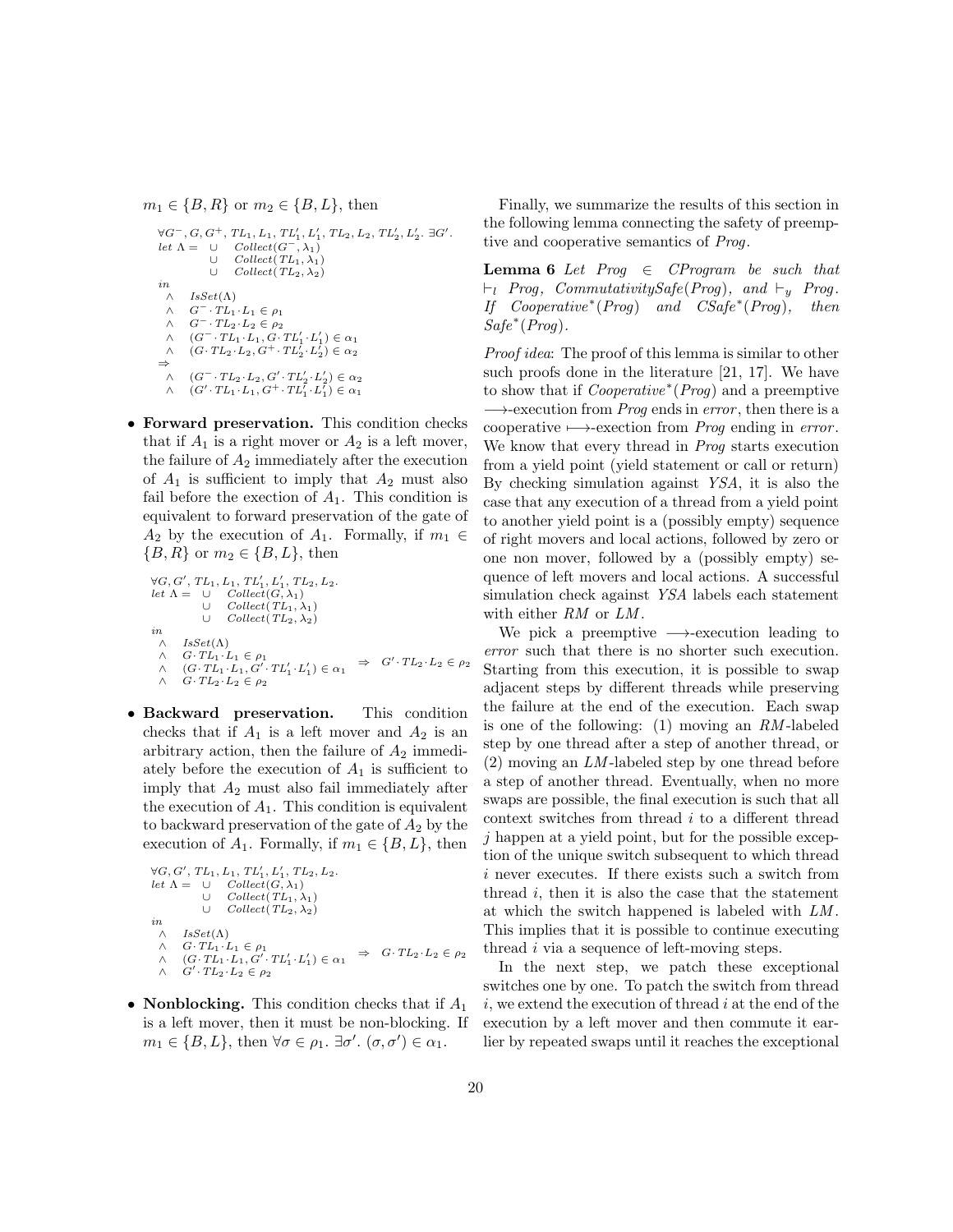context switch. We repeat this process until thread *i* reaches a yield point; it is guaranteed to reach a yield point because of the *Cooperative*<sup>*\**</sup>(*Prog*) property. This process is continued until all switches are patched resulting in an execution in which all context switches happen at yield points.  $\blacksquare$ 

### 5 Implementation

We have implemented the method described in this section as a conservation extension of the Boogie [5] language and verifier. Our implementation provides new language primitives for linear variables, asynchronous and parallel procedure calls, yields, atomic actions as procedure specifications, expressing refinement layers, and hiding of global variables and procedures.

At its core, Boogie is an unstructured language comprising code blocks and goto statements. Our implementation handles the complexity of unstructured control flow. To simplify the exposition, our formalization uses Floyd-Hoare triples to present sequential correctness and annotated atomic code blocks to present refinement and non-interference checks. However, our implementation is considerably more automated. All the annotations, except those at yields, loops, and procedure boundaries, are automatically generated using the technique of verification conditions [6]. Annotated atomic code blocks are also inferred automatically.

Unlike the formalization in which non-interference checks are performed separately, our implementation inserts the non-interference checks for all yield statements inside the body of each source procedure. This strategy increases the precision of the verification since the entire context of the source procedure is available in the verification condition.

The judgment  $\vdash_y$  *Prog* from Section 4.3 is fully automated. We adapted an algorithm by Henzinger et al.[30] for computing the similarity relation of labeled graphs to check that the control flow graph of a procedure is simulated by the *YSA* automaton. The complexity of the algorithm is  $O(n*m)$ , where *n* and *m* are the number of control-flow graph nodes and edges. In practice, this part of the verification is fast. var x:int;

```
procedure p()
  requires x \ge 5;
  ensures x \ge 8;
{
  yield x \ge 5; x := x + 1;
  yield x \ge 6; x := x + 1;
  yield x \ge 7; x := x + 1;
}
procedure q() \{ x := x + 3; \}
```


A large proof usually comprises multiple layers of refinement chained together. Our implementation allows the specification of multiple views of a program in a single file by using the mechanism of *layers*. The programmer may attach a positive layer number to each annotation and procedure; version *i* of the program is constructed from annotations labeled *i* and procedures labeled at least *i*. We have implemented a type checker to make sure that layer numbers are used appropriately, e.g., it is illegal for a procedure with layer *i* to call a procedure with layer *j* greater than *i*.

Our implementation also provides knobs for selectively verifying certain refinement layers or only the commutativity checks. The verification is fast in general; the presence of these knobs further reduces verification time to facilitate interactive program verification and development.

## 6 Examples

In this section, we present a collection of examples that illustrate specification and verification features supported by the CIVL verifier.

### 6.1 Reasoning about interference

We present an overview of the CIVL language and verifier through a sequence of examples. Figure 12 shows Program 1 containing a procedure p executing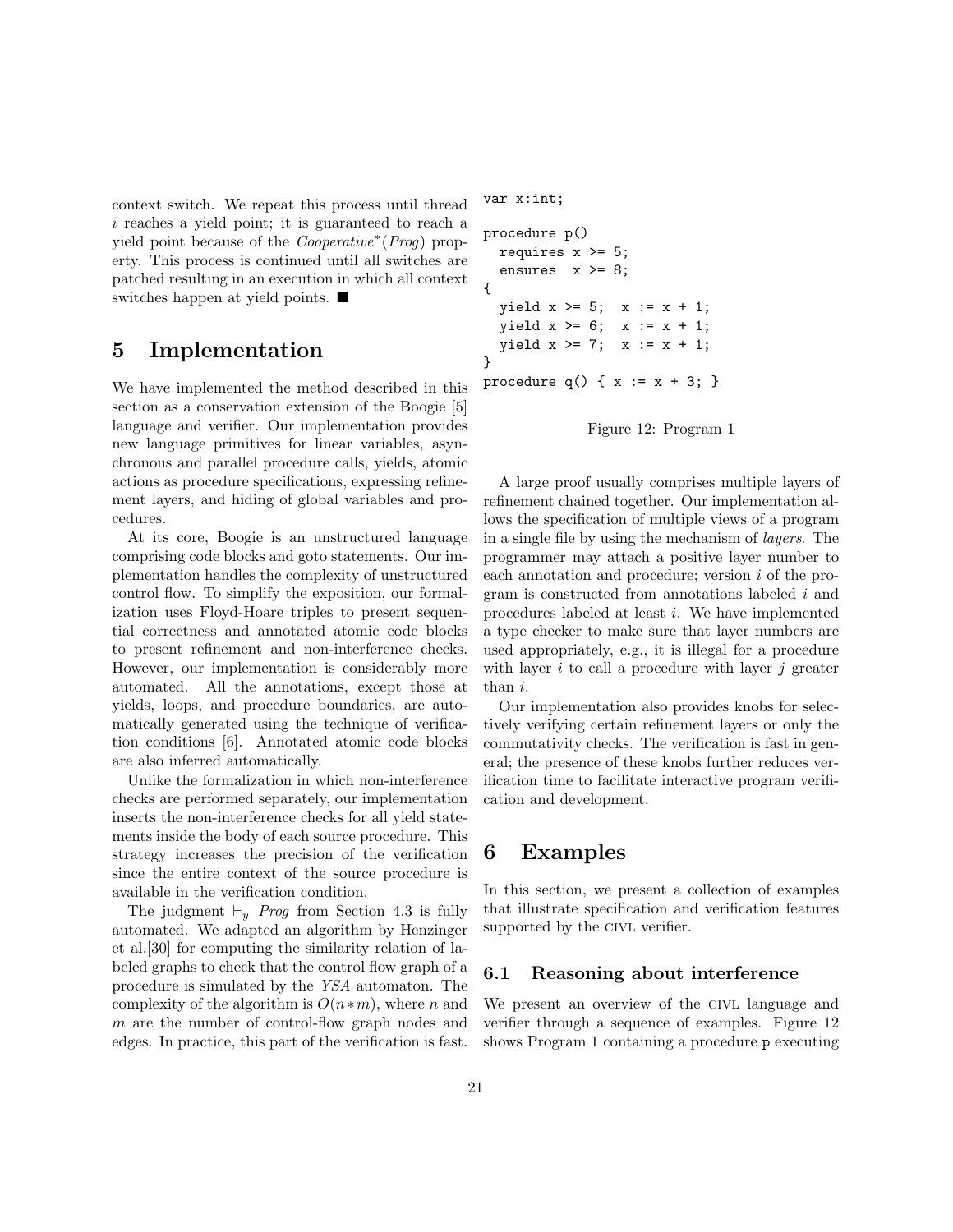```
procedure yield_x(n:int)
  requires x >= n;
  ensures x >= n;
{
  yield x \geq n;
}
procedure p()
 requires x \ge 5;
  ensures x \ge 8;
{
  call yield_x(5); x := x + 1;
  call yield_x(6); x := x + 1;
  call yield_x(7); x := x + 1;
}
```

```
procedure yield_x()
  ensures x \geq 0 \, \text{ld}(x);
{
  yield x \geq 0ld(x);
}
procedure p()
  requires x \ge 5;
  ensures x \ge 8;
{
  call yield_x(); x := x + 1;
  call yield_x(); x := x + 1;
  call yield_x(); x := x + 1;
}
```


concurrently with another procedure q. As explained earlier, a CIVL program is verified with respect to its cooperative semantics; a thread explicitly yields control to the scheduler via the yield statement following which execution continues on a nondeterministically chosen thread. The yield statement has a predicate  $\varphi$  attached to it. The yielding thread must establish  $\varphi$  when it yields and the execution of other threads must preserve  $\varphi$ ; these two requirements in Owicki-Gries-style reasoning [48] are usually known as *sequential correctness* and *non-interference*, respectively. To check these requirements, the CIVL verifier creates verification conditions, whose number is at most quadratic in the number of yield statements in the program. For example, in Program 1 each yield predicate in p must be checked against the action  $x := x + 3$  in q.

From quadratic to linear verification conditions. Figure 13 shows Program 2, a variation of Program 1 in which the procedure yield x contains a single yield statement and p calls yield x instead of yielding directly. If the calls to yield x are inlined in Program 2, then we will get Program 1. Both Program 1 and 2 are verifiable in CIVL but the cost of verifying Program 2 is less because it has fewer yield statements. In fact, if it is possible to capture all interference in a concurrent program in a single yield predicate, then the trick in Program 2 can be used to



verify the program with a linear number of verification conditions.

Encoding rely-guarantee specifications. Figure 14 shows Program 3, yet another variation of Programs 1 and 2 which shows how to encode a relyguarantee-style [36] (two-state invariant) proof using civl's one-state yield statements. The standard relyguarantee specification to prove the assertions in p is that the environment of p may only increase x. We can encode this in CIVL by factoring out the yield statement in a separate procedure and then referring  $old(x)$ , the value of x when yield x is entered.

Parallel calls. Program 4 in Figure 15 illustrates parallel calls, supported by Boogie based on the standard Owicki-Gries rules for parallel composition of threads. The statement call  $incr_x()$ yield\_y() | yield\_z() in  $p$  creates three threads executing incr\_x, yield\_y, and yield\_z respectively, yields control to the scheduler, and blocks until all three threads have terminated. For a procedure to be invoked in a parallel call, its preconditions and postconditions must be stable against interference. This requirement ensures that it is safe to assume the precondition in the callee and the postcondition in the caller.

The threads created by p for yield\_y and yield\_z are not doing any interesting computation; their only purpose is to make available to their parent the conjunction of their respective postconditions (following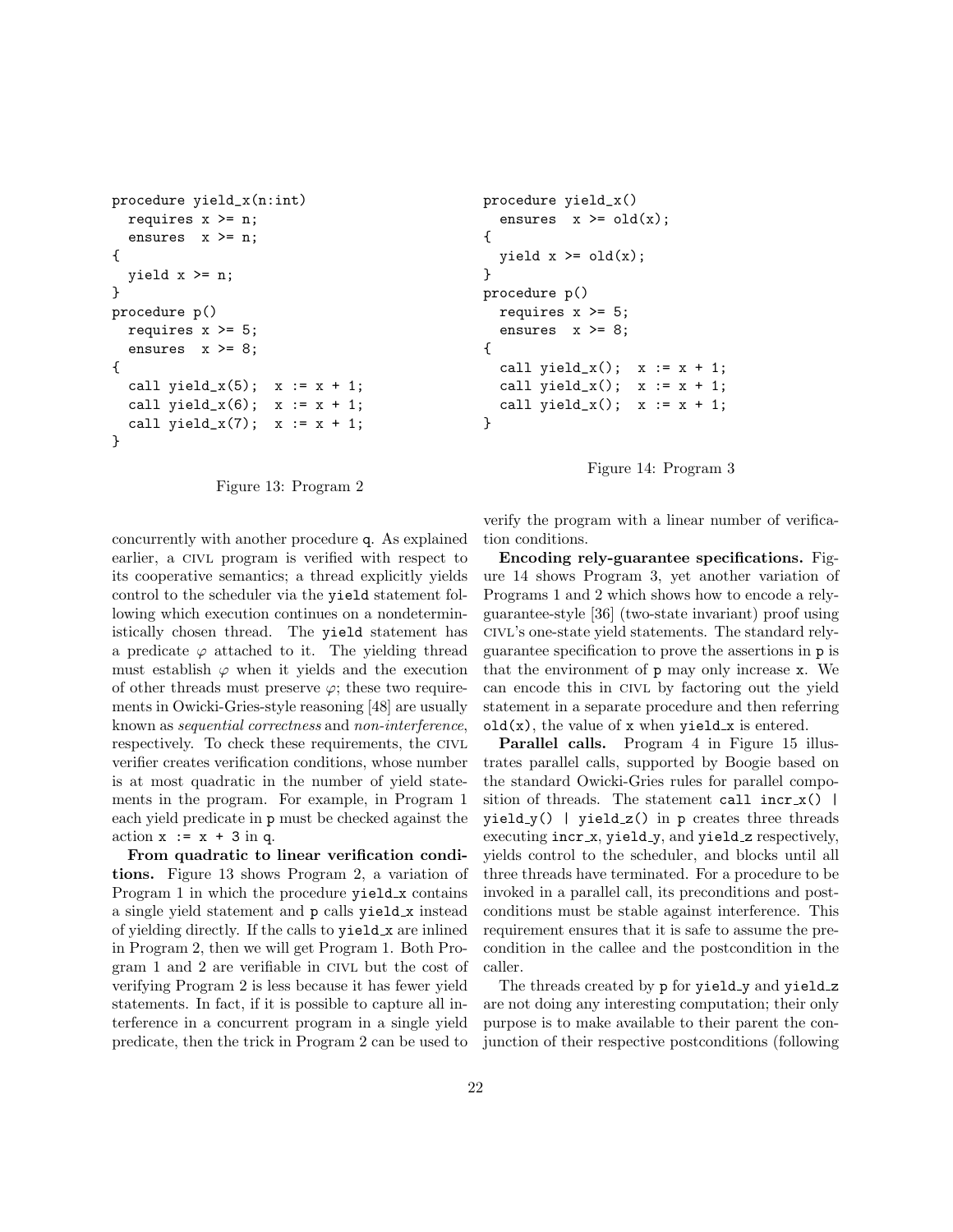```
var x:int, y:int, z:int;
procedure incr_x()
  ensures x \geq 0 \, \text{dd}(x) + 1;
{
  yield x \geq 0ld(x);
  x := x + 1;yield x \geq 0ld(x) + 1;
}
procedure yield_y()
  ensures y \geq 0 \, \text{Id}(y);
{
  yield y \geq 0ld(y);
}
procedure yield_z()
  ensures z \geq 0 \, \text{ld}(z);
{
  yield z \geq 0ld(z);
}
procedure p()
  requires x == 3 & y == 5 & z == 7;
{
  call incr_x() | yield_y() | yield_z();
  assert x \ge 4 & y \ge 5 & z \ge 7;
}
```


Owicki-Gries rules for parallel composition). In this example, the postconditions of yield\_y and yield\_z preserve information about variables y and z that would otherwise be lost during the call to incr\_x, whose postcondition only supplies information about x even though its yield statements potentially cause all global variables, including y and z, to change. This example demonstrates modular proof structuring by factoring out yield assertions into a collection of procedures; the declaration of incr x can focus on changes to x, without having to explicitly preserve invariants about all other variables in the program.

```
type Tid;
const nil:Tid;
procedure Allocate()
  returns (linear tid:Tid);
  ensures tid != nil;
var a:[Tid]int;
procedure main()
{
  while (true) {
    var linear tid:Tid := Allocate();
    async call P(tid);
    yield true;
  }
}
procedure P(linear tid: Tid)
  requires tid != nil;
  ensures a[tid] == old(a)[tid] + 1;{
  var t:int := a[tid];
  yield t = a[tid];
  a[tid] := t + 1;}
```
Figure 16: Program 5

### 6.2 Linear variables

Program 5 in Figure 16 introduces linear variables, a feature of CIVL that is useful for encoding disjointness among values contained in different variables. This example uses this feature for encoding the concept of an identifier that is unique to each thread. Program 5 contains a shared global array a indexed by an uninterpreted type Tid representing the set of thread identifiers. A collection of threads are executing procedure P concurrently. The identifier of the thread executing P is passed in as the parameter tid. A thread with identifier tid owns a[tid] and can increment it without danger of interference. The yield predicate  $t = a[tid]$  in P indicates this expectation, yet it is not possible to prove it unless the reasoning engine knows that the value of tid in one thread is distinct its value in a different thread.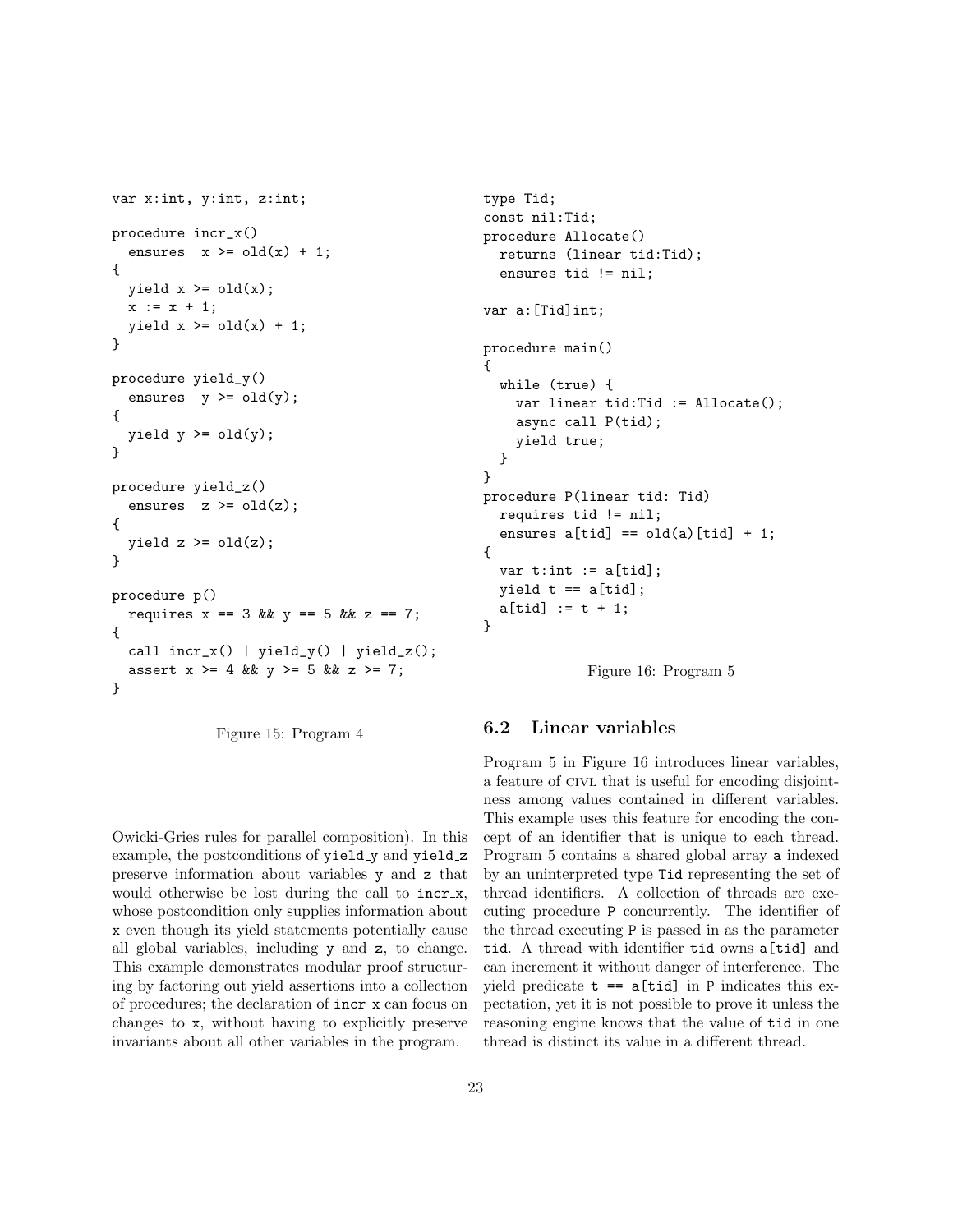```
type lmap = LMap(dom:[int]bool,
                  map:[int]int);
const empty:lmap;
axiom empty.dom == \{\};
procedure Load(linear l:lmap, i:int)
  returns(v:int);
  requires l.dom[i];
  ensures v == 1.\text{map}[i];procedure Store(linear_in l_in:lmap,
                 i:int, v:int)
  returns(linear l:lmap);
  requires l_in.dom[i];
  ensures l.dom == l_in.dom;
  ensures l.\texttt{map} == l_\texttt{in}.\texttt{map}[i := v];procedure Move(linear_in l1_in:lmap)
  returns(linear l1:lmap, linear l2:lmap);
  ensures 11 == empty && 12 == 11_in;procedure Transfer(linear_in l1_in:lmap,
                    linear_in l2_in:lmap,
                    i:int)
  returns(linear l1:lmap, linear l2:lmap);
  ensures 11.dom == 11_in.dom - \{i\};
  ensures 11.png == 11_in.map;
  ensures 12. dom == 12_in.dom + \{i\};
  ensures 12.png = 12_in.map[i:=l1.png];
```
Figure 17: Encoding linear maps

Instead of building a notion of thread identifiers into civl, we provide a more primitive and general notion of linear variables. The CIVL type system ensures that values contained in linear variables cannot be duplicated. Consequently, the parameter tid of distinct concurrent calls to P are known to be distinct; the CIVL verifier exploits this invariant while checking for non-interference.

Linear maps. Figure 17 illustrates how linear maps [38] can be encoded in CIVL. A linear map l is a pair comprising l.map), an array of integers, and l.dom, a set of integers representing the locations where it is legal to access l.map. In the parlance

```
var linear g:lmap;
var b:bool;
procedure P()
{
  var t: int;
  var linear l:lmap;
  while (b) { call Yield(); }
                 b := true;call g, 1 := Move(g);
  call Yield(); call t := Load(1, p);
  call Yield(); call l := Store(1, p, t+1);
  call Yield(); call t := Load(1, p+4);
  call Yield(); call l := Store(1, p+4, t+1);
  call Yield(); call l, g := Move(1);
                 b := false;call Yield();
}
procedure Yield()
{
  yield b || (g.dom == {p,p+4} %g.\text{map}[p] == g.\text{map}[p+4];
}
```


of separation logic, a linear map can be thought of as a collection of *points-to* facts partitioned by separating conjunction; furthermore, there is an implicit separating conjuction between the values contained in two distinct linear maps. Figure 17 shows the primitive operations on linear maps. (The notation linear in indicates that a procedure consumes an argument, making it unavailable to the caller after the call, while a parameter marked linear is only borrowed from the caller and remains available to the caller after the call.) If a program is written using only these primitive operations, it is guaranteed all occurrences of Load and Store can be erased to loads and stores, respectively, to a single global memory. In addition, all occurrences of Move and Transfer can be erased completely. Thus, linear maps provide a mechanism to program functionally yet execute imperatively. At the same time, as is evident from the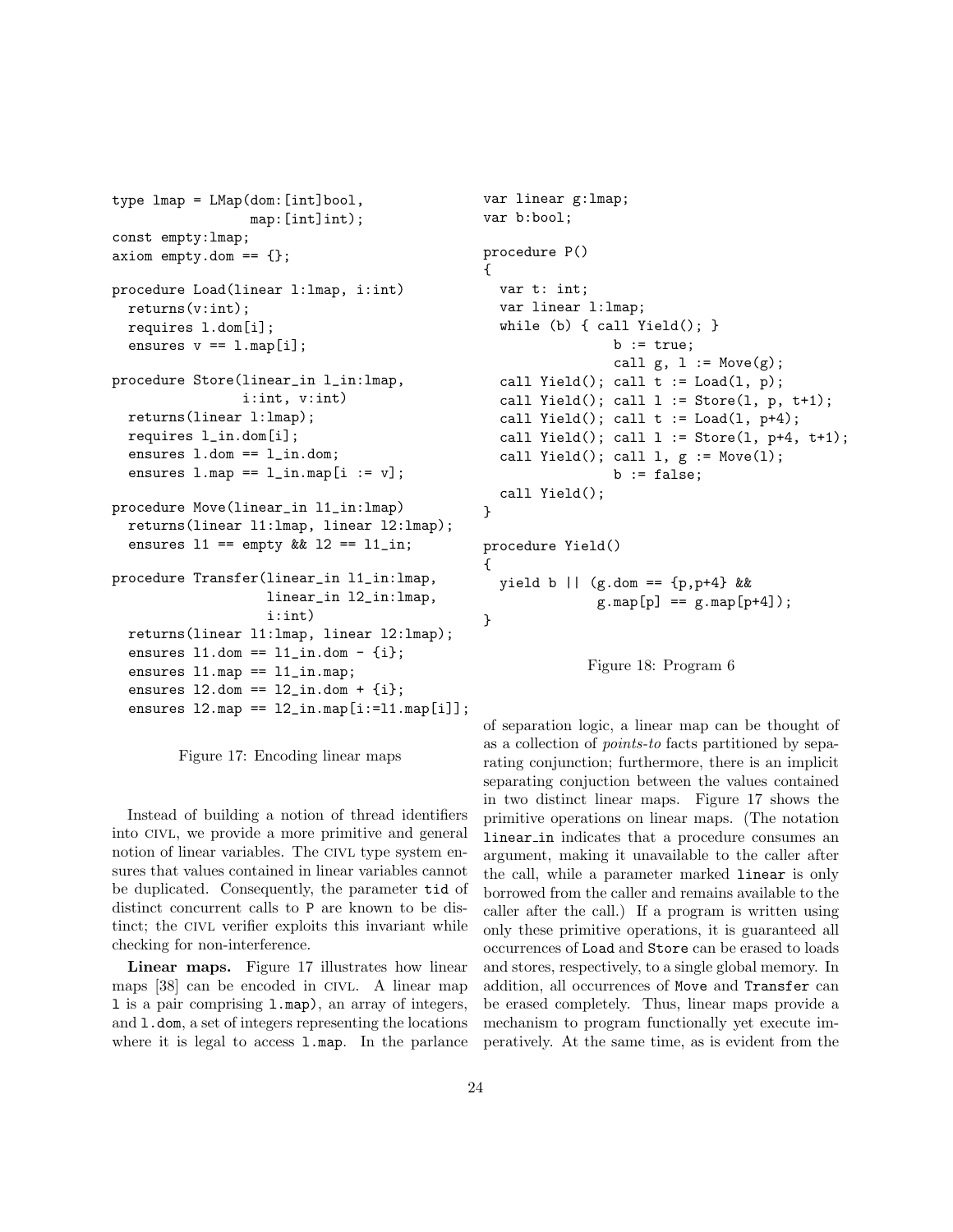specifications of the primitive operations, linear maps can be encoded using classical logic and verification of programs using them can benefit seamlessly from advances in first-order automated theorem proving.

Program 6 uses a linear map g to represent two adjacent memory location starting at offset p. The variable g is protected by a lock encoded with a boolean variable b. The procedure P acquires the lock b using atomic test-and-set, moves the content of g into a local linear map l, increments both memory locations in l, and then moves l back into g. The yield statement is encapsulated in the Yield procedure; it amounts to a simple global invariant asserting that whenever the lock **b** is not held, the domain of **g** must contain the two adjacent address p and p+4 and the values stored in these addresses are identical. This program captures the essence of programming with monitors [35] and demonstrates that this reasoning can be encoded easily in CIVL.

Permissions. Because linear variables cannot be duplicated, linear variables can safely express exclusive access to a resource, such as a section of memory. Boyland [8] generalized linear type systems with a notion of fractional permissions: although linear variables still cannot be duplicated, fractions of a linear resource may be shared among multiple linear variables, as long as the fractions are all greater than 0 and always add up to 100%. For example, two variables could possess 50% of a resource, or one variable could possess 100% of a resource. The latter case (100%) corresponds to the exclusive access in traditional linear type systems. Fractional permissions are useful for distinguishing exclusive access, such as exclusive read-write access to memory, from shared access, such as shared read-only access to memory.

civl's linear variables can encode fractional permissions. As an example of this encoding, Figure 19 extends Figure 17's linear map type with a fraction indicating partial access to the linear map. For soundness, the Store operation still requires exclusive access (fraction =  $100\%$ ), as in Figure 17, but Load now allows shared access (fraction may be anything), since multiple concurrent loads do not interfere with each other. The Split procedure splits a single linear map into two subfractions, while the Combine procedures combines two fractions into a single linear map.

Rather than using real-number or rational-number fractions, as in [8], we can also use sets in place of fractions, as shown in Figure 20. Set union then replaces numerical addition, and set difference replaces numerical subtraction. The type of the set doesn't matter much; Figure 20 uses sets of real numbers. With sets of real numbers, we can use the real interval [0, 1) to indicate exclusive access, in analogy to the 100% fraction, and subintervals like [0, 0.5) and  $[0.5, 1)$  to indicate shared access, in analogy to  $50\%$ fractions.

This extra level of detail allows CIVL to exploit disjointness of the subintervals: we know that two threads can't both contain a linear map with the same domain and the same subinterval (one thread might have subinterval  $[0, 0.5)$  and another  $[0.5, 1)$ , but they can't both have [0, 0.5)). Section 8.2 describes how the GC verification uses this strategy to transfer fractions of thread identifiers between threads and global variables in order to aid verification of non-interference.

## 7 Modules

Section 6 used many small examples to illustrate various verification techniques supported by CIVL. Nevertheless, it's also important to show that CIVL's features can scale up to larger programs in a modular way: we should be able to check a large program by breaking it into smaller pieces and checking the pieces independently. Many languages built on Boogie, including Dafny [41] and BoogieX86 [27], encode modules in Boogie, so it's important that concurrent extensions to Boogie continue to support modular programming. This section describes a simple module system built on CIVL that allows separate verification of modules, allowing programmers to make changes to the private implementation of one module without disturbing the verification of other modules. Although the focus is on separate verification, this module system can easily be extended with other traditional module features, such as abstraction of types and hiding of definitions.

A key challenge for modular verification in civl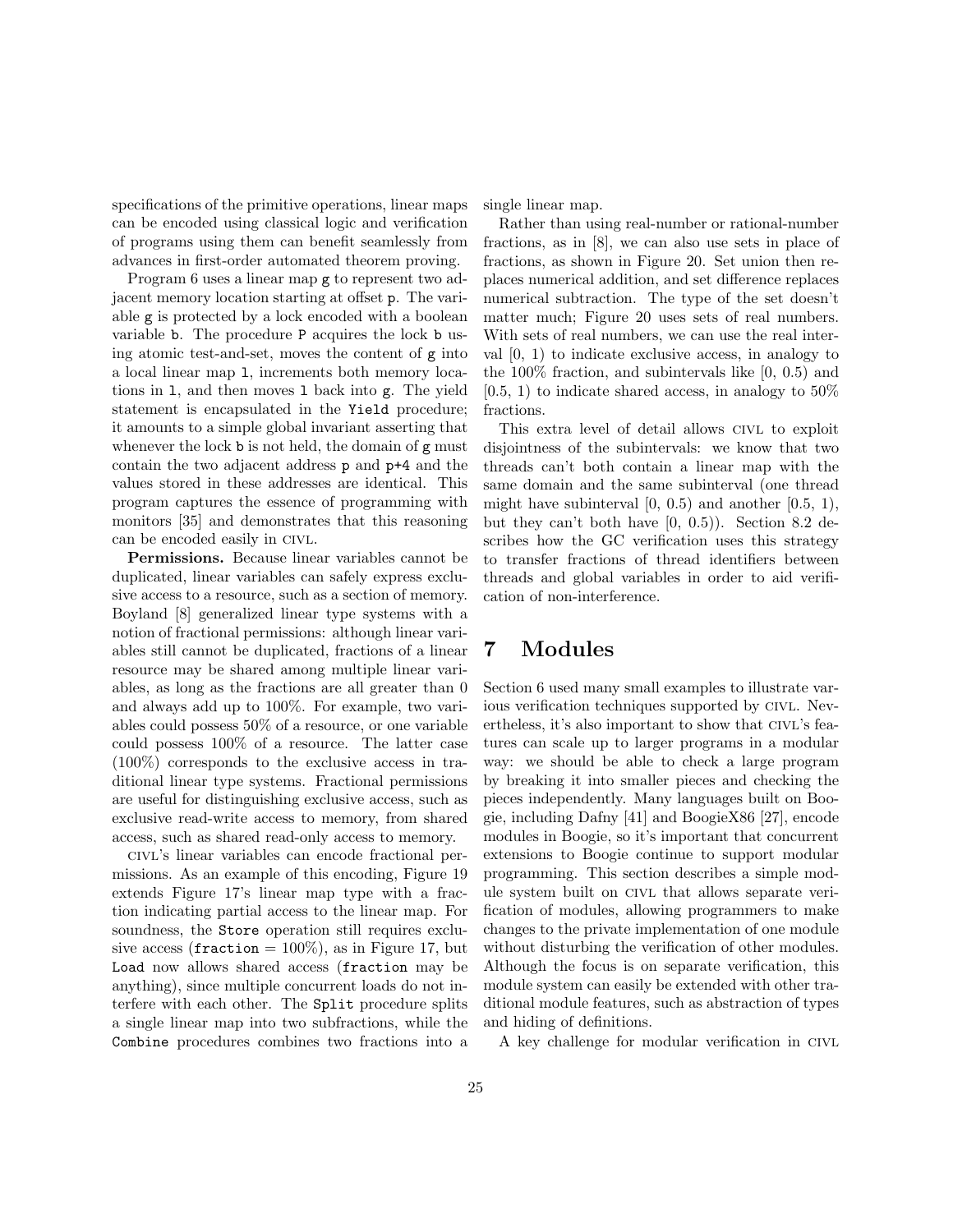```
type lmap = LMap(dom:[int]bool,
                 map:[int]int,
                 fraction:real);
procedure Split(linear_in l:lmap, f1:real)
  returns(linear l1:lmap, linear l2:lmap)
  requires 0.0 < f1 && f1 < 1. fraction;
  ensures 11.dom == 1.dom & 11.map == 1.map;ensures 12. dom == 1. dom k\& 12.png == 1.png;
  ensures l1.fraction == f1;
  ensures 12. fraction == 1. fraction - f1;
procedure Combine(linear_in l1:lmap,
                  linear_in l2:lmap)
  returns (linear l:lmap)
  requires 11.dom == 12.dom;ensures 1. dom == 11. dom kk 1. map == 11. map;
  ensures l.fraction == l1.fraction
                       + l2.fraction;
procedure Load(linear l:lmap, i:int)
  ...
procedure Store(linear_in l_in:lmap,
                i:int, v:int)
  ...
  requires l_in.fraction == 1.0;
  ...
procedure Move(linear_in l1_in:lmap)
  ...
procedure Transfer(linear_in l1_in:lmap,
                   linear_in l2_in:lmap,
                    i:int)
  ...
  requires l1_in.fraction == l2_in.fraction;
  ...
```

```
map:[int]int,
                 fraction:[real]bool);
procedure Split(linear_in l:lmap, f1:set)
  returns(linear l1:lmap, linear l2:lmap)
  requires f1 := \{\} && f1 := 1. fraction;
  requires f1 isSubsetOf l.fraction;
  ensures 11. dom == 1. dom && 11. map == 1. map;
  ensures 12. dom == 1. dom & 12. map == 1. map;
  ensures l1.fraction == f1;
  ensures l2.fraction == l.fraction - f1;
procedure Combine(linear_in l1:lmap,
                  linear_in l2:lmap)
  returns (linear l:lmap)
  requires 11.dom == 12.dom;ensures 1. dom == 11. dom & 1. map == 11. map;
  ensures l.fraction == l1.fraction
                       + l2.fraction;
```
type lmap = LMap(dom:[int]bool,

Figure 20: Subset permissions

is the *CommutativitySafe* and *InterferenceSafe* judgments. Section 4 defines these as whole-program judgments, quadratically checking all pairs of actions or all pairs of yields and atomic blocks from an entire program. To achieve separate verification for civl, we must be able to check these judgments on a per-module basis. To achieve this, we observe that *CommutativitySafe* and *InterferenceSafe* are trivially true for operations that act on disjoint sets of global variables. If an atomic block modifies only variables *g*<sup>1</sup> and *g*2, it will not interfere with a yield that refers only to variables *g*<sup>3</sup> and *g*4. More generally, let each module *M* own a set of global variables, such that each global variable is owned by exactly one module, and decree that only *M*'s procedures and actions can access *M*'s global variables. Formally, define ownership for global variables, procedures and actions as:

```
\begin{array}{rclcl} M & \in & \textit{Module} \\ \textit{own}_{\textit{Global}} & \in & \textit{Global} \end{array}w n_{Global} \in Global \rightarrow Module<br>
own_{Proc} \in Proc \rightarrow Moduleown_{Proc} \in Proc \rightarrow Module<br>
own_{Action} \in Action \rightarrow Module\in Action \rightarrow Module
If own_{Proc}(P) = M, then P's preconditions, postcon-
```

```
Figure 19: Fractional permissions
```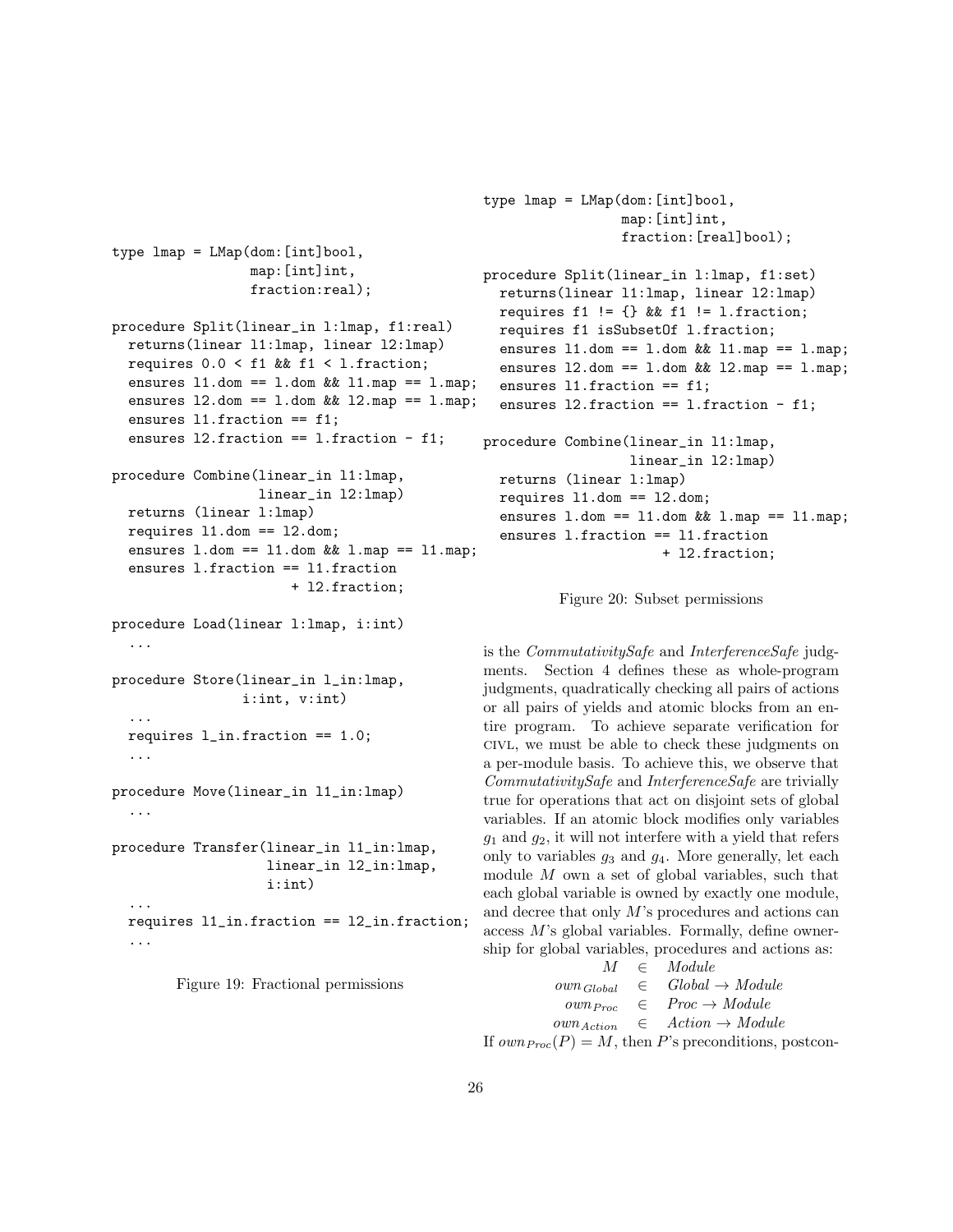```
module Lock1
  var lock1:Tid;
  procedure Acq1(linear tid:Tid)
   right [assume lock1 == none;
           lock1 := tid;{...}
  procedure Rel1(linear tid:Tid)
   left [assert lock1 == tid;
           lock1 := none;{...}
  ...
```

```
module Lock2
  var lock2:Tid;
  procedure Acq2(linear tid:Tid)
   right [assume lock2 == none;
           lock2 := tid;{...}
  procedure Rel2(linear tid:Tid)
   left [assert lock2 == tid;
           lock2 := none;{...}
  ...
```


ditions, and statements only refer to global *g* where  $own_{Global}(g) = M$ . Similarly, if  $own_{Proc}(A) = M$ , then *A*'s gate and transition relation can depend only on *g* where  $own_{Global}(g) = M$ . With this restriction, *CommutativitySafe* and *InterferenceSafe* can be checked for each module *M* in isolation; no other module  $M'$  could interfere with any of the global variables owned by *M*.

As a more concrete example, suppose modules Lock1 and Lock2 independently implement locks, expressed as atomic actions on variables lock1 and lock2 (Figure 21).

By defining *ownGlobal*(lock1) = Lock1 and  $own_{Global}(lock2) = Lock2$ , the Lock1 and Lock2 modules can be verified independently.

Nevertheless, a fixed ownership assignment is too inflexible to allow effective sharing of global state between modules. Therefore, it's also important to notice that *ownGlobal* , *ownProc*, and *ownAction* can

change across refinement layers. For example, suppose that in the first (lowest) layer, we verify Lock1 and Lock2, replacing the Acq1, Acq2, Rel1, and Rel2 procedures with Acq1, Acq2, Rel1, and Rel2 actions, and hiding the implementations of the bodies of these procedures. Then suppose that in the second layer, we want to use Lock1 and Lock2 in a module Counter (Figure 22).

Counter uses Lock1 and Lock2 to implement an atomic counter supporting increment and decrement, using only primitive increment operations Inc1 and Inc2 to access its variables x1 and x2. Since Inc1 and Inc2 refer to lock1 and lock2, the owner of Inc1 and Inc2 must also own lock1, and lock2. Fortunately, ownership is free to migrate between layers, so in the second layer we define  $own_{Global}(\texttt{lock1}) = \texttt{Counter}$ and  $own_{Action}(\text{Acq1}) = \text{Counter}$  and so on. (Note that *ownProc*(Acq1) doesn't matter in the second layer, since the procedure Acq1 was hidden in the first layer.)

After verifying Counter in the second layer, we hide the lock1 and lock2 variables entirely, along with the Inc1, Inc2, Acq1, Acq2, Rel1, and Rel2 actions and the IncCnt, DecCnt, and ReadCnt procedures. This leaves just the x1 and x2 variables and the IncCnt, DecCnt, and ReadCnt atomic actions.

We then repeat this process, transferring ownership of x1, x2, IncCnt, DecCnt, and ReadCnt to another module in a third layer of refinement/abstraction:

module Client

..call IncCnt..call DecCnt..call ReadCnt..

### 7.1 Functors

For the sake of explicitness, the example above used two replicas of a lock module (Lock1 and Lock2), and verified each replica separately. In practice, we only want to want to write and verify such modules once. Borrowing from Standard ML [46], we introduce a notion of *functors* that generate modules:

```
functor LockFunctor()
  var lock:Tid;
  procedure Acq(linear tid:Tid) right [...]
```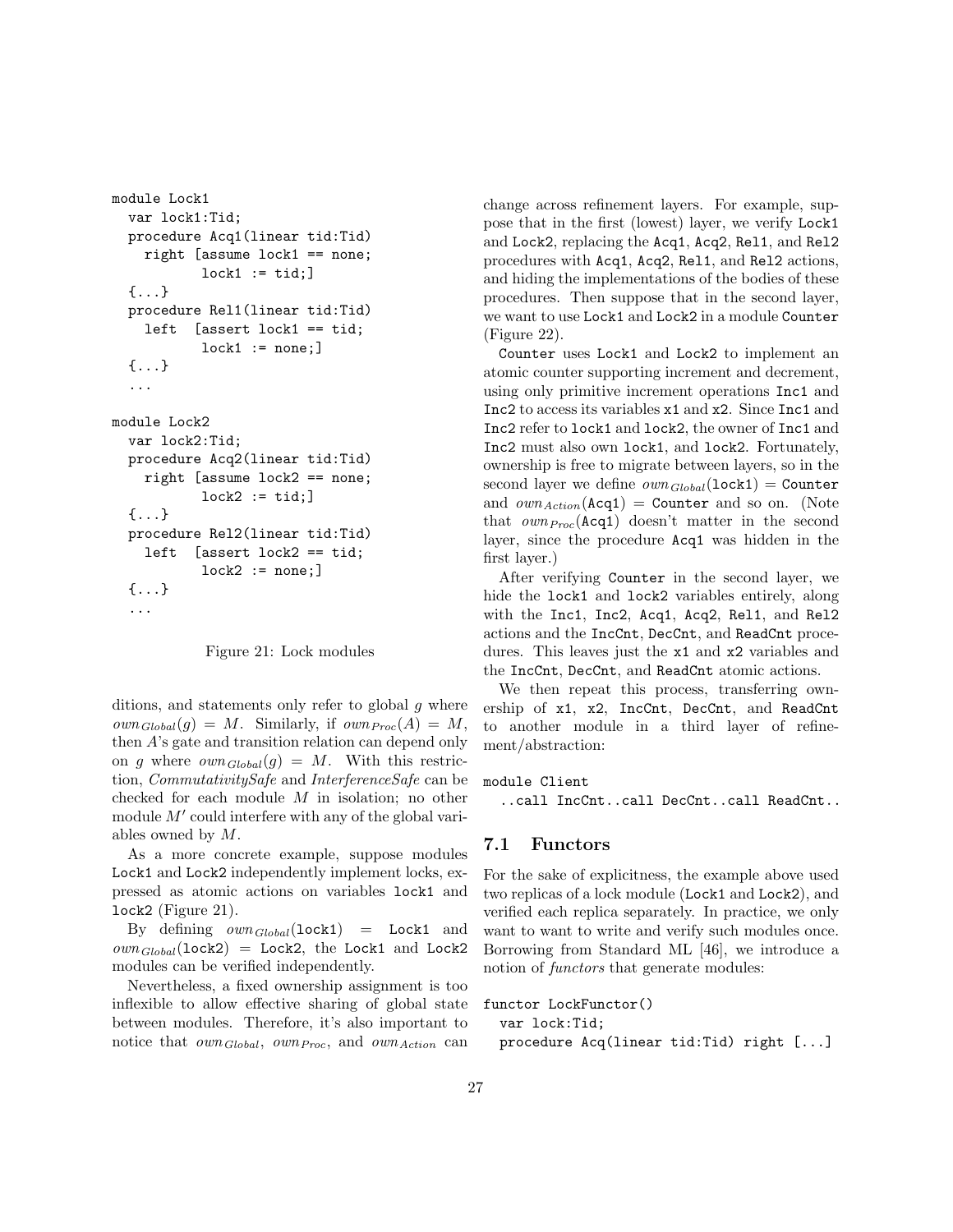```
module Counter
  var x1:int, x2:int;
  ...
  procedure Inc1(linear tid:Tid)
   returns(n1:int)
   both [assert lock1 == tid;
          n1 := x1; x1 := x1 + 1;procedure Inc2(linear tid:Tid)
   returns(n2:int)
   both [assert lock2 == tid;n2 := x2; x2 := x2 + 1;procedure IncCnt(linear tid:Tid)
    atomic [...]
  { call Acq1(tid);
   call = := Inc1(tid);
    call Rel1(); }
  procedure DecCnt(linear tid:Tid)
    atomic [...]
  { call Acq2(tid);
    call = := Inc2(tid);
    call Rel2(); }
  procedure ReadCnt(linear tid:Tid)
   returns(n:int)
    atomic [...]
  \{ call Acq1(tid);
   call Acq2(tid);
   var n1 := Inc1(tid);var n2 := Inc2(tid);n := n1 - n2;call Rel2();
    call Rel1(); }
```
Figure 22: Counter module

procedure Rel() left [...] ... module Lock1 := LockFunctor(); module Lock2 := LockFunctor();

Following Standard ML's approach, the Lock1 and Lock2 modules each get their own copies of the lock variable (named Lock1.lock and Lock2.lock) and their own copies of Acq and Rel. Nevertheless, we only have to verify LockFunctor once, rather than verifying each instantiation of LockFunctor separately (similar to Standard ML, which only has to type-check a functor once, rather than type-checking each functor instantiation separately).

In some situations, we might want to create an unbounded number of locks at run-time; static instantiation of a bounded number of modules doesn't suffice for this. Instead, without adding any new features to civl, we can simply change the lock variable to represent an array of locks (as an array of Tids), and implement acquire/release operations on elements of the array. Note that the functor approach and array approach are complementary and can be combined. The functor approach has the advantage of creating multiple independent lock variables, whose ownership can be independently transferred to other modules. This allows, say, module  $M_1$  to own one lock variable replica, while  $M_2$  owns a different lock variable replica, so that  $M_1$ 's lock variable cannot interfere with *M*2's lock variable. The array approach, on the other hand, is useful for supporting dynamically allocated locks within a single module.

### 7.2 Module invariants

Modules often need to maintain invariants about their variables. For example, the module in Figure 23 maintains an invariant  $x \ge 0$  that is true after initialization. Other modules may need to maintain X's invariant to call X's procedures. However, if X owns x, mentioning x from another module is prohibited:

module Y procedure P() {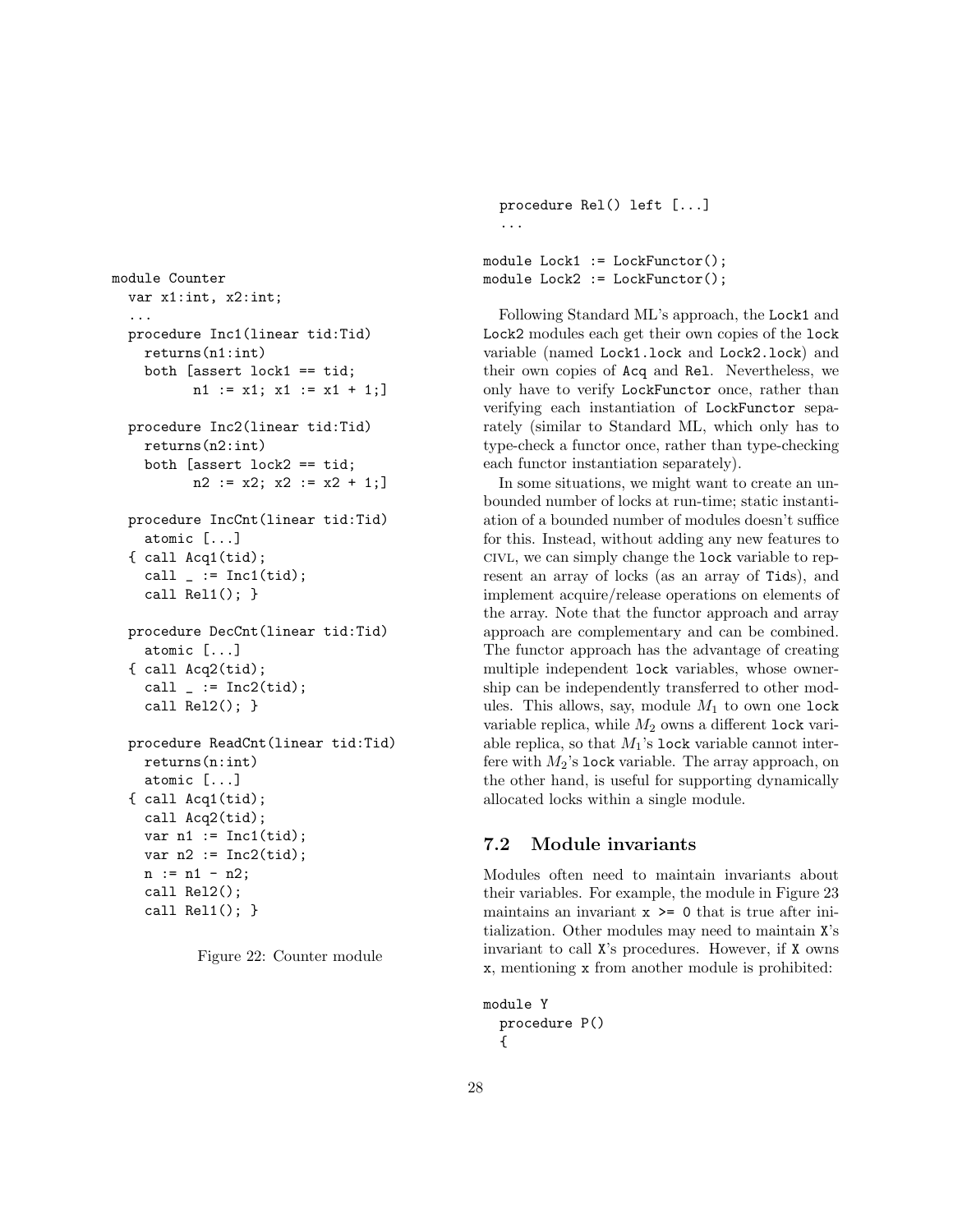```
module X
  var x:int;
  procedure Init()
    ensures x \ge 0;
  {x := 0; }procedure Inc()
    requires x \ge 0;
    ensures x \ge 0;
  \{ x := x + 1; \}procedure Yield()
    ensures old(x) >= 0 == x >= 0;
  { yield old(x) >= 0 ==> x >= 0; }
```
Figure 23: Module with invariant

```
call Init();
...
yield x \ge 0; // not allowed
...
call Inc();
```
Instead, following the approach from Figure 14, the other module calls a procedure in module X that yields, since that procedure can refer to x:

```
module Y
  procedure P()
  {
    call Init();
    ...
    call Yield(); // allowed
    ...
    call Inc();
  }
```
}

Intuitively, module X is responsible for declaring its invariants in Yield, and these invariants are checked when verifying X. Other modules then maintain these invariants indirectly through Yield. To maintain invariants from multiple modules (say, X1 and X2), we use parallel calls to multiple yield procedures simultaneously, as in Figure 15:

```
module X1 ...
module X2 ...
module Y
  procedure P()
  {
    call Init1();
    ...
    // parallel call:
    call Yield1() | Yield2();
    ...
    call Inc2();
  }
```
## 8 Case study: a verified concurrent GC algorithm

The CIVL verifier has been under development for around two years. Over that period, we have developed a collection of 32 benchmarks, ranging in size from 17 to 539 LOC, to illustrate various features of civl and for regression testing as we evolved the verifier. In addition to microbenchmarks, this collection also includes standard benchmarks from the literature such as a multiset implementation [18], the ticket algorithm [19], Treiber stack [33], work-stealing queue [7], device cache [17], and lock-protected increment [23]. The CIVL verifier is fast; the entire benchmark set verifies in 20 seconds on a standard 4-core Windows PC (2.8GHz, 8GB) with no benchmark requiring more than a few seconds.

In addition to these 32 small benchmarks, we also verified a larger algorithm: a concurrent mark-sweep garbage collector (GC). The rest of this section discusses the GC and its verification in detail.

### 8.1 Garbage collector

We demonstrate the verification methodology and tool on a realistic modern concurrent garbage collector algorithm (available at [29]). Our algorithm builds on the concurrent collector of Dijkstra et al. [11]. Dijkstra's collector is attractive for verification because it maintains a simple tri-color invariant on the heap objects (in contrast to snapshot-oriented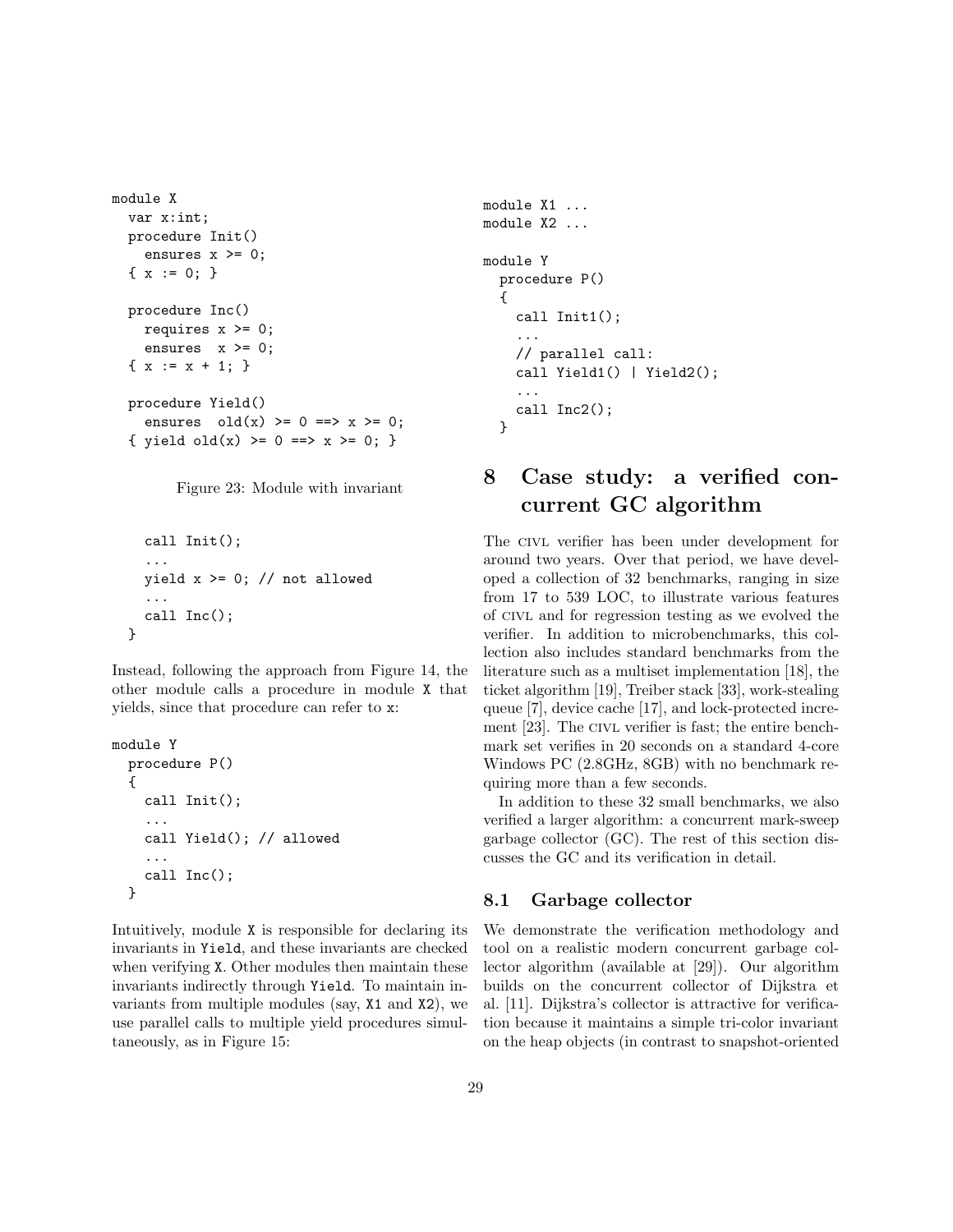

Figure 24: Verified garbage collector phases 5, 6 (pseudocode excerpts in solid boxes; atomic action specs in dashed boxes)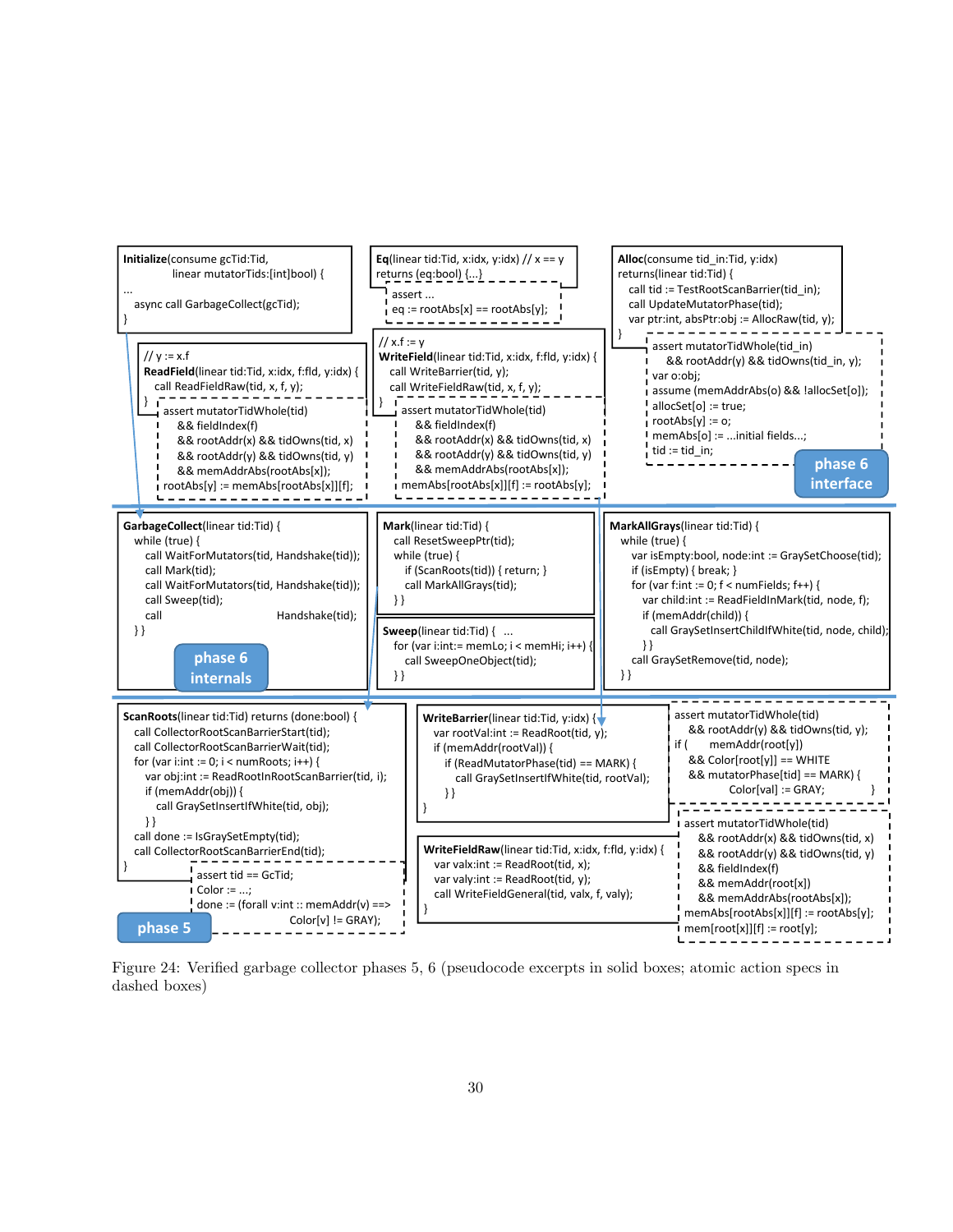collectors [13, 12, 14, 4] whose tri-color invariants are more subtle). By itself, though, Dijkstra's collector is not a modern or performant collector. First, it becomes incorrect in the presence of more than one program thread (mutator). Second, it requires that the write-barrier be run not only on updates of heap pointers, but also on modifications of root pointers, i.e., on modifications of the runtime stacks and the registers; modern high-performance collectors avoid this overhead.

Therefore, our algorithm (shown inside the solid boxes in Figure 24) extends and modifies Dijkstra's collector to make it work with parallel programs and to not require a write-barrier on root modifications. Like Dijkstra's collector, our algorithm first *marks* all objects reachable from roots (registers and stacks), shown in Figure 24's Mark procedure, and then *sweeps* away all unreached objects, shown in Figure 24's Sweep procedure. As in Dijkstra's collector, our algorithm employs a tri-color abstraction to describe the trace of the reachable objects. Objects are said to be *white* if the collector has not seen them yet during the trace. Objects that the collector encounters become gray and remain gray until the collector scans their children. Once all the children of an object are noted (meaning that none of them are white), the object becomes black. The collector works by choosing a node from the set of gray objects (GraySetChoose, called from MarkAllGrays in Figure 24), *shading* all its white children to gray (GraySetInsertChildIfWhite), and then removing the object from the gray set by making the object black (GraySetRemove). The shading operation grays a node if it is white, and does nothing otherwise. The trace terminates when all roots point to black objects (according to ScanRoots) and there are no more gray objects (according to IsGraySetEmpty, called by ScanRoots). Termination is guaranteed because objects can only get darker. Correctness is guaranteed using an invariant that a black object never points to a white object during the trace (black objects can only point to gray objects or black objects). At the end of the trace, objects pointed by the roots must be black, and since no gray objects remain, black objects only point to black objects, so the entire set of objects reachable from the roots must be black.

Concurrent mutator operations on objects (Read-Field and WriteField in Figure 24) could potentially break the no-black-to-white invariant, because a mutator's WriteField operation could potentially redirect a pointer of a black object to point to a white object. Therefore, coordination between the program and the concurrent collector is required: before each raw pointer update (WriteFieldRaw), the Write-Field procedure executes a *write-barrier* (WriteBarrier). Before pointer field *x.f* is set to reference an object *y*, WriteBarrier shades *y*, ensuring that even if *x* is black, a pointer from *x* to *y* will not violate the no-white-to-black invariant.

The write barrier should shade objects only while the collector is in its mark phase, not when the collector is sweeping or is idle, and the collector may only switch between phases (mark, sweep, or idle) when no mutator is in the middle of a WriteField or Alloc operation. To achieve this (and thereby support correct and efficient support for multiple mutator threads), we extend Dijkstra's collector with explicit tracking of phases, via a handshaking mechanism [13, 12]. A shared variable, collectorPhase, contains the current collector phase. The collector initiates a handshake by incrementing collectorPhase (in Handshake, called by GarbageCollect). Each mutator thread keeps cached copy of collectorPhase, and periodically checks to see if the cached copy mismatches the current collectorPhase, and if so, updates the cached copy with the most recent value (in our algorithm, a mutator's call to the allocator, Alloc, checks this in UpdateMutatorPhase, but the exact location of the check is not critical to correctness). The GarbageCollector waits until all cached copies equal collector-Phase (WaitForMutators in GarbageCollect), and then executes a phase (Mark, Sweep, or, for the idle phase, nothing). Note that each mutator thread can read its own cached phase without acquiring a lock (ReadMutatorPhase in WriteBarrier), leading to efficient WriteBarrier performance.

Dijkstra's collector requires a write barrier on modifications to roots as well as modifications to objects. We eliminate this overhead by employing repeated tracing phases until all objects referenced by roots are black. A tracing phase starts by stopping all mutators and marking their roots. The process of stop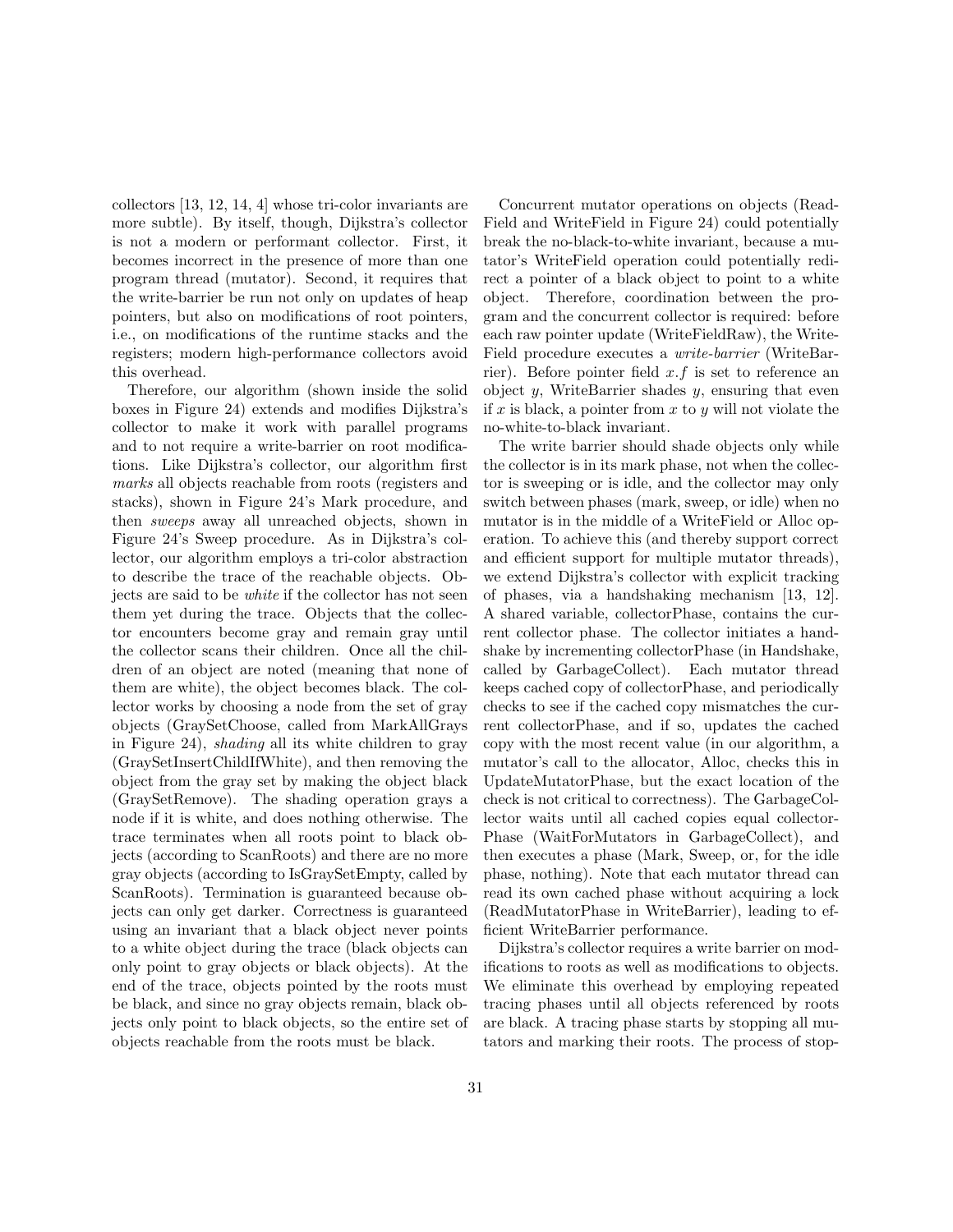ping the mutators is similar to a handshake and is done using the CollectorRootScanBarrierStart, CollectorRootScanBarrierWait, and CollectorRootScan-BarrierEnd procedures on the collector side and TestRootScanBarrier procedure on the mutator side. At the end of the root scan (before the mutators reawaken), all roots point to gray or black objects. If no gray objects remain (IsGraySetEmpty), then all roots point to black objects, and marking is complete. Otherwise, we trace from gray objects until completion and start a new tracing phase (by stopping the mutators and checking the roots again). In a worst-case theoretical scenario we may need to run many root scans and discover more and more white root descendants to trace each time. But in practice we usually finish after a small number of scans, so we obtain correctness and termination in all scenarios and we obtain good performance in real-world scenarios.

### 8.2 Collector Verification in Boogie

We have implemented and verified our algorithm in Boogie, including initialization (Initialize), the GC (GarbageCollect), the allocator (Alloc), and the mutator operations (ReadField, WriteField, and Eq), and all the lower-level operations required to implement them (some of these appear in Figure 24; others are omitted from the figure to save space). To make the verification as realistic as possible, our Boogie code implements everything in terms of individual CPU operations, such as load, store, atomic increment/decrement, and CAS (compare-and-swap); in contrast to some previous work [26], we do not assume any built-in higher-level operations. To ease verification, we make some simplifications: we use a naive allocator (sequential search for free space), we assume a sequentially consistent memory model, and we assume that all objects have the same number of fields. (Except for the assumption of sequential consistency, none of these substantially alter the nature of the proof.)

Overall, our implementation consists of about 2100 lines of Boogie code. The GC verification takes 60 seconds on the same PC used for microbenchmarks. The bulk of this time, 54 seconds, is taken by the verification of the refinement checks from Section 4.2.2. The linear type checking, the yield safety checks, and the commutativity checks take the rest of the time and are insignificant in comparison.

Our verification takes advantage of all techniques in CIVL: refinement, assertions, reduction, and linearity. Refinement gives us extremely simple high-level action specifications for Initialize, ReadField, Write-Field, Eq, and Alloc, shown in their entirety in Figure 24's dashed boxes. (Initialize and GarbageCollect have empty actions; the GarbageCollector itself is just an internal implementation detail inside Initialize, which serves only to set up the global GC invariant needed by the other high-level actions.) Crucially, ReadField, WriteField, Eq, and Alloc appear atomic to mutators, even though internally, Write-Field and Alloc involve many interleaved operations on shared GC data structures. Figure 24 shows only shows phases 5 and 6, the two most abstract phases of refinement; phases 1-4 fill in the implementation details, such as implementing the set of gray objects as an explicit stack (an array of elements with a pointer to the stack top, in phase 4), handshaking (phase 3), locks (phase 2), and wrapping the primitive CPU operations in left/right/non-moving atomic actions (phase 1). Ultimately, the phases are built on trusted CPU-level atomic actions, such as reading and writing roots directly:

```
procedure PrimitiveWriteRoot(i:idx, v:int)
  atomic [assert rootAddr(i); root[i] := v;]
```

```
procedure PrimitiveReadRoot(i:idx)
  returns (v:int)
  atomic [assert rootAddr(i); v := root[i];]
```
We write the highest-level action specifications in terms of an abstract view of memory, as in earlier work on sequential garbage collector verification [44, 28]. (Abstract memory is infinite and eternal: once allocated, an abstract object lives forever. Deallocation is an underlying implementation detail, not exposed in the abstract interface.) Our abstract view describes a machine as consisting of just three variables: abstract memory memAbs:[obj][fld]obj, mapping object identifiers and fields to other objects,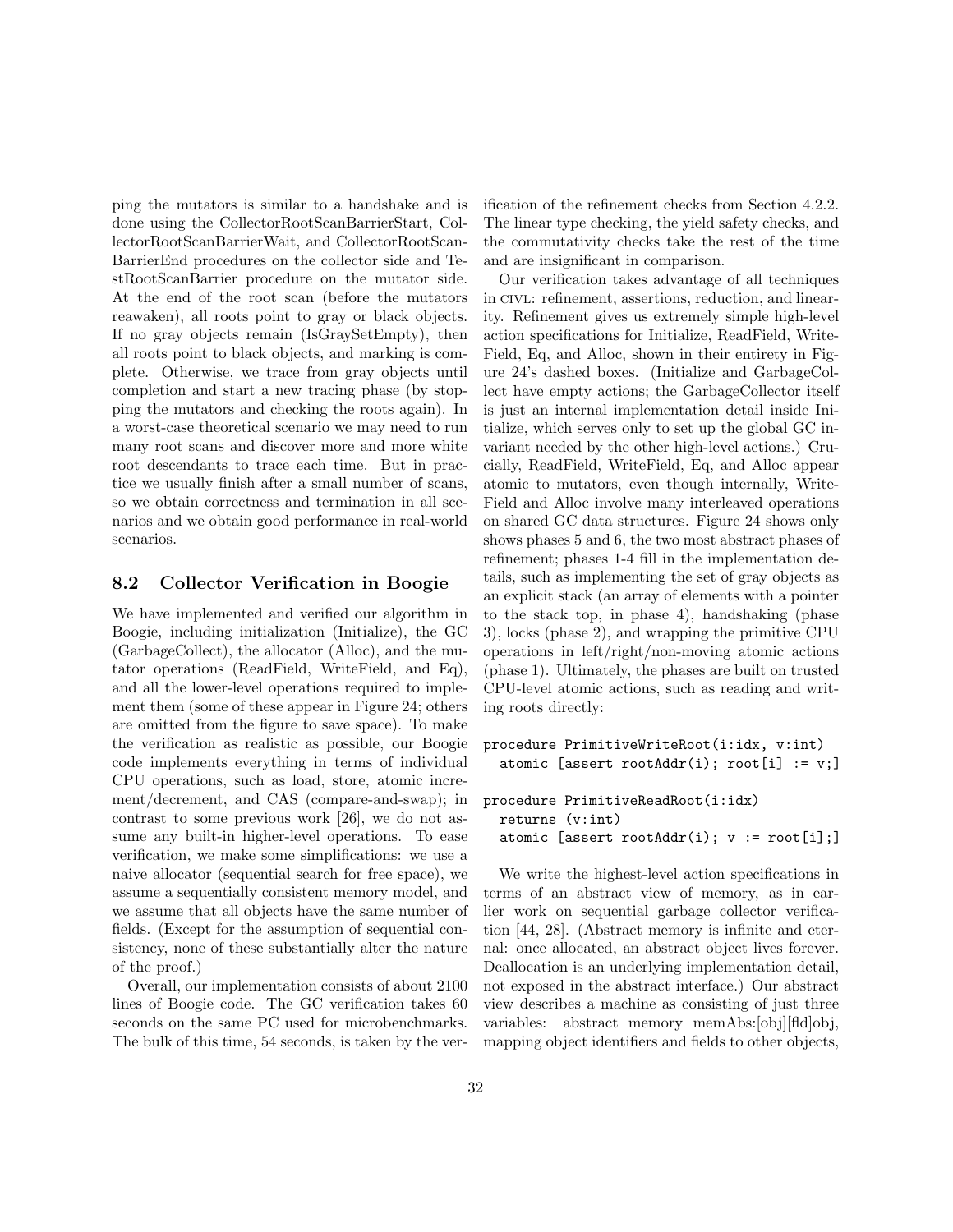abstract root values rootAbs:[idx]obj, mapping root names to objects, and allocSet:[obj]bool, the set of objects allocated so far. At this high layer of abstraction, we use Boogie's hiding to hide all other variables (such as the concrete root set, "root", the concrete memory, "mem", and the colors, "Color", used by lower-level procedures).

All operations are relative to root names of type idx. ReadField, for example, reads an object field from an object pointed to by root x into a root y. The predicates rootAddr and tidOwns establish that x and y are valid root names, owned by a particular mutator tid. (We assume that each root is private to a single mutator stack or register file; sharing between mutator threads takes place through shared pointers to objects.) The predicates fieldIndex(f) and memAddrAbs(o) establish that x.f is a valid field of a valid object. Allocation establishes memAddrAbs(o) for newly allocated objects so that they may be used by subsequent ReadField and WriteField operations. It also establishes o's unique identity by ensuring that it did not previously belong to the allocated object set.

In addition to atomic action specifications, the verification establishes invariants using assertion reasoning (omitted from Figure 24 to save space). For example, Initialize establishes a global mapping toAbs:[int]obj from physical memory mem and abstract memory memAbs:

```
(forall x:int, f:fld ::
      memAddr(x)
   & to Abs [x] != nil
   && fieldIndex(f)
  \Rightarrow to Abs [\text{mem}[x][f]]== memAbs [toAbs[x]][f])
```
and Mark maintains the no-black-to-white invariant:

```
(forall x:int, f:fld ::
      memAddr(x)
   && Black(Color[x])
   && fieldIndex(f)
   && memAddr(mem[x][f])
 \Rightarrow Gray(Color[mem[x][f]])
   || Black(Color[mem[x][f]]))
```
Finally, linearity plays a key role in establishing mutual exclusion. The GC thread has its own thread id gcTid, and each mutator has its own thread id. The Initialize procedure consumes gcTid (written here as "consume") and borrows all the mutator thread ids (written as "linear", as in Section 2), so that it's clear that no other concurrent actions are allowed during initialization. This allows all the internal initialization actions to be both-movers, without requiring any explicit locking. Initialize must consume gcTid because it passes gcTid to the newly spawned GarbageCollector thread; since gcTid is consumed, it's impossible to call Initialize twice in an attempt to spawn two parallel GC threads (which naturally expresses how the algorithm is only safe for a single GC thread).

Because CIVL's linearity is based on sets of values, we can represent thread identifiers as sets that can be subdivided into subsets (similar to how fractional permissions may be divided into fractions). During root scanning, each mutator thread places a fraction of its thread id in a global variable, and reclaims the fraction from the global variable after root scanning completes; a collector invariant tracks that the global variable contains non-empty fractions from all mutators during root scanning. Thus, during root scanning, CIVL's rules for linearity prove that no interference occurs between the collector and any mutator operations that require the whole mutator thread id ("mutatorTidWhole", used in Figure 24's Read-Field, WriteField, Alloc, and most other mutator operations).

### 8.3 Discussion

We now put atomicity refinement techniques from the literature and CIVL in context. The refinement proof spans six levels of abstraction. Each of refinement proof relating two consecutive levels is made feasible by a different blend of the techniques in CIVL.

The topmost-level description of the garbage collector provides an idealized, abstract view of memory. At this level, none of the lowest-level implementation variables are visible – variable hiding has been used to project them away. In the top few levels of the garbage collector proof, invariant-based non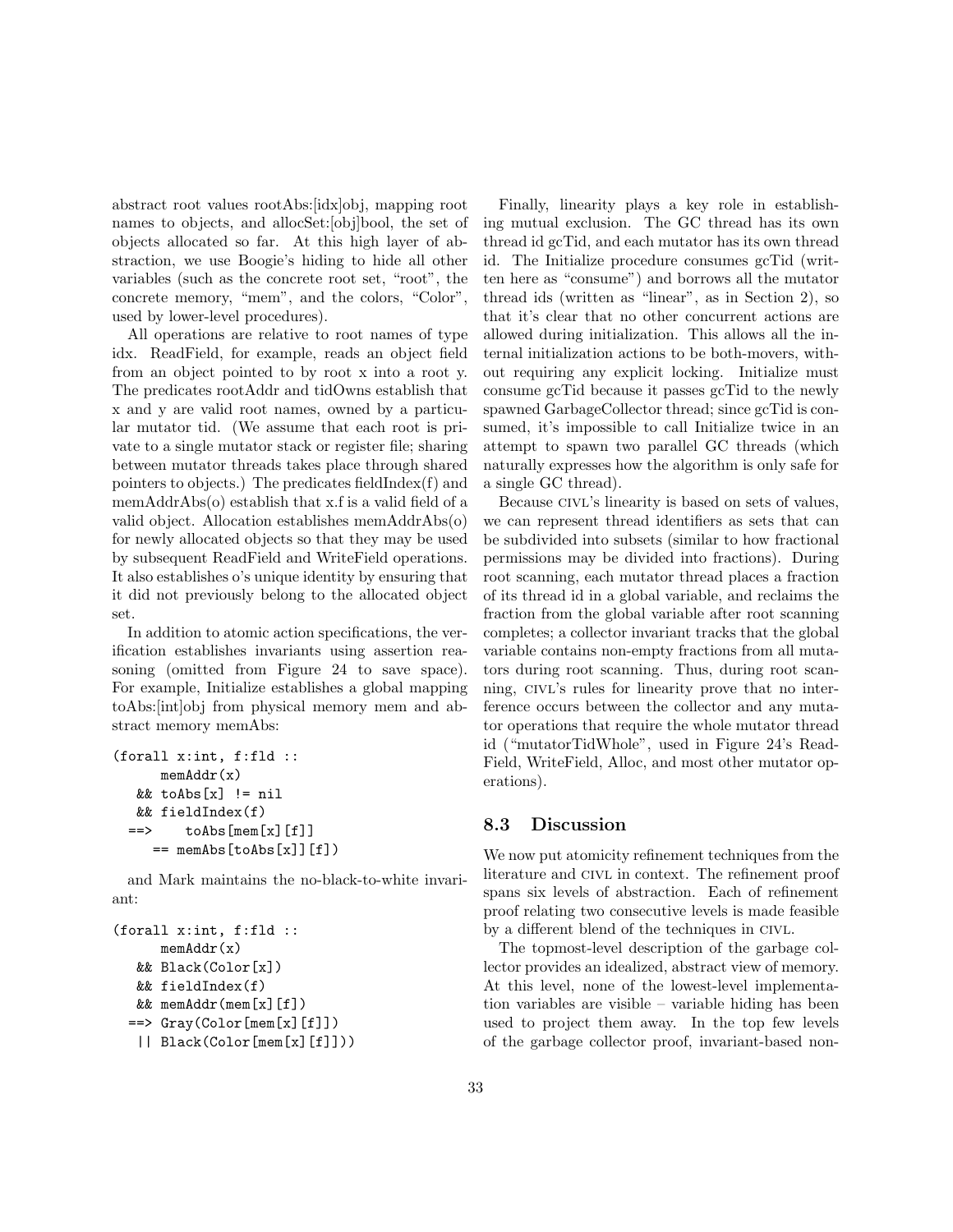interference reasoning was our primary tool, while reduction simplified verification by enabling us to use coarser atomic actions and fewer location invariants. Linear variables were used throughout the proof to model the distinct thread identifiers for the garbage collector thread and mutator threads, but were most instrumental in encoding single-threaded execution in the initialization phase of the program. For these top few levels of our proof, rely-guarantee and separationlogic-based approaches would have also performed well, as demonstrated by the garbage collector proof of Liang et al. [42], where the atomicity of actions in the lower levels our proof is *assumed* but not verified. An important distinguishing capability in CIVL is being able to use location invariants rather than pure rely-guarantee reasoning. This helped interactive proof at the top levels significantly. For the mark phase of the garbage collector, we made critical use of different invariants at different locations in procedure bodies. While the same non-interference argument could have been encoded in rely-guarantee reasoning, as we had done ourselves in an earlier version of our proof, it would have required the use of several additional auxiliary shared variables. Invariants, rely and guarantee conditions referring to such auxiliary variables throughout the program made interactive invariant reasoning more difficult to manage.

In the lower levels of the garbage collector proof, where correctness of concurrent data structures and synchronization primitives were proven, we made relatively little use of location invariants, and made heavier use of linear variables and reduction. We also used variable hiding heavily to hide low-level implementation variables. For lower-level refinement tasks, for instance, when verifying the correctness of a lock-protected concurrently-accessed stack, ownership arguments, separation logic, or QED-style atomicity would have been sufficient. But, at the higher levels of our proof, where non-interference reasoning via invariants and linear variables was indispensable, atomicity alone, or ownership or separation logic arguments alone would have run into difficulty.

While existing techniques in the literature have as their "sweet spot" a few of the refinement proofs in our garbage collector proof, they run into difficulty in others. More critically, they do not facilitate layering refinement proofs, which is required for stepwise refinement. Using a realistic top-down proof as CIVL's design driver led us to combine in one tool and consistent theory, the verification techniques of linearity, reduction and non-interference reasoning in the service of a modular refinement proof directed by the syntactic structure of the imperative concurrent program.

## 9 Related work

Our work is the first to provide tool and theory to support automated, modular whole-program refinement through multiple layers, as distinct from existing work on single-layer atomicity refinement between procedure implementations and specifications. While many of the verification techniques used within CIVL appear in the literature, CIVL is the first to make sound, joint use of them to decompose the refinement task following the syntactic structure of a program. In the following, we first contrast CIVL with refinement verification techniques, and then with tools and techniques for reasoning about concurrent programs in general.

### 9.1 Refinement-oriented verification

Atomic action specifications have been explored by the CALVIN  $[22, 25]$  verifier previously. CIVL makes a distinction between preemptive and cooperative semantics, and carries out refinement verification on a procedure body with cooperative semantics as enabled by movers types and reduction. calvin attempts to verify refinement directly on the preemptive semantics, making only limited use of movers at the lowest-level representation. CALVIN, unlike CIVL, does not support location invariants and linear variables but incorporates rely-guarantee reasoning. The same non-interference reasoning can be carried out using location invariants or rely-guarantee reasoning, and CIVL supports both. However, in certain cases, rely-guarantee reasoning requires use of auxiliary (shared) variables and makes interactive proofs difficult as was the case in our GC proof. We find location invariants to be a powerful verification device.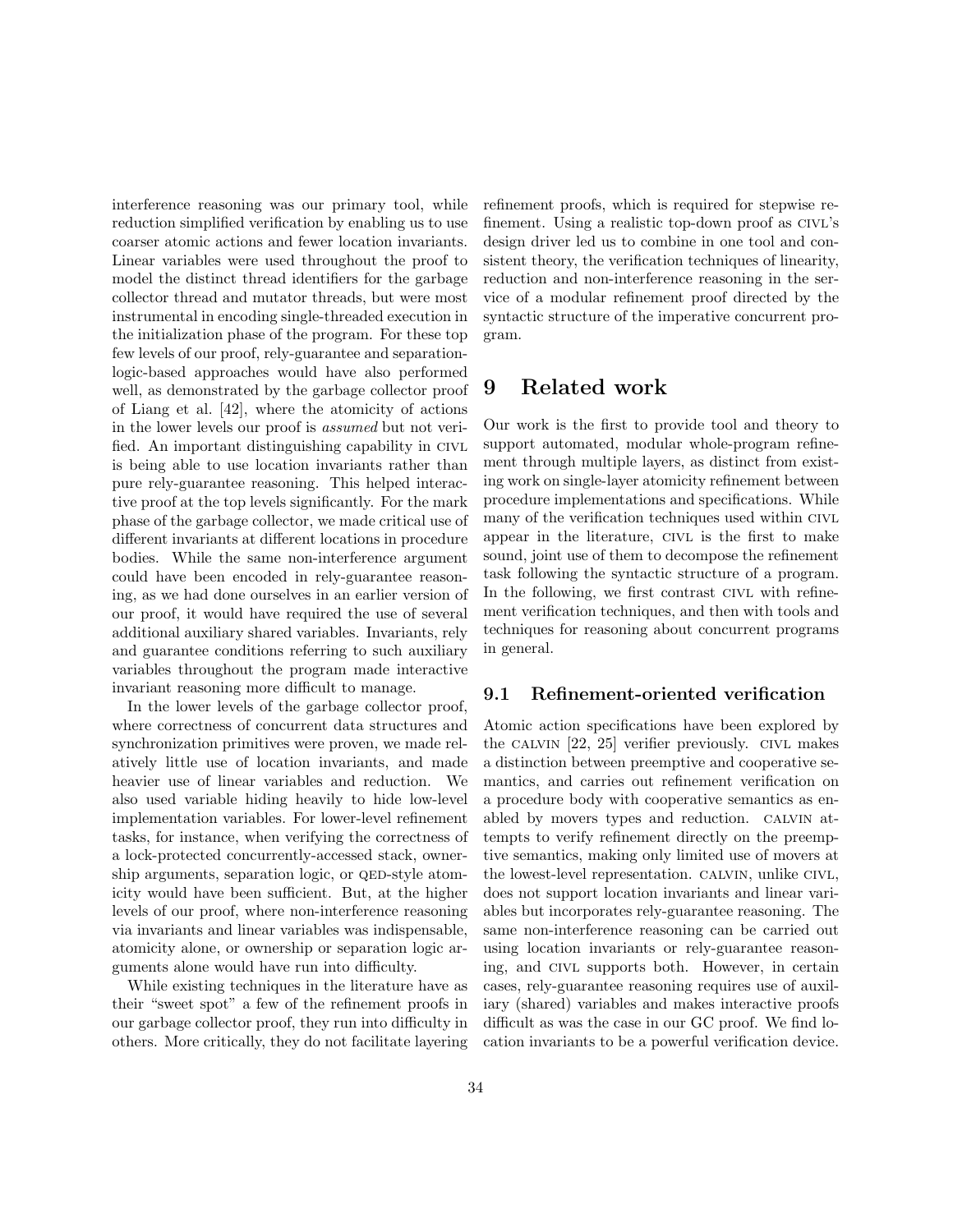qed [17] is a simplifier for concurrent programs and is close in spirit to the refinement-oriented approach of CIVL. A key distinction between CIVL and QED is the fact that a proof step in QED is a small rewrite in the concurrent program that must be justified by potentially expensive reduction and invariant reasoning. In QED, procedures can be proven atomic only one procedure at a time, and only by transforming their bodies by reduction to be yield free. The number of small proof steps directly affect both programmer and computer effort. By contrast, CIVL supports large proof steps, in each of which the bodies of several procedures are automatically replaced by atomic actions, thereby lowering the cost of both interaction and automation. The non-interference reasoning in QED is even more limited than CALVIN. QED supports only global invariants and does not support rely-guarantee reasoning or linear variables.

Liang et al. [42] present a method for verifying that procedure bodies refine atomic specifications The key verification approach is rely-guarantee reasoning and the refinement (simulation) relation between a procedure and its specification is constrained so it is preserved under parallel composition. No tool support is provided. Authors present a (paper) GC proof, which is limited in scope compared to ours, as their proof corresponds to a few layers of our proof. In particular, the GC is not refined down to individual atomic memory accesses. Since this work uses different languages to describe the high-level and low-level programs, it is not immediately possible to carry out a multi-level stepwise refinement proof.

Turon and Wand [50] use ownership disciplines and separation logic to verify refinement of atomic specifications by concurrent data structure implementations. Rely-guarantee reasoning is supported to provide compositionality and non-interference arguments. This work targets a single refinement step between atomic specifications for methods and their implementations. No tool support for this verification method is provided.

Verifying linearizability of concurrent data structures (see, e.g., [16, 31]) can be viewed as an instance of one-level of refinement in our setting. civl can be used for mechanical verification of linearizability, as we did for the Treiber stack. Tools and techniques specific to verifying linearizability cannot be easily generalized for stepwise refinement proofs through multiple levels.

Refinement proofs between implementations and specifications of protocols have been investigated using the TLA+ [39] specification language. Compositional proofs between specifications and implementations consisting of modules [1] have been investigated in this context. Modular refinement proofs for hardware systems have been investigated extensively  $(e.g., [32, 15])$  using the SMV [45] and Mocha [3] model checking tools. To verify a concurrent, sharedmemory program using such tools, one must encode the program semantics as a state-transition system and express verification goals in terms of this system. For concurrent, shared-memory software, CIVL enables reasoning on the structured, imperative multithreaded program text rather than a logic description of the program's state-transition relation.

### 9.2 Reasoning about concurrency

In this section, we discuss foundational techniques for combating the complexity of concurrent program verification. CIVL and refinement techniques discussed in the previous section have common ideas with tools and formalisms discussed in this section, however, the latter primarily target verification of a *single* program rather than refinement. Refinement in CIVL is orthogonal to these techniques, which can be aided by CIVL's ability to connect a complex concurrent program to a simpler abstraction.

VCC [9] is a tool for verifying concurrent C programs. Chalice [40] is a language and modular verification tool for concurrent programs. VCC does not support refinement and Chalice does so only for sequential programs. VCC and Chalice base their invariant reasoning on objects, object ownership, and type invariants. Invariant reasoning in CIVL is more primitive and based on predicates in yield statements. Although the approach in VCC and Chalice is more convenient when applicable, CIVL's approach is more flexible. VCC and Chalice can reason sequentially about objects exclusively owned by a thread; CIVL accomplishes the same using linear variables. Neither VCC nor Chalice support movers and reduction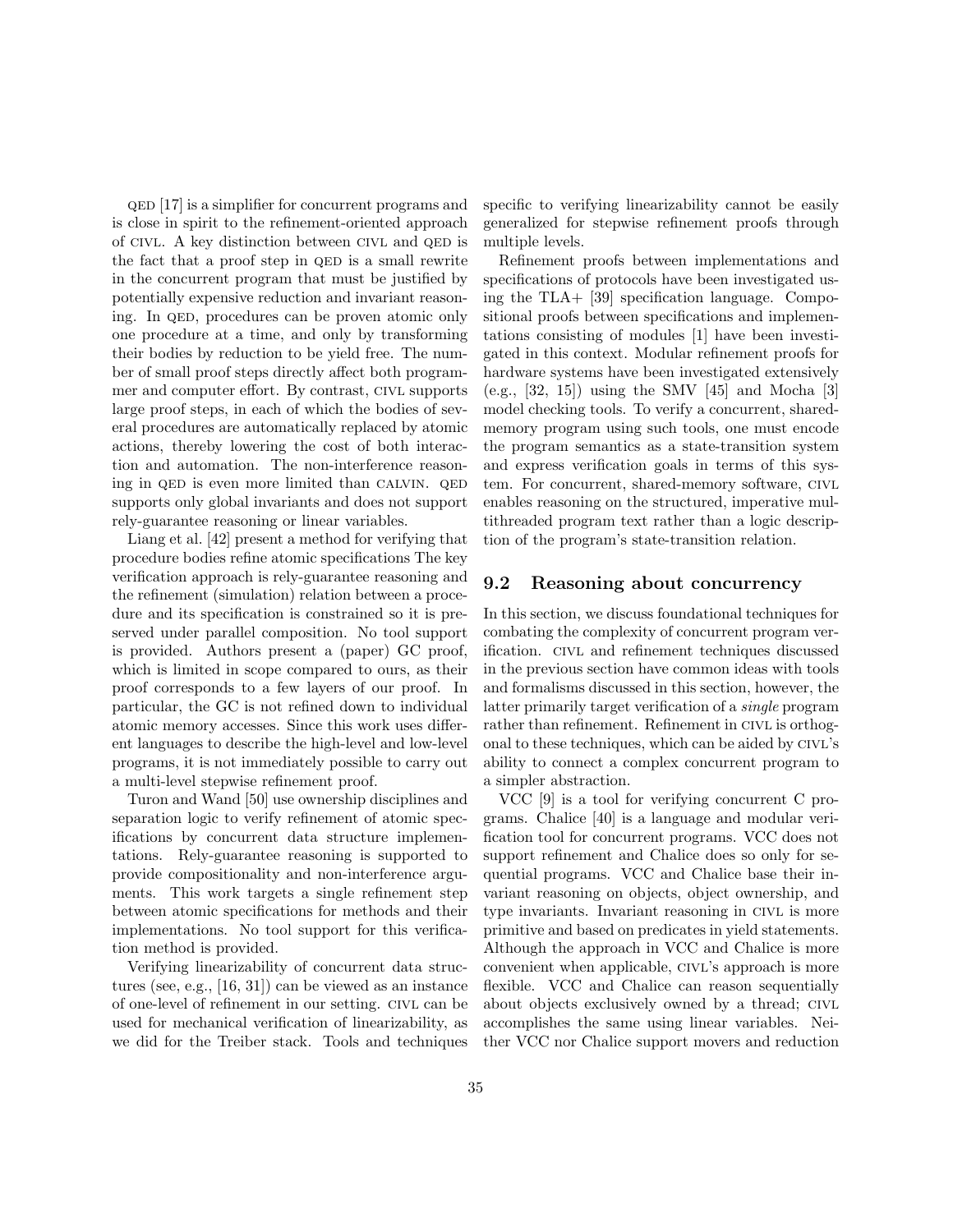reasoning.

Concurrent separation logic [47] reasons about concurrency without explicitly checking for noninterference between threads. Recently, tools based on this logic that blend in explicit non-interference reasoning (but without support for reduction and mover reasoning) have been developed [20, 51]. civl's combination of interference checking and linear variables is an extreme example of this trend, is very general and technique-agnostic. We supply very primitive abstractions and let programmers mix and match these abstractions freely to encode the noninterference reasoning style of their choice.

## References

- [1] M. Abadi and L. Lamport. Composing specifications. *ACM Trans. Program. Lang. Syst.*, 15(1):73–132, Jan. 1993.
- [2] J.-R. Abrial, M. Butler, S. Hallerstede, T. S. Hoang, F. Mehta, and L. Voisin. Rodin: an open toolset for modelling and reasoning in Event-B. *STTT*, 12(6):447–466, 2010.
- [3] R. Alur, T. A. Henzinger, F. Y. C. Mang, S. Qadeer, S. K. Rajamani, and S. Tasiran. MOCHA: modularity in model checking. In *Computer Aided Verification, 10th International Conference, CAV '98, Vancouver, BC, Canada, June 28 - July 2, 1998, Proceedings*, pages 521– 525, 1998.
- [4] H. Azatchi, Y. Levanoni, H. Paz, and E. Petrank. An on-the-fly mark and sweep garbage collector based on sliding views. In *OOPSLA*, 2003.
- [5] M. Barnett, B.-Y. E. Chang, R. DeLine, B. Jacobs, and K. R. M. Leino. Boogie: A modular reusable verifier for object-oriented programs. In *FMCO*, pages 364–387, 2005.
- [6] M. Barnett and K. R. M. Leino. Weakestprecondition of unstructured programs. In *PASTE*, 2005.
- [7] R. D. Blumofe and C. E. Leiserson. Scheduling multithreaded computations by work stealing. *J. ACM*, 46(5):720–748, Sept. 1999.
- [8] J. Boyland. Checking interference with fractional permissions. In *Static Analysis: 10th International Symposium*, 2003.
- [9] E. Cohen, M. Dahlweid, M. A. Hillebrand, D. Leinenbach, M. Moskal, T. Santen, W. Schulte, and S. Tobies. VCC: A practical system for verifying concurrent C. In *TPHOLs*, 2009.
- [10] L. M. de Moura and N. Bjørner. Z3: An efficient SMT solver. In *TACAS*, pages 337–340, 2008.
- [11] E. W. Dijkstra, L. Lamport, A. J. Martin, C. S. Scholten, and E. F. M. Steffens. On-the-fly garbage collection: An exercise in cooperation. *Commun. ACM*, 21(11), Nov. 1978.
- [12] D. Doligez and G. Gonthier. Portable, unobtrusive garbage collection for multiprocessor systems. In *POPL*, 1994.
- [13] D. Doligez and X. Leroy. A concurrent generational garbage collector for a multi-threaded implementation of ML. In *POPL*, 1993.
- [14] T. Domani, E. K. Kolodner, and E. Petrank. A generational on-the-fly garbage collector for Java. In *PLDI*, 2000.
- [15] A. T. Eiríksson. The formal design of 1m-gate asics. *Form. Methods Syst. Des.*, 16(1):7–22, Jan. 2000.
- [16] T. Elmas, S. Qadeer, A. Sezgin, O. Subasi, and S. Tasiran. Simplifying linearizability proofs with reduction and abstraction. In *Tools and Algorithms for the Construction and Analysis of Systems*, volume 6015 of *Lecture Notes in Computer Science*, pages 296–311. Springer Berlin Heidelberg, 2010.
- [17] T. Elmas, S. Qadeer, and S. Tasiran. A calculus of atomic actions. In *POPL*, pages 2–15, 2009.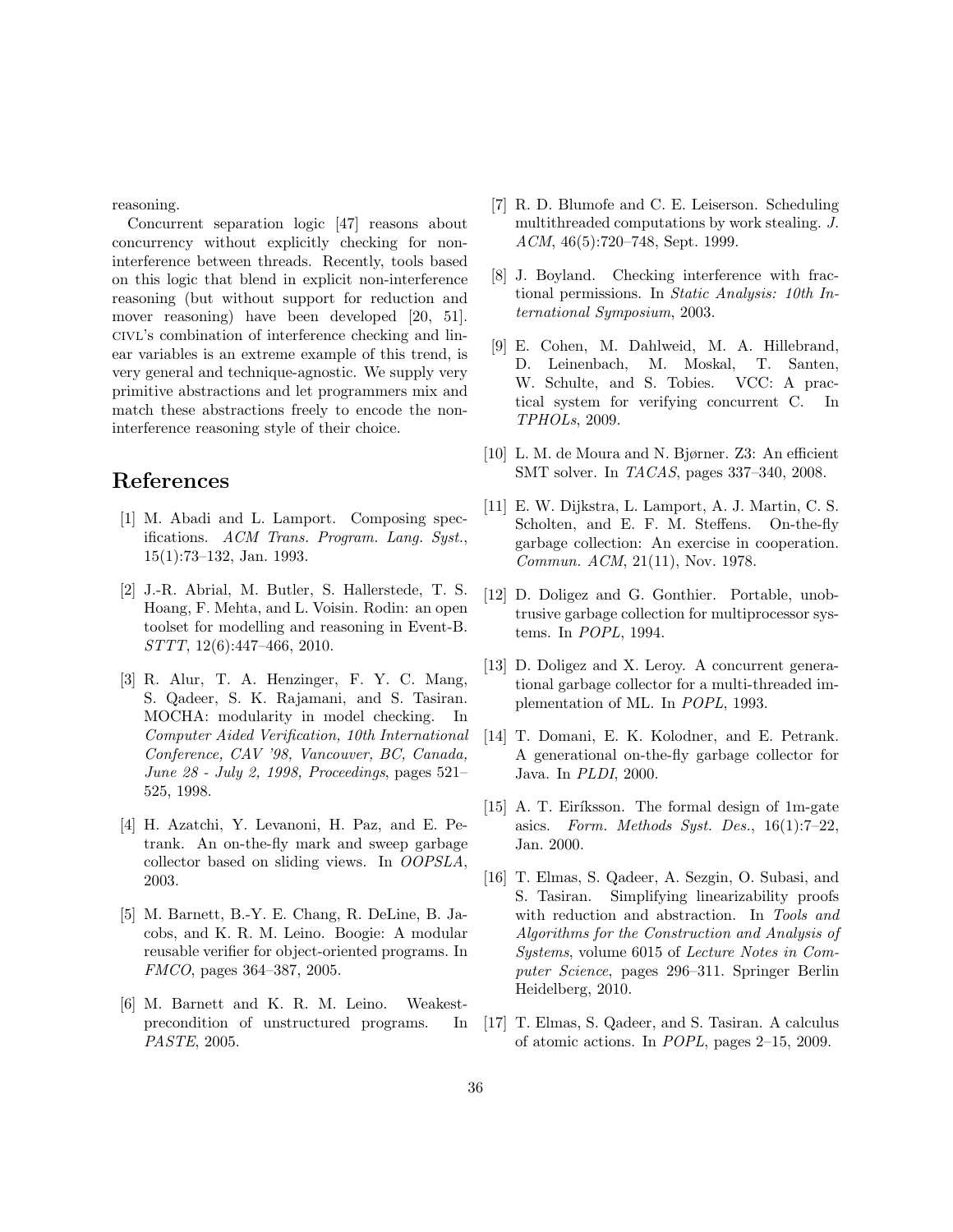- [18] T. Elmas, S. Tasiran, and S. Qadeer. VYRD: verifying concurrent programs by runtime refinement-violation detection. In *Proceedings of the ACM SIGPLAN 2005 Conference on Programming Language Design and Implementation, Chicago, IL, USA, June 12-15, 2005*, pages 27–37, 2005.
- [19] A. Farzan, Z. Kincaid, and A. Podelski. Proofs that count. In *The 41st Annual ACM SIGPLAN-SIGACT Symposium on Principles of Programming Languages, POPL '14, San Diego, CA, USA, January 20-21, 2014*, pages 151–164, 2014.
- [20] X. Feng, R. Ferreira, and Z. Shao. On the relationship between concurrent separation logic and assume-guarantee reasoning. In *ESOP*, 2007.
- [21] C. Flanagan, S. N. Freund, M. Lifshin, and S. Qadeer. Types for atomicity: Static checking and inference for java. *ACM Trans. Program. Lang. Syst.*, 30(4), 2008.
- [22] C. Flanagan, S. N. Freund, S. Qadeer, and S. A. Seshia. Modular verification of multithreaded programs. *Theor. Comput. Sci.*, 338(1-3):153– 183, 2005.
- [23] C. Flanagan and S. Qadeer. Thread-modular model checking. In *Model Checking Software, 10th International SPIN Workshop. Portland, OR, USA, May 9-10, 2003, Proceedings*, pages 213–224, 2003.
- [24] R. Floyd. Assigning meaning to programs. In *Symposia in Applied Mathematics*, volume 19, pages 19–32. American Mathematical Society, 1967.
- [25] S. N. Freund and S. Qadeer. Checking concise specifications for multithreaded software. *Journal of Object Technology*, 3(6):81–101, 2004.
- [26] G. Gonthier. Verifying the safety of a practical concurrent garbage collector. In *CAV*, 1996.
- [27] C. Hawblitzel, J. Howell, J. R. Lorch, A. Narayan, B. Parno, D. Zhang, and B. Zill. Ironclad apps: End-to-end security via automated full-system verification. In *11th USENIX Symposium on Operating Systems Design and Implementation (OSDI)*, 2014.
- [28] C. Hawblitzel and E. Petrank. Automated verification of practical garbage collectors. In *POPL*, 2009.
- [29] C. Hawblitzel, E. Petrank, S. Qadeer, and S. Tasiran. Verified concurrent garbage collector. http://singularity.codeplex.com/ SourceControl/latest#base/Imported/ Bartok/runtime/verified/GCs/concur/GC. bpl.
- [30] M. R. Henzinger, T. A. Henzinger, and P. W. Kopke. Computing simulations on finite and infinite graphs. In *FOCS*, 1995.
- [31] T. Henzinger, A. Sezgin, and V. Vafeiadis. Aspect-oriented linearizability proofs. In *CON-CUR 2013—Concurrency Theory*, volume 8052 of *Lecture Notes in Computer Science*, pages 242–256. Springer Berlin Heidelberg, 2013.
- [32] T. A. Henzinger, X. Liu, S. Qadeer, and S. K. Rajamani. Formal specification and verification of a dataflow processor array. In *Proceedings of the 1999 IEEE/ACM International Conference on Computer-aided Design*, ICCAD '99, pages 494–499, Piscataway, NJ, USA, 1999. IEEE Press.
- [33] M. Herlihy and N. Shavit. *The Art of Multiprocessor Programming*. Morgan Kaufmann Publishers Inc., San Francisco, CA, USA, 2008.
- [34] C. A. R. Hoare. An axiomatic basis for computer programming. *COMMUNICATIONS OF THE ACM*, 12(10):576–580, 1969.
- [35] C. A. R. Hoare. Monitors: an operating system structuring concept. *Commun. ACM*, 17(10):549–557, Oct. 1974.